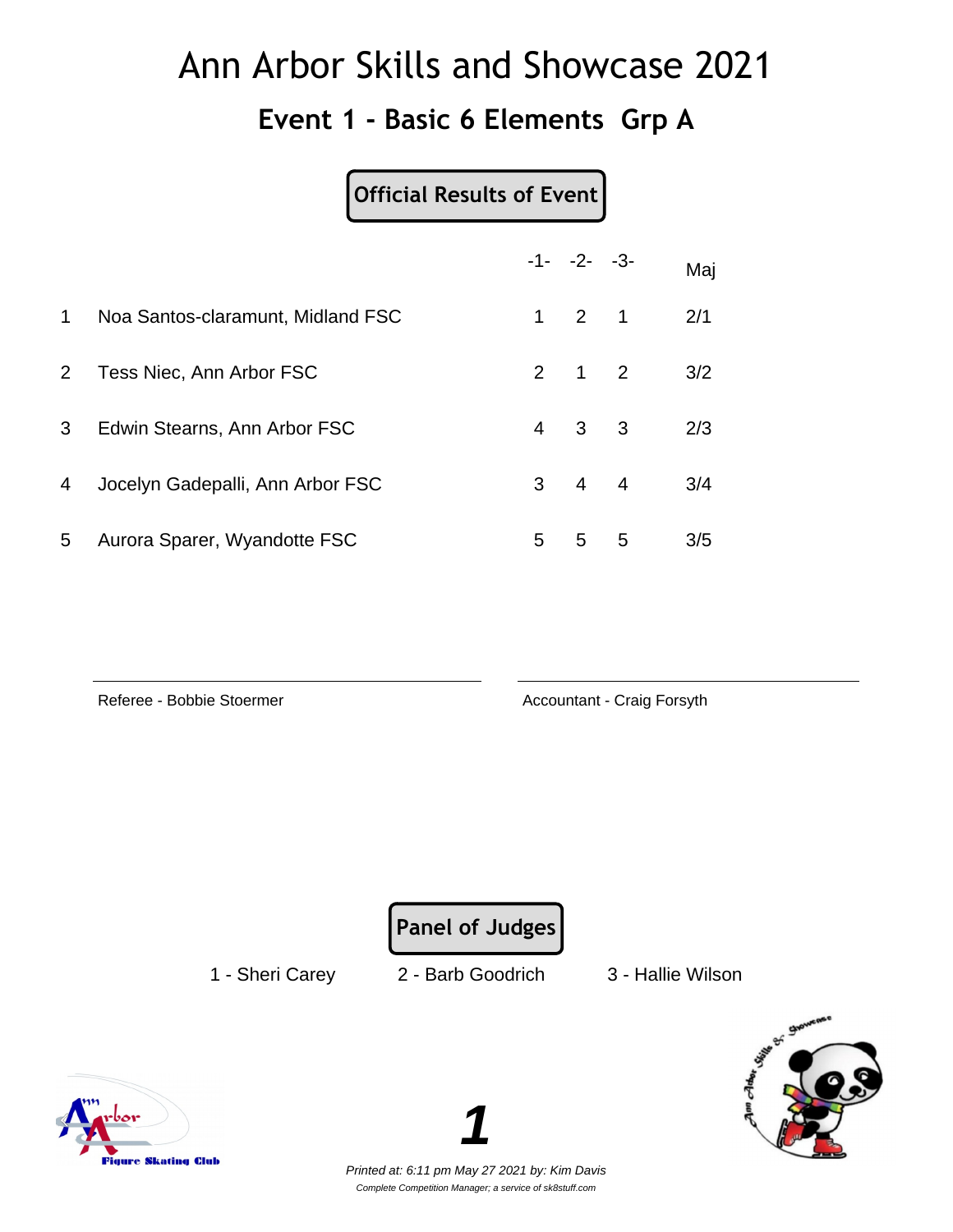#### **Event 2 - Basic 6 Elements Grp B**

#### **Official Results of Event**

|              |                                     |   | $-1 - -2 - -3$      |   | Maj |
|--------------|-------------------------------------|---|---------------------|---|-----|
| $\mathbf{1}$ | Reese Mccarthy, Novi Ice Arena      |   | $1 \quad 1 \quad 1$ |   | 3/1 |
| $2^{\circ}$  | Katie Rosenbrock, Midland FSC       |   | $2 \quad 3 \quad 2$ |   | 2/2 |
| 3            | Karaliina Shepherd, Lake Effect FSC |   | $3 \quad 2 \quad 3$ |   | 3/3 |
| 4            | Giada Sharrow, Ann Arbor FSC        |   | $4 \quad 4 \quad 4$ |   | 3/4 |
| 5            | Sophia Toplyn, Ann Arbor FSC        | 5 | 5                   | 5 | 3/5 |

Referee - Holly Jinks **Accountant - Craig Forsyth** 

**Panel of Judges**

1 - Eden Christowski 2 - Chris Handt 3 - Sheri Redmond





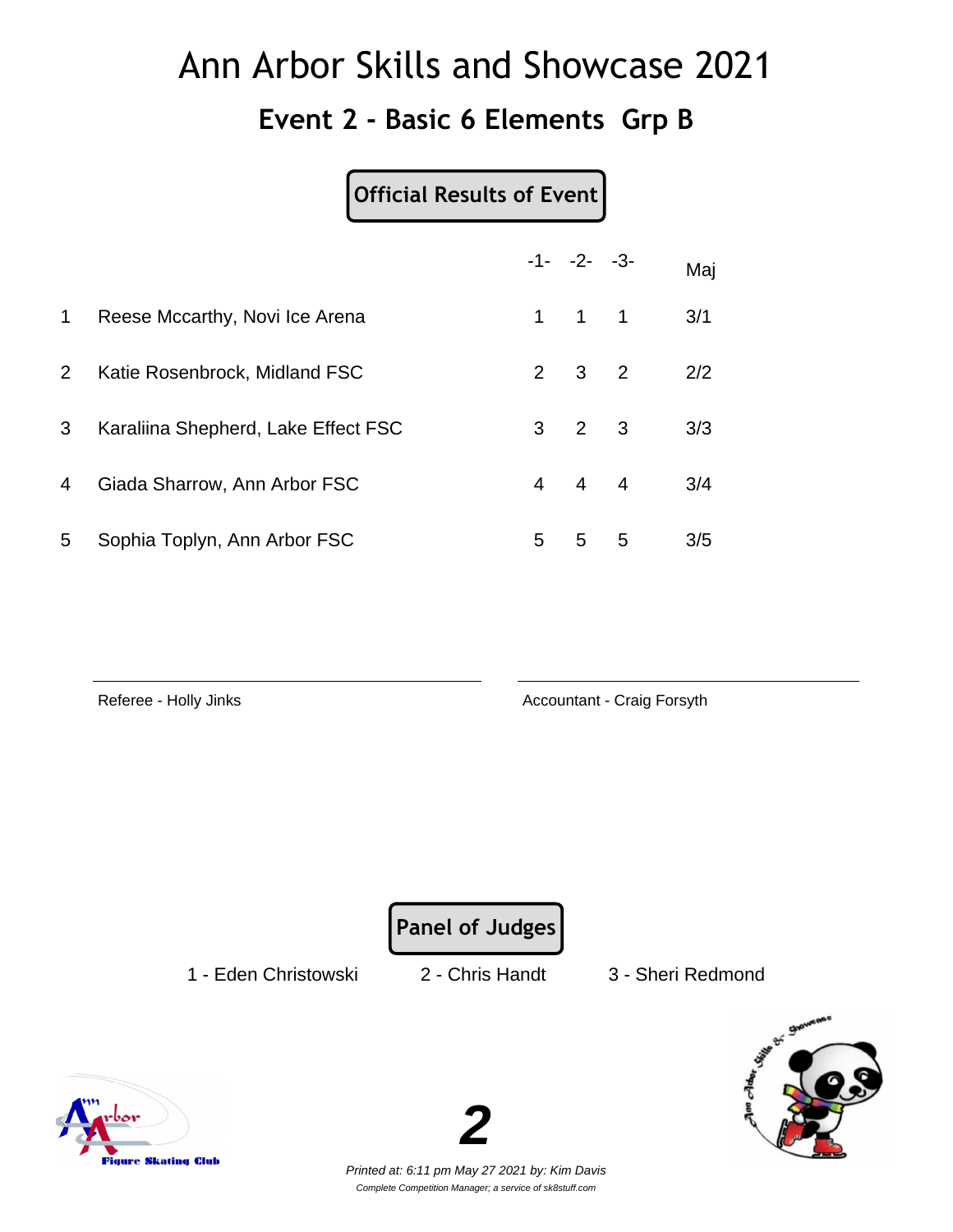#### **Event 3 - Basic 5 Elements Grp A**

|                | Official Results of Event     |   |                     |    |     |
|----------------|-------------------------------|---|---------------------|----|-----|
|                |                               |   | $-1 - -2 - -3$      |    | Maj |
| $1 \quad$      | Leah Sutton, Ann Arbor FSC    |   | $1 \quad 1 \quad 1$ |    | 3/1 |
| $\overline{2}$ | Phoebe Wallace, Ann Arbor FSC |   | $2 \quad 2 \quad 2$ |    | 3/2 |
| 3              | Jenesis Davis, Detroit SC     | 3 | 3                   | -3 | 3/3 |

Referee - Bobbie Stoermer **Accountant - Craig Forsyth** 

**Panel of Judges**

1 - Sheri Carey 2 - Barb Goodrich 3 - Hallie Wilson





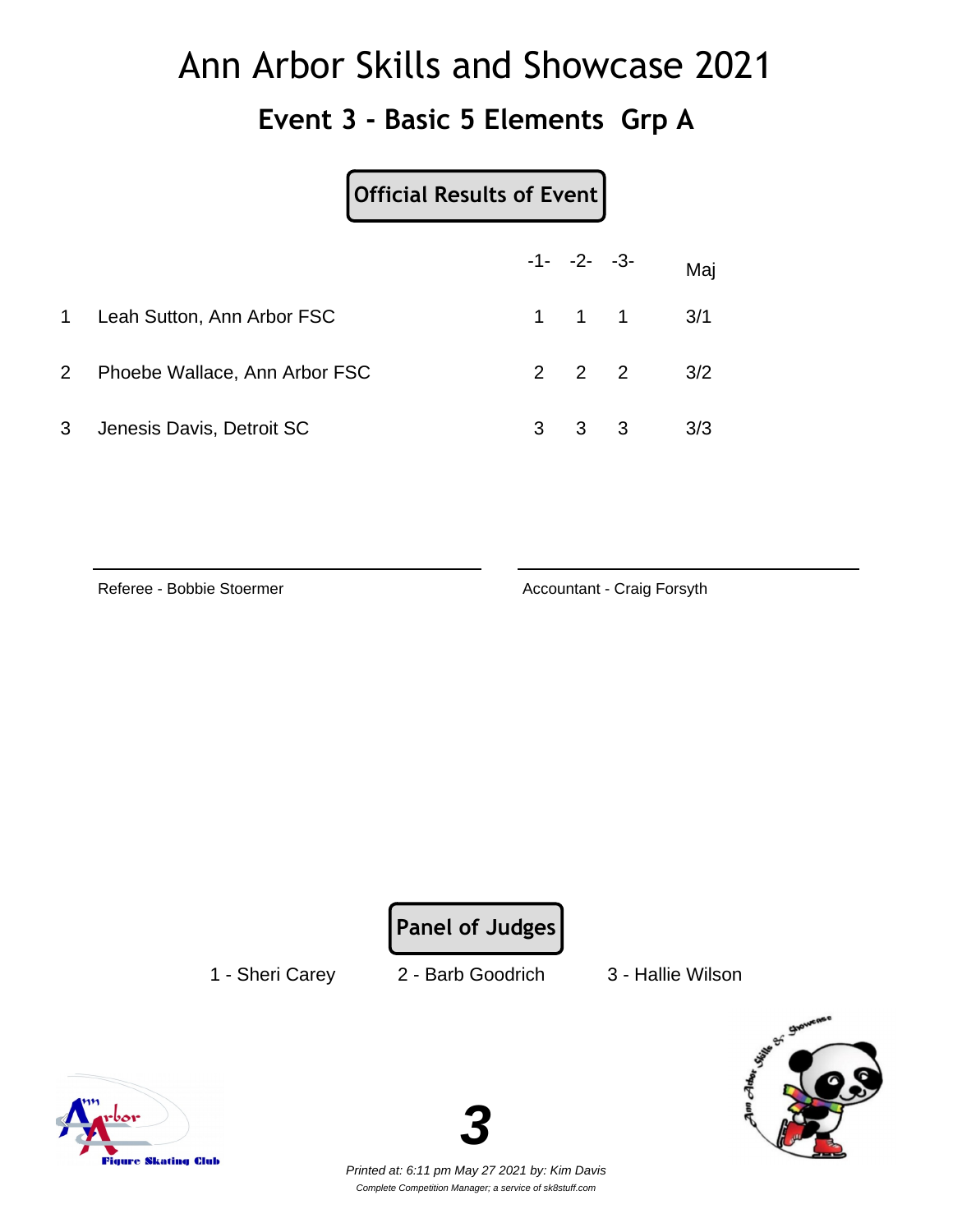#### **Event 4 - Basic 5 Elements Grp B**

#### **Official Results of Event**

|                |                                           | $-1 - -2 - -3$      |                   | Maj |
|----------------|-------------------------------------------|---------------------|-------------------|-----|
| $\mathbf 1$    | Sabrina Kowalczyk, Skate Trenton          | $1 \quad 1 \quad 2$ |                   | 2/1 |
| 2 <sup>1</sup> | Emory Morse, Iceland Competitive Edge FSC |                     | $3 \t2 \t1 \t2/2$ |     |
| 3              | Serena Brunt, Skate Trenton               | $4 \quad 3 \quad 3$ |                   | 2/3 |
| 4 <sup>1</sup> | Ella Green, Wyandotte FSC                 | $2 \quad 4 \quad 4$ |                   | 3/4 |

Referee - Holly Jinks **Accountant - Craig Forsyth** 

**Panel of Judges**

1 - Eden Christowski 2 - Chris Handt 3 - Sheri Redmond





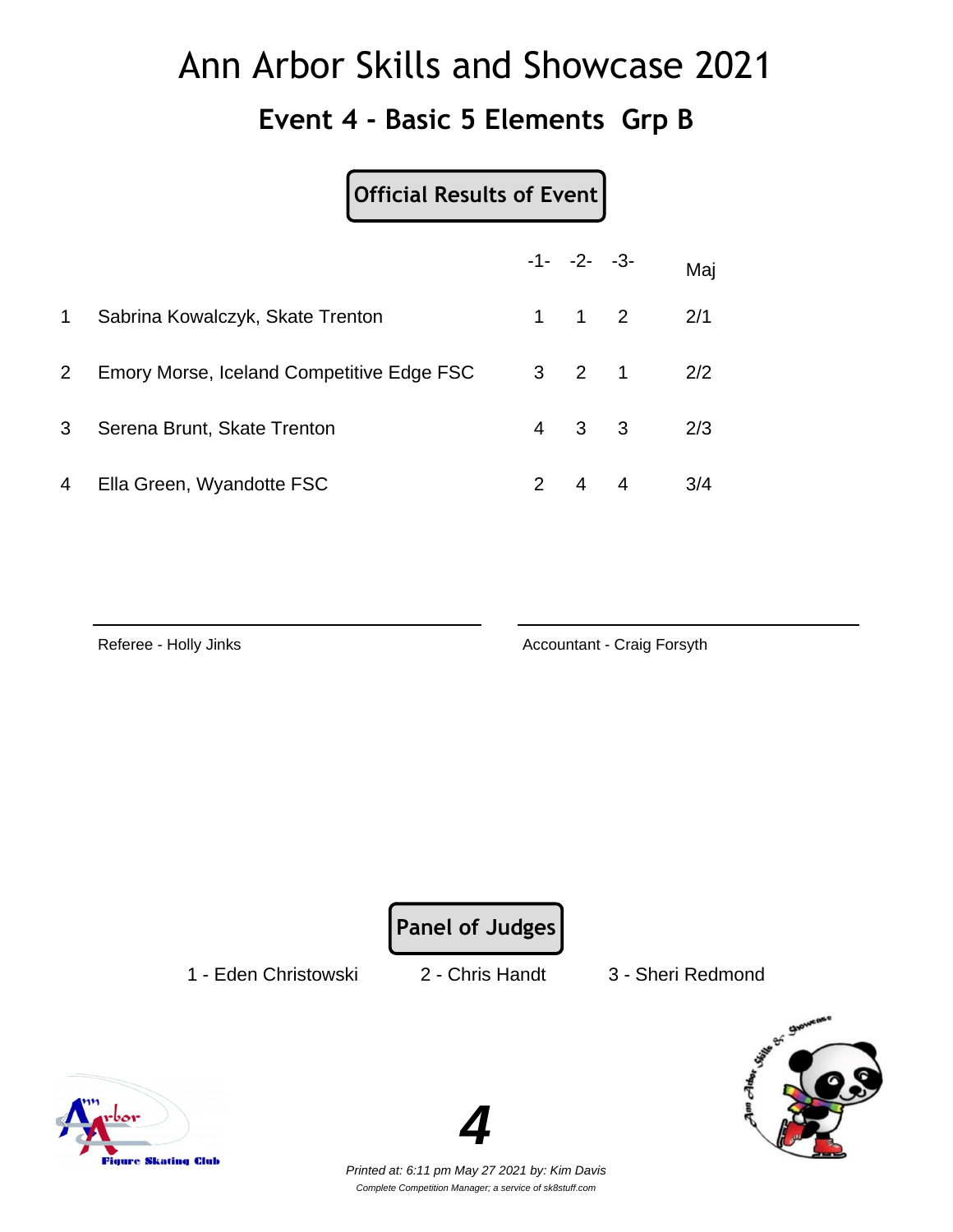#### **Event 5 - Basic 4 Elements Grp A**

#### **Official Results of Event**

|                       |                                       |                | $-1 - -2 - -3$      |   | Maj |
|-----------------------|---------------------------------------|----------------|---------------------|---|-----|
| $\mathbf{1}$          | Charisma Pearson, St Clair Shores FSC | $\mathbf{1}$   | $1\quad 2$          |   | 2/1 |
| $\mathbf{2}^{\prime}$ | Ellie Tarrant, Midland FSC            |                | $2 \quad 2 \quad 3$ |   | 2/2 |
| 3                     | Riley Randall, Ann Arbor FSC          |                | $3 \quad 3 \quad 1$ |   | 3/3 |
| 4                     | Liam Danielson, Detroit SC            | $\overline{4}$ | $4 \quad 4$         |   | 3/4 |
| 5                     | Audrey Shields, Lake Effect FSC       | 5              | $5^{\circ}$         | 5 | 3/5 |
| 6                     | Aksel Gaouir, Detroit SC              | 6              | 6                   | 6 | 3/6 |

Referee - Bobbie Stoermer **Accountant - Craig Forsyth** 

**Panel of Judges**

1 - Sheri Carey 2 - Barb Goodrich 3 - Hallie Wilson





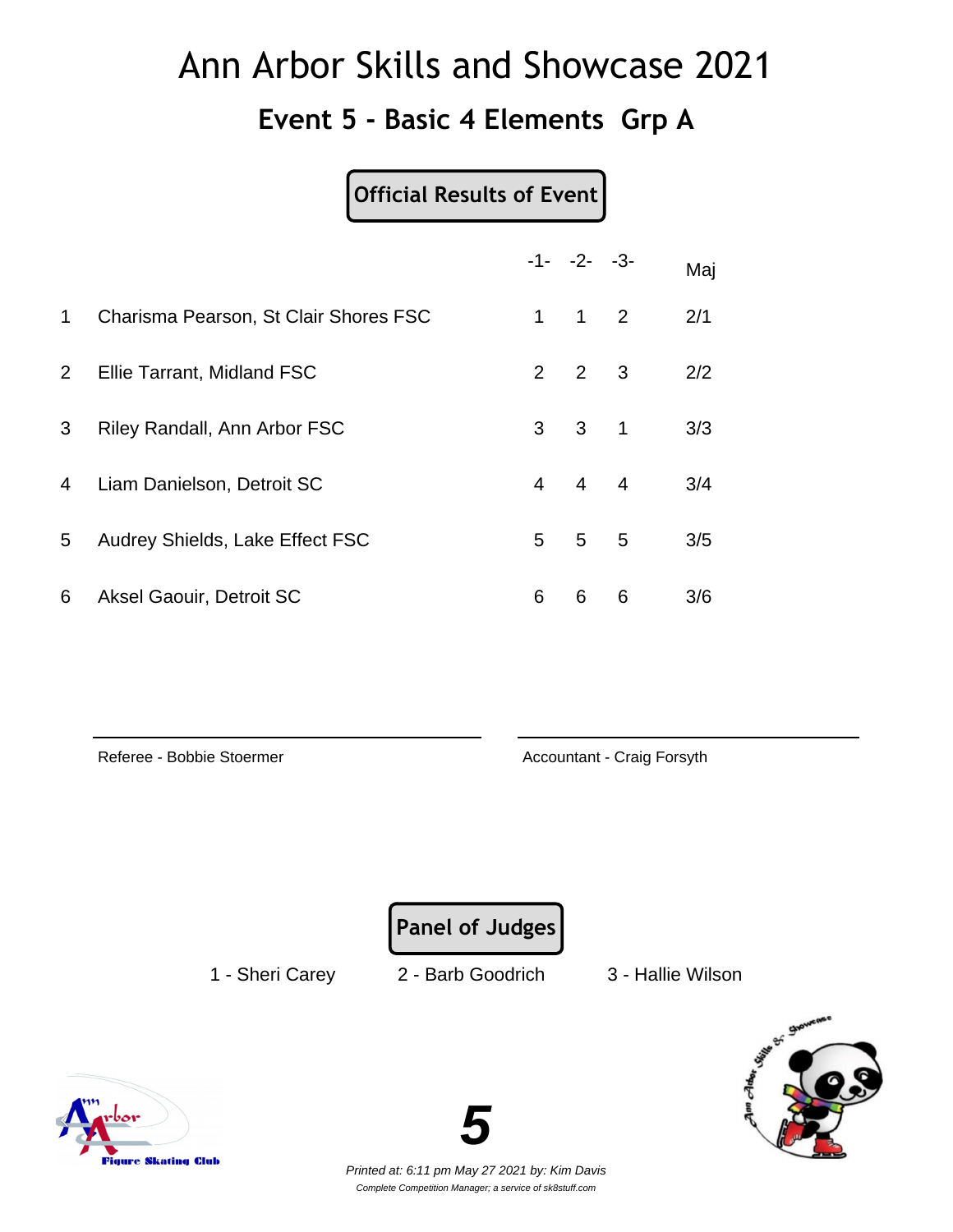#### **Event 6 - Basic 4 Elements Grp B**

#### **Official Results of Event**

|                |                                            |                | $-1 - -2 - -3$      |   | Maj |
|----------------|--------------------------------------------|----------------|---------------------|---|-----|
| $\mathbf 1$    | Olive Robinson-stewart, Fort Wayne Isc Inc |                | $1 \quad 2 \quad 1$ |   | 2/1 |
| $\overline{2}$ | Emma Green, Wyandotte FSC                  | $\overline{2}$ | 3 <sup>2</sup>      |   | 2/2 |
| 3              | Evelynn Steele, Fort Wayne Isc             | 4              | $1 \quad 3$         |   | 2/3 |
| 4              | Wren Aben, Ann Arbor FSC                   | 3              | $4\quad 5$          |   | 2/4 |
| 5              | Emma Williams, Mt Pleasant FSC             | 5              | $5\quad 4$          |   | 3/5 |
| 6              | Monica Wang, Ann Arbor FSC                 | 6              | 6                   | 6 | 3/6 |

Referee - Holly Jinks **Accountant - Craig Forsyth** 

**Panel of Judges**

1 - Eden Christowski 2 - Chris Handt 3 - Sheri Redmond



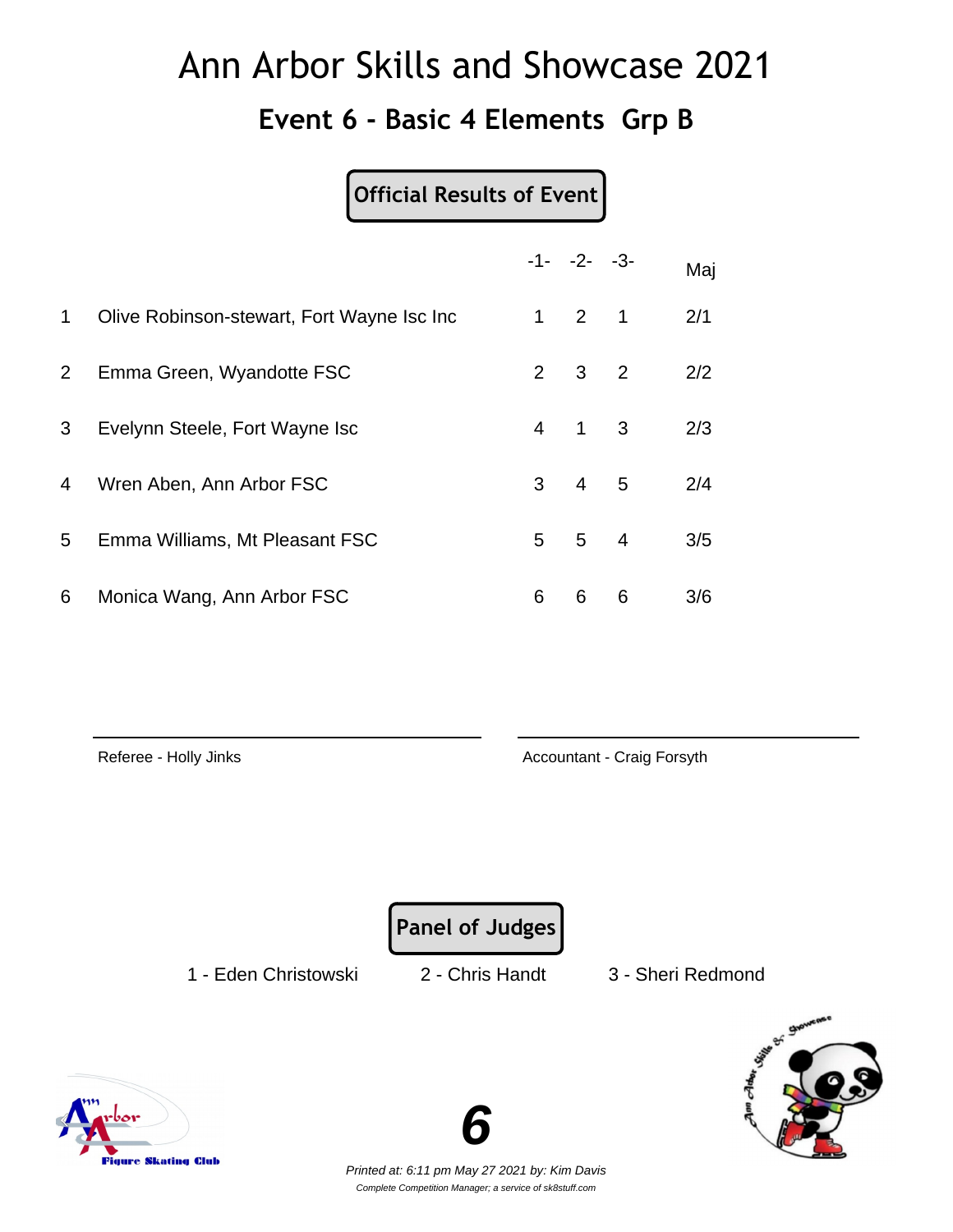#### **Event 7 - Basic 3 Elements Grp A**

|                |                                | Official Results of Event |                     |              |                               |
|----------------|--------------------------------|---------------------------|---------------------|--------------|-------------------------------|
|                |                                |                           | $-1 - -2 - -3$      |              | Maj                           |
| 1              | Lana Guan, Detroit SC          |                           |                     |              | $1 \quad 1 \quad 1 \quad 3/1$ |
|                | 2 Lea Jensen, Ann Arbor FSC    |                           | $2 \quad 2 \quad 2$ |              | 3/2                           |
| 3 <sup>1</sup> | Ashlynn Dowdy, Lake Effect FSC |                           | 3                   | $\mathbf{3}$ | 3/3                           |

Referee - Sheri Carey **Accountant - Craig Forsyth** 

**Panel of Judges**

1 - Barb Goodrich 2 - Anna Kuljian 3 - Selina Lin





Printed at: 6:11 pm May 27 2021 by: Kim Davis Complete Competition Manager; a service of sk8stuff.com

**7**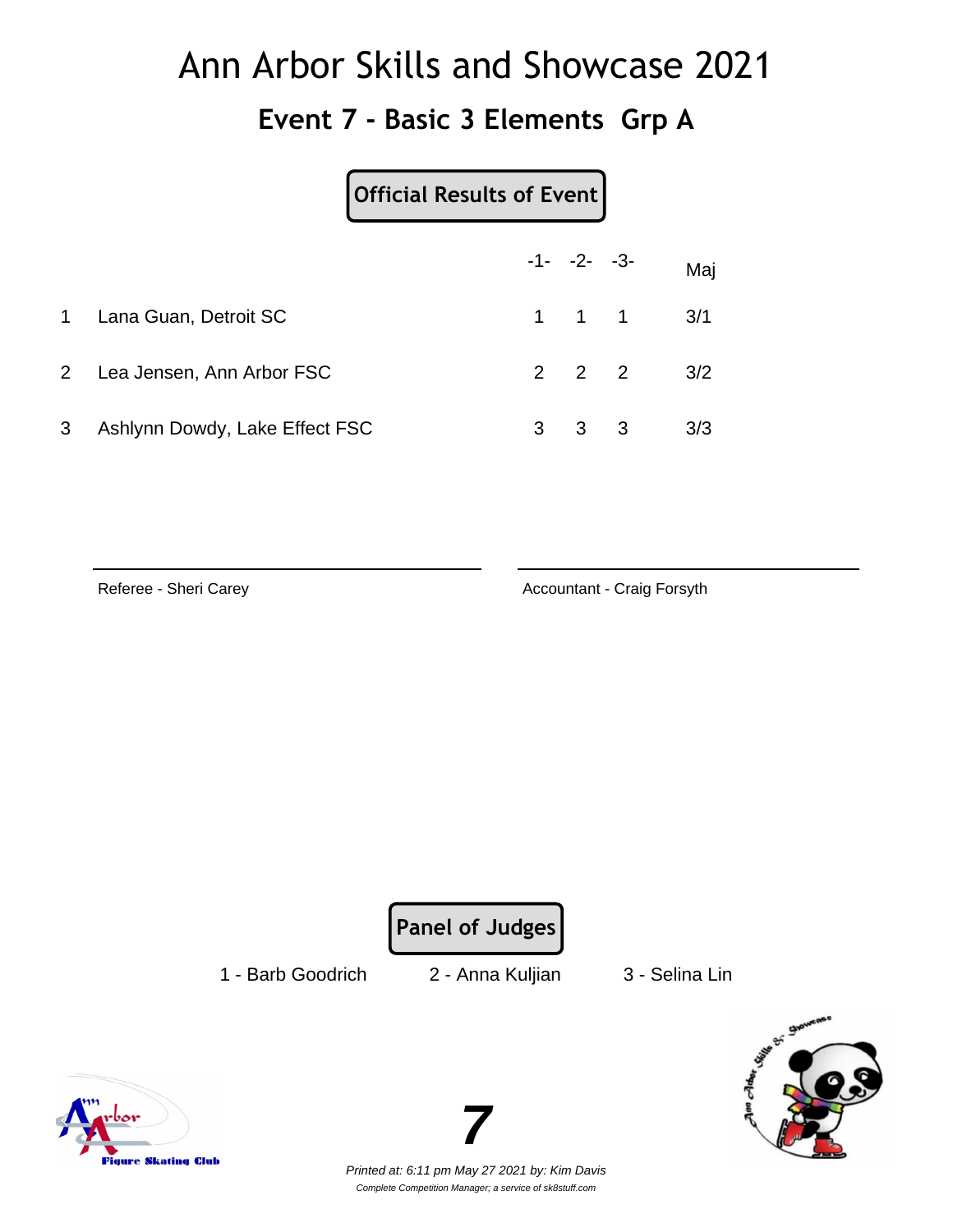#### **Event 8 - Basic 3 Elements Grp B**

#### **Official Results of Event**

|              |                                 |   | $-1 - -2 - -3$      |                | Maj |
|--------------|---------------------------------|---|---------------------|----------------|-----|
| $\mathbf{1}$ | Zoe Dhaliwal, Midland FSC       |   | $1 \quad 1 \quad 1$ |                | 3/1 |
| $2^{\circ}$  | Mary Hallier, Strongsville SC   |   | $2 \quad 2 \quad 2$ |                | 3/2 |
| 3            | Sofia Besteman, Lake Effect FSC |   | $3 \quad 4 \quad 3$ |                | 2/3 |
| 4            | Zoey Gadepalli, Ann Arbor FSC   | 4 | $\mathbf{3}$        | $\overline{4}$ | 3/4 |

Referee - Val Terry **Accountant - Craig Forsyth** 

**Panel of Judges**

1 - Eden Christowski 2 - Ali Curry 3 - Sarah Kuljian





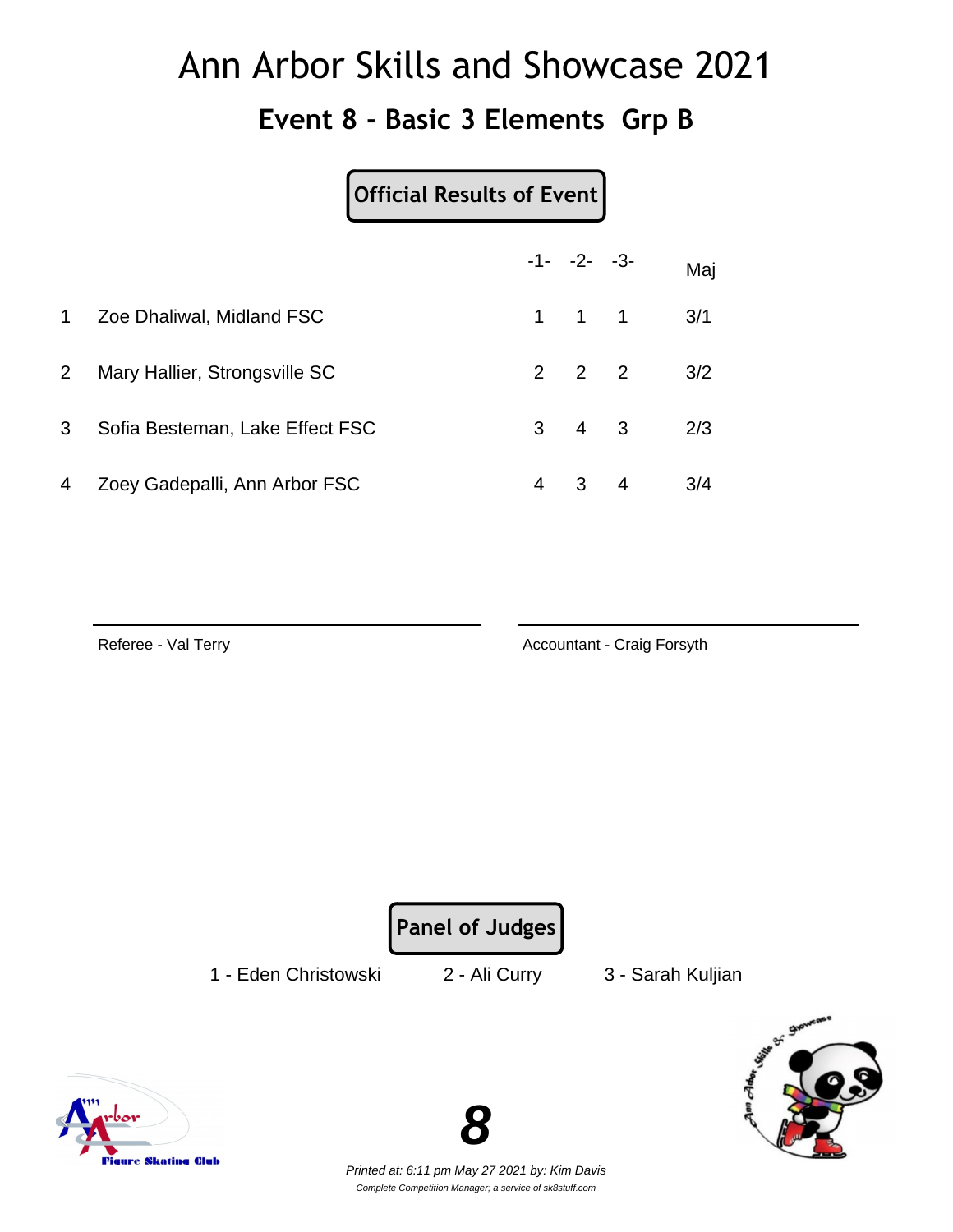#### **Event 9 - Basic 2 Elements Grp A**

#### **Official Results of Event**

|                |                                           |   | $-1 - -2 - -3 -$    |                   | Maj |
|----------------|-------------------------------------------|---|---------------------|-------------------|-----|
| $\mathbf 1$    | <b>Charlotte Fuhr, Crystal Fieldhouse</b> |   | $1 \quad 1 \quad 2$ |                   | 2/1 |
| 2 <sup>1</sup> | Madeline Walczak, Crystal Fieldhouse      |   |                     | $2 \t2 \t1 \t3/2$ |     |
| 3              | Cecilia Moores, Ann Arbor FSC             | 3 | $3 \quad 3$         |                   | 3/3 |

Referee - Bobbie Stoermer **Accountant - Craig Forsyth** 



1 - Anna Kuljian 2 - Selina Lin 3 - Ellen Siu





Printed at: 6:11 pm May 27 2021 by: Kim Davis Complete Competition Manager; a service of sk8stuff.com

**9**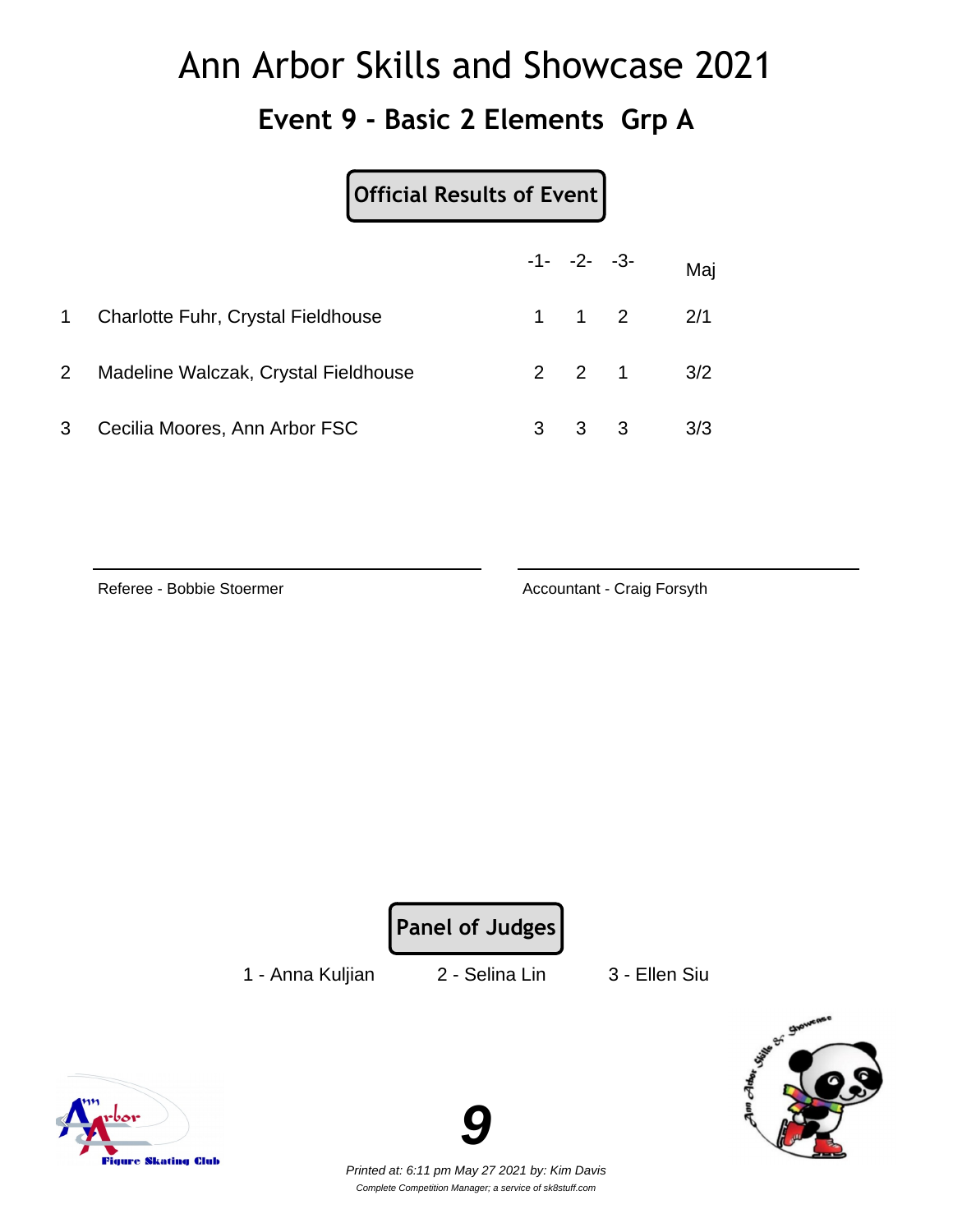#### **Event 10 - Basic 2 Elements Grp B**

#### **Official Results of Event**

|                |                                              |   | $-1 - -2 - -3$      |   | Maj |
|----------------|----------------------------------------------|---|---------------------|---|-----|
| $\mathbf{1}$   | Anslee Petelle, Fort Wayne Isc Inc.          |   | $1 \quad 2 \quad 1$ |   | 2/1 |
| 2 <sup>1</sup> | Violet Lafleur, Alpena FSC                   |   | $2 \quad 3 \quad 2$ |   | 2/2 |
| 3 <sup>1</sup> | Ariel Howell, Lake Effect FSC                |   | $3 \quad 1 \quad 3$ |   | 3/3 |
| 4              | Paige Burgess, Sylvania Tam-o-shanter Sports | 4 | 4                   | 4 | 3/4 |

Referee - Val Terry **Accountant - Craig Forsyth** 

**Panel of Judges**

1 - Eden Christowski 2 - Ali Curry 3 - Sarah Kuljian





Printed at: 6:11 pm May 27 2021 by: Kim Davis Complete Competition Manager; a service of sk8stuff.com

**10**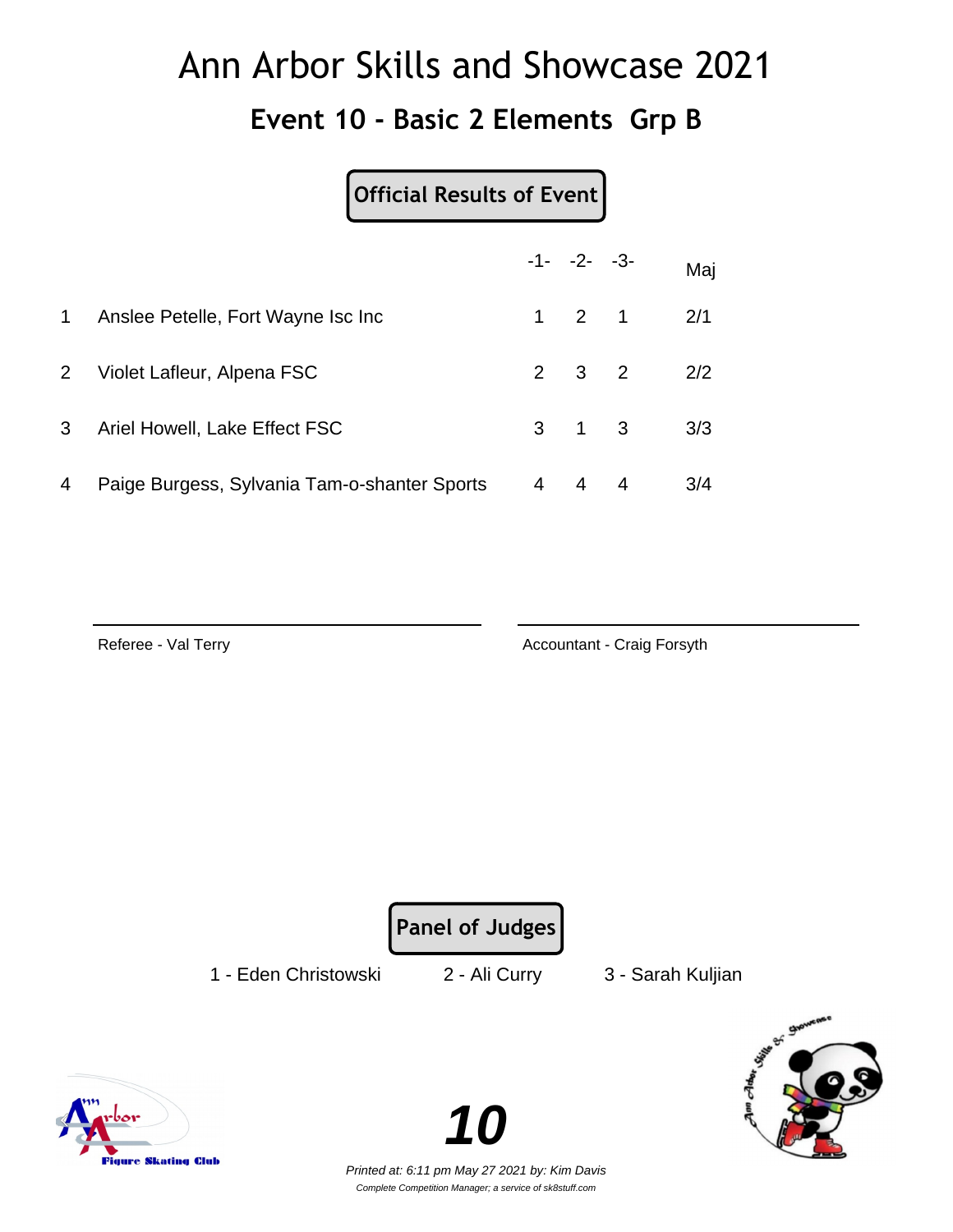#### **Event 11 - Snowplow Sam Elements**

#### **Official Results of Event**

|                |                                          |                | $-1 - -2 - -3$      |                 | Maj |
|----------------|------------------------------------------|----------------|---------------------|-----------------|-----|
| 1              | Audrey Gipp, Detroit SC                  | $\mathbf 1$    | $1 \quad 1$         |                 | 3/1 |
| $\overline{2}$ | Ellie Kim, Ann Arbor FSC                 |                | $2 \quad 2 \quad 2$ |                 | 3/2 |
| 3              | Catana Lillian Chrostowski, Cleveland SC | 3 <sup>1</sup> | $3^{\circ}$         | $5\overline{)}$ | 2/3 |
| 4              | Audrey Wang, Ann Arbor FSC               | 4              | $3 \quad 4$         |                 | 3/4 |
| 5              | Elizabeth Osgood, Ann Arbor FSC          | 5              | 5 <sup>3</sup>      |                 | 3/5 |
| 6              | Maggie Douville, Ann Arbor FSC           | 6              | 5                   | 6               | 3/6 |

Referee - Bobbie Stoermer **Accountant - Craig Forsyth** 

**Panel of Judges**

1 - Anna Kuljian 2 - Selina Lin 3 - Ellen Siu



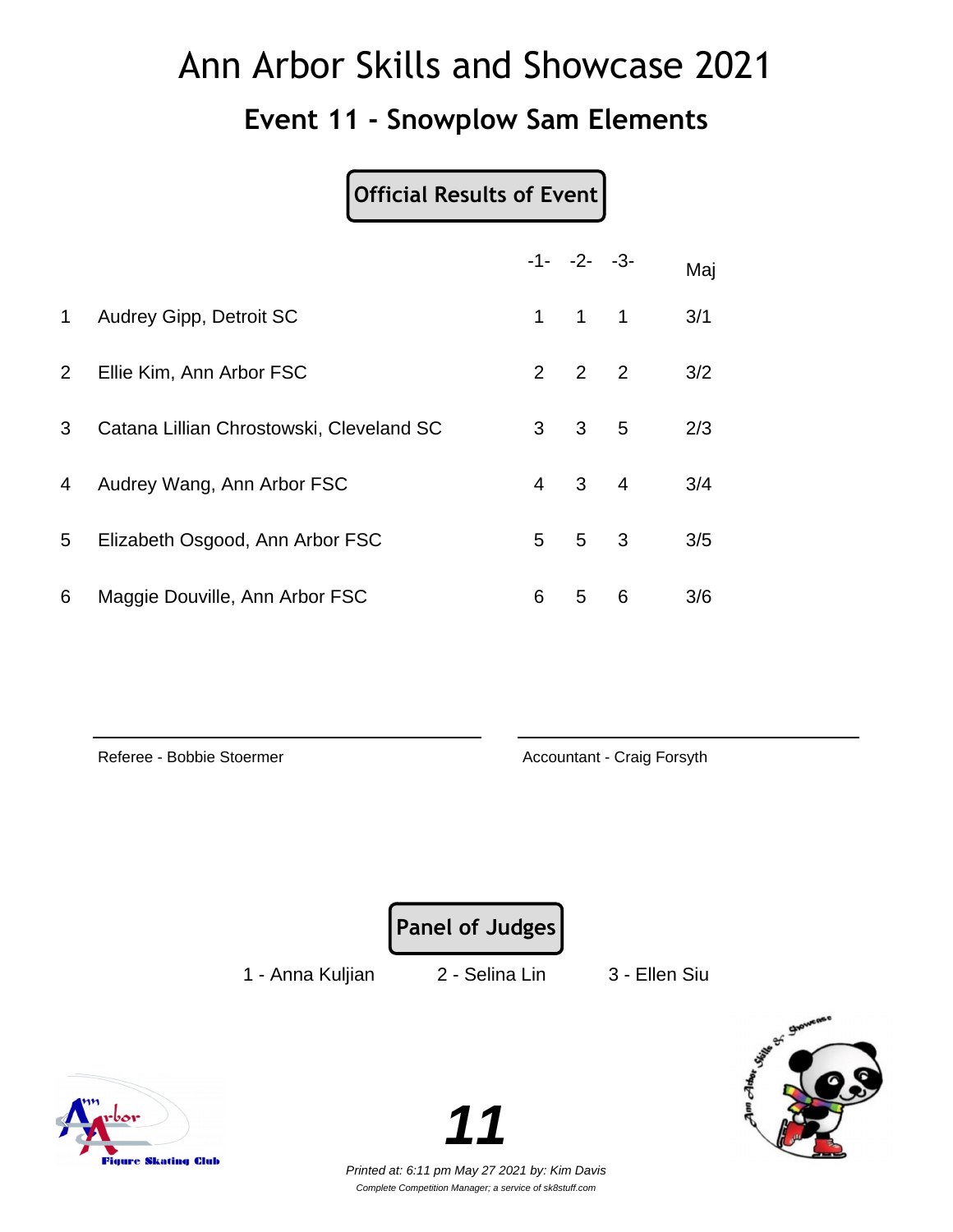#### **Event 12 - Basic 1 Elements**

| Official Results of Event         |                |  |                               |
|-----------------------------------|----------------|--|-------------------------------|
|                                   | $-1 - -2 - -3$ |  | Maj                           |
| Eliana Medina, Crystal Fieldhouse |                |  | $1 \quad 1 \quad 1 \quad 3/1$ |

Referee - Val Terry **Accountant - Craig Forsyth** 

**Panel of Judges**

1 - Ali Curry 2 - Holly Jinks 3 - Sarah Kuljian



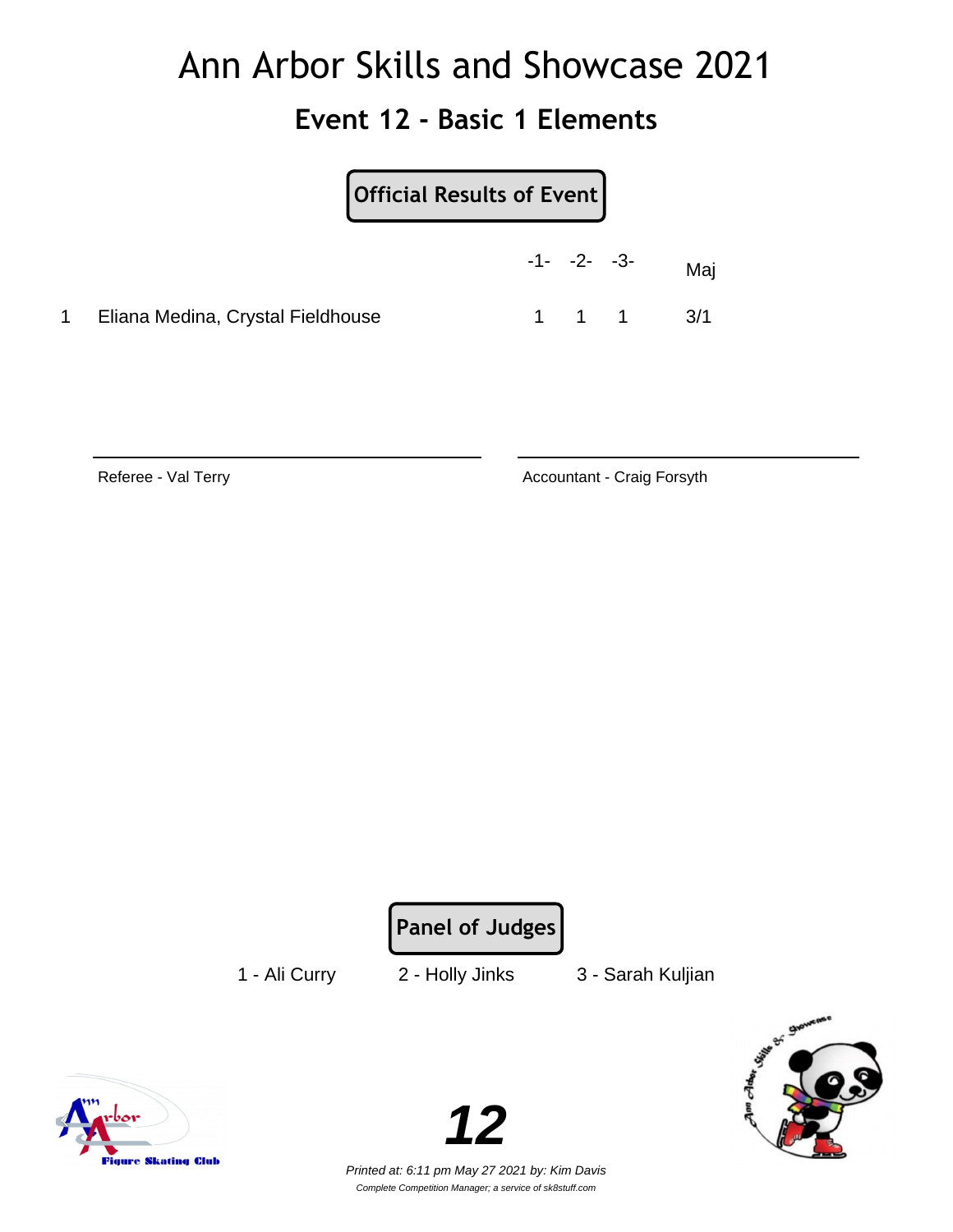# Ann Arbor Skills and Showcase 2021 **Event 13 - Excel Beginner Compulsory Moves Grp A**

| Official Results of Event |  |
|---------------------------|--|
|                           |  |

|                |                                         |   | $-1 - -2 - -3$      |   | Maj |
|----------------|-----------------------------------------|---|---------------------|---|-----|
| $\mathbf 1$    | Lucia Hallier, Strongsville SC          |   | $1 \quad 1 \quad 1$ |   | 3/1 |
| $\mathbf{2}$   | Brynnley Wybo, SC of Novi               |   | $3 \quad 2 \quad 2$ |   | 2/2 |
| 3              | <b>Scarlett Troyer, Winterhurst FSC</b> |   | $2 \quad 3 \quad 3$ |   | 3/3 |
| $\overline{4}$ | Emma Franchini, Farmington Hills FSC    |   | $4 \quad 4 \quad 4$ |   | 3/4 |
| 5              | Akari Saiki, SC of Novi                 | 5 | 5                   | 5 | 3/5 |

Referee - Bobbie Stoermer **Accountant - Craig Forsyth** 

**Panel of Judges**

1 - Selina Lin 2 - Ellen Siu 3 - Karen Wolanchuk



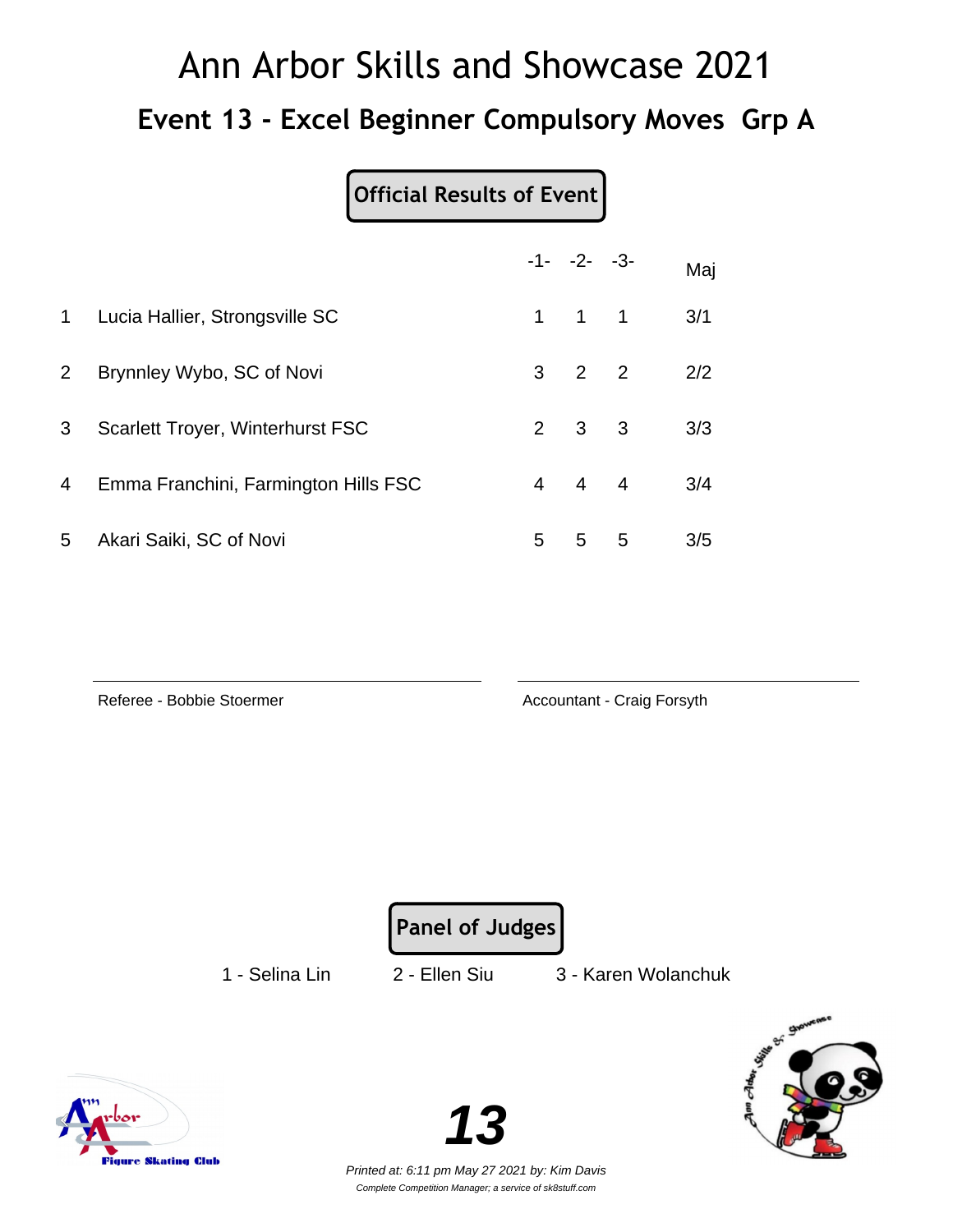# Ann Arbor Skills and Showcase 2021 **Event 14 - Excel Beginner Compulsory Moves Grp B**

**Official Results of Event**

|             |                                           |                | $-1 - -2 - -3$      |                         | Maj       |  |
|-------------|-------------------------------------------|----------------|---------------------|-------------------------|-----------|--|
| $\mathbf 1$ | Reagan Taysom, Center Ice Sports Complex  | $\mathbf 1$    | $2 \quad 1$         |                         | 2/1       |  |
| $2^{\circ}$ | Sadie Oshell, Center Ice Sports Complex   |                | $2 \quad 1 \quad 6$ |                         | 2/2       |  |
| 3           | Julia Cordesman, Kent SC                  | 3              | 3 <sup>2</sup>      |                         | 3/3       |  |
| 4           | Lauren Crombie, Center Ice Sports Complex | $\overline{4}$ | $\overline{4}$      | 5                       | 2/4       |  |
| 5           | Karen Yehliu, Ann Arbor FSC               | 6              | 5 <sup>5</sup>      | $\overline{\mathbf{3}}$ | 2/5 TOM 8 |  |
| 6           | Skylar Missroon, Kent SC                  | 5              | 6                   | 4                       | 2/5 TOM 9 |  |

Referee - Holly Jinks **Accountant - Craig Forsyth** 

**Panel of Judges**

1 - Chris Handt 2 - Sheri Redmond 3 - Hallie Wilson





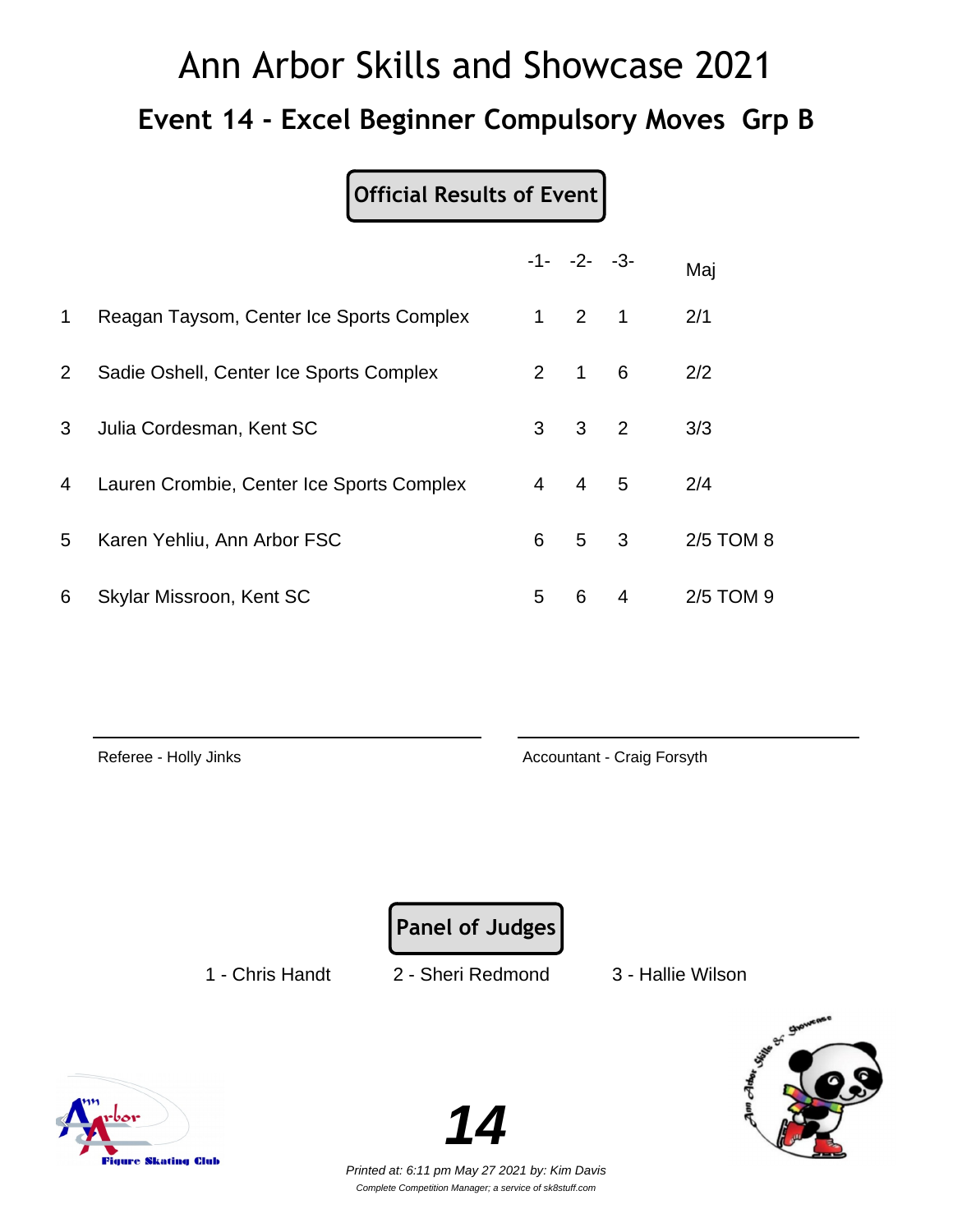# Ann Arbor Skills and Showcase 2021 **Event 15 - Excel High Beginner Compulsory Moves**

|                |                               |                | $-1 - -2 - -3$      |                | Maj |
|----------------|-------------------------------|----------------|---------------------|----------------|-----|
| $\mathbf 1$    | Ella Shelide, SC of Novi      |                | $1 \quad 1 \quad 1$ |                | 3/1 |
| 2 <sup>1</sup> | Anna Stearns, Ann Arbor FSC   |                | $2 \quad 2 \quad 2$ |                | 3/2 |
| 3              | Ava Meade, SC of Novi         |                | $3 \quad 4 \quad 3$ |                | 2/3 |
| 4              | Brooklyn Klein, Wyandotte FSC | $\overline{4}$ | 3                   | $\overline{4}$ | 3/4 |

Referee - Barb Goodrich **Accountant - Craig Forsyth** Accountant - Craig Forsyth

**Panel of Judges**

1 - Sheri Carey 2 - Selina Lin 3 - Karen Wolanchuk



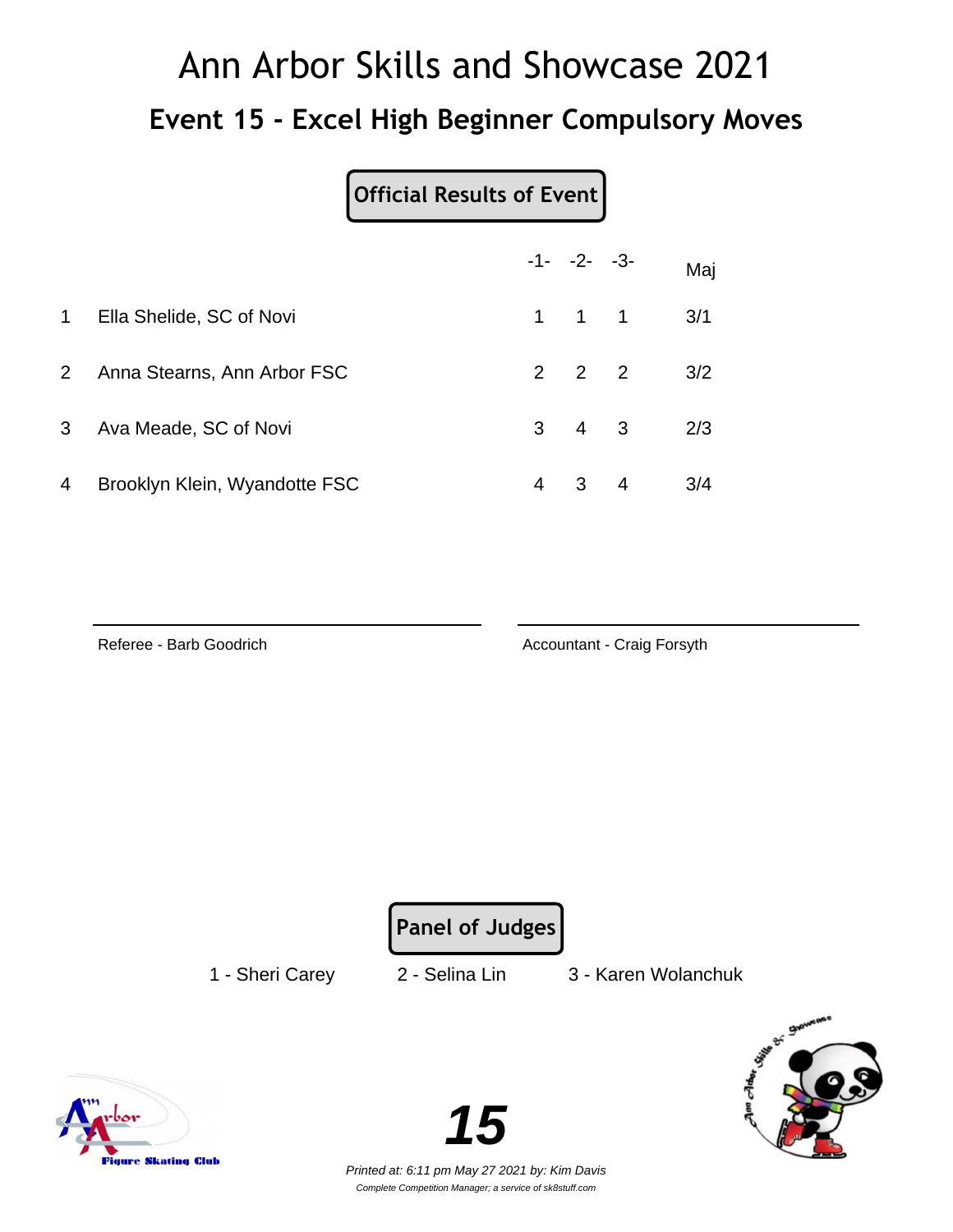# Ann Arbor Skills and Showcase 2021 **Event 16 - Pre-Free Skate Compulsory Moves Grp A**

#### **Official Results of Event**

|             |                                           | $-1 - -2 - -3 -$    |                   | Maj |
|-------------|-------------------------------------------|---------------------|-------------------|-----|
| $\mathbf 1$ | Addisyn Dimuro, Midland FSC               |                     | $2 \t1 \t1 \t2/1$ |     |
|             | 2 Cameron Keyes, Southgate FSC            |                     | $1 \t2 \t2 \t3/2$ |     |
| 3           | Neela Parthasarathy, Greater Kalamazoo SA | $3 \quad 3 \quad 3$ |                   | 3/3 |

Referee - Holly Jinks **Accountant - Craig Forsyth** 

**Panel of Judges**

1 - Chris Handt 2 - Holly Jinks 3 - Hallie Wilson





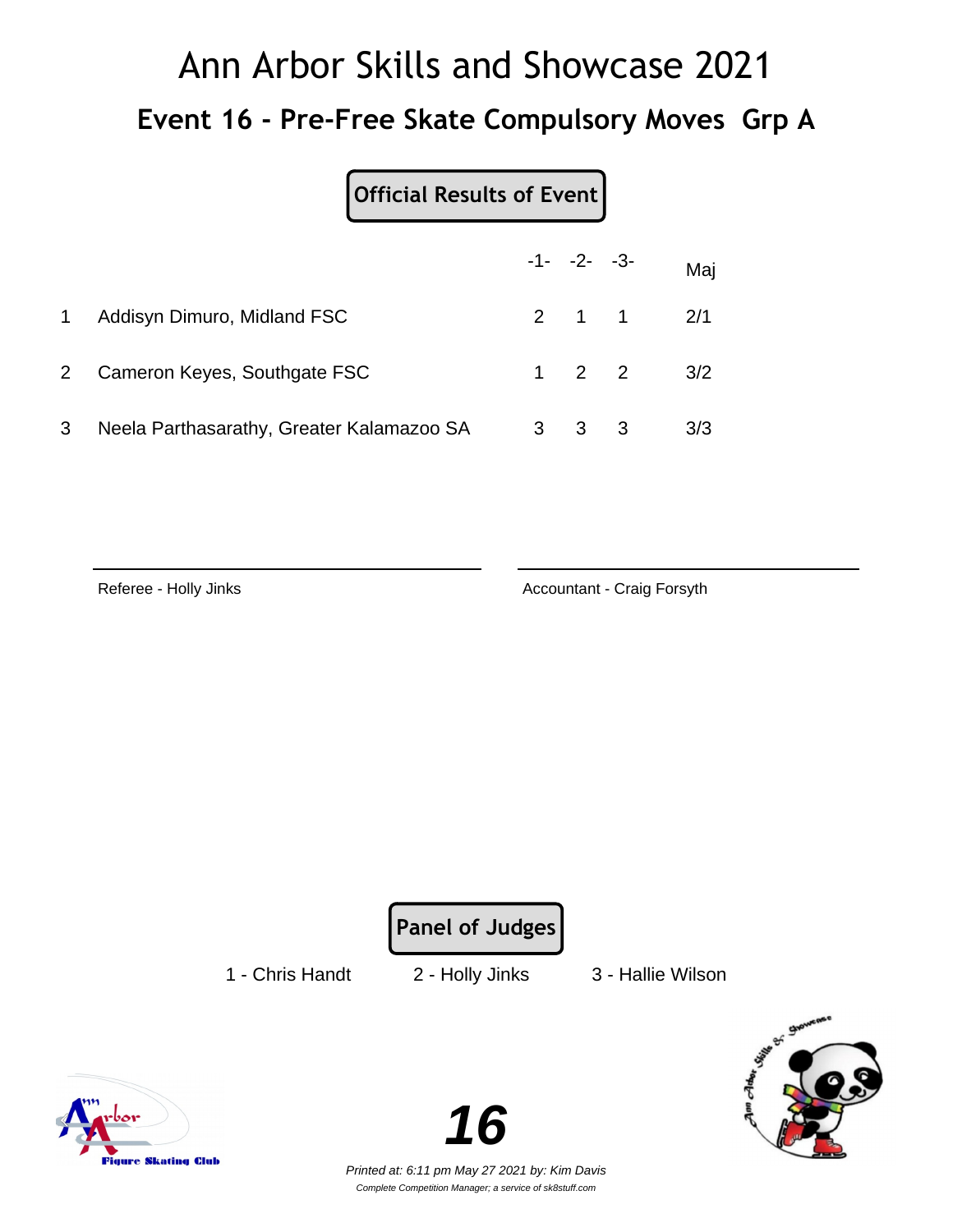# Ann Arbor Skills and Showcase 2021 **Event 17 - Pre-Free Skate Compulsory Moves Grp B**

#### **Official Results of Event**

|                |                                           |           | $-1 - -2 - -3$      | Maj        |
|----------------|-------------------------------------------|-----------|---------------------|------------|
| $\mathbf{1}$   | Claire Yuan, Greater Kalamazoo SA         | $1 \quad$ | $2 \quad 3$         | $2/2$ TO 6 |
| 2 <sup>1</sup> | Isabella Gonzalez-Miranda, Novi Ice Arena |           | $2 \quad 1 \quad 4$ | 2/2 TO 7   |
| 3              | Alexis Pojar, Greater Kalamazoo SA        |           | $3 \quad 3 \quad 1$ | 3/3        |
| 4              | Malea Hoover, Suburban Ice East Lansing   | 4         |                     | 3/4        |

Referee - Barb Goodrich **Accountant - Craig Forsyth** Accountant - Craig Forsyth

**Panel of Judges**

1 - Sheri Carey 2 - Selina Lin 3 - Karen Wolanchuk



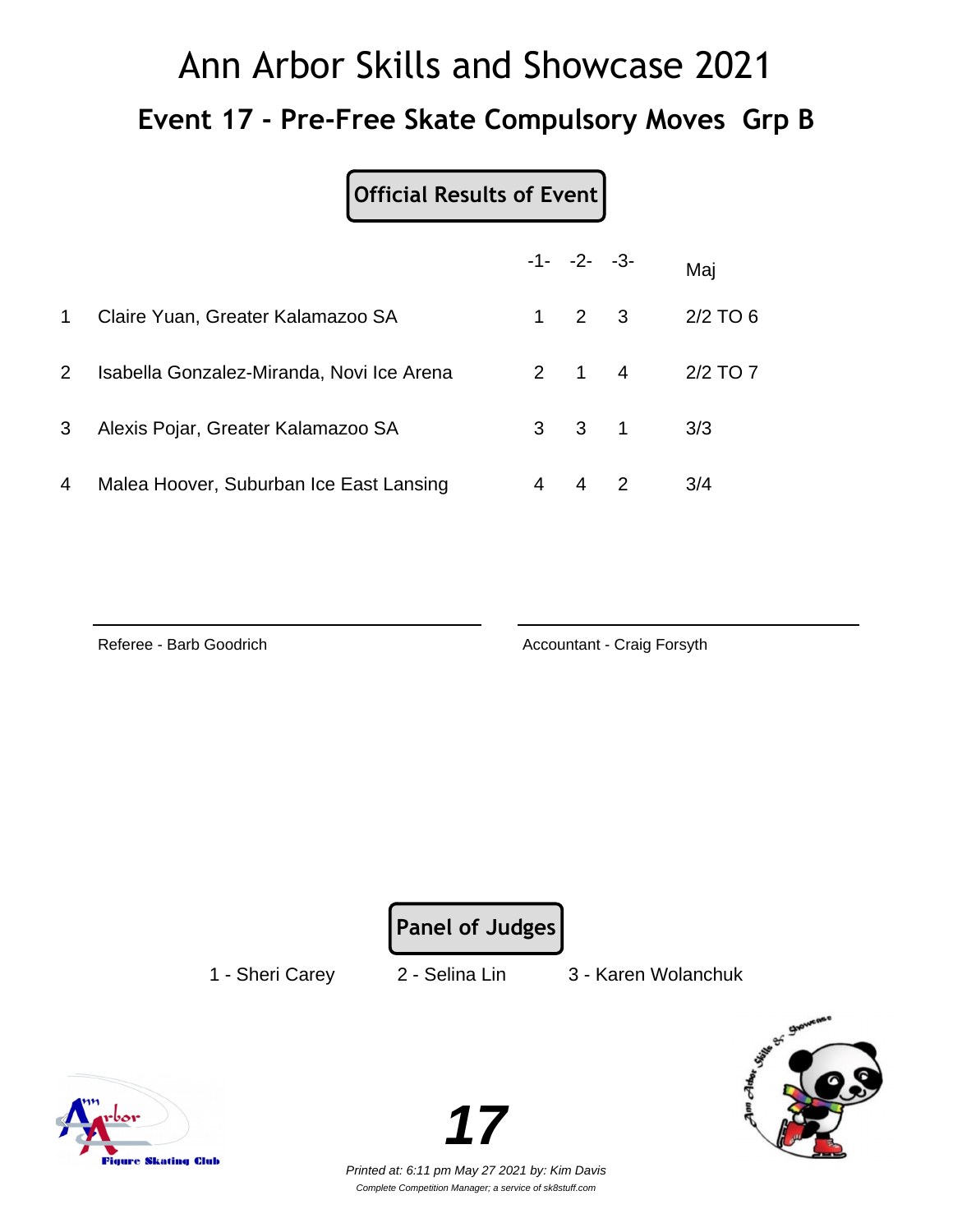# Ann Arbor Skills and Showcase 2021 **Event 18 - Free Skate 1 Compulsory Moves**

#### **Official Results of Event**

|           |                                      | $-1 - -2 - -3$ |                               | Maj |
|-----------|--------------------------------------|----------------|-------------------------------|-----|
| $1 \quad$ | Nora Uecker, Fort Wayne Isc          |                | $1 \quad 1 \quad 1 \quad 3/1$ |     |
|           | 2 Kendra Pojar, Greater Kalamazoo SA |                | $2 \t2 \t2 \t3/2$             |     |
| 3         | Dani Casano, Lake Effect FSC         | $3 \quad 3$    |                               | 3/3 |

Referee - Holly Jinks **Accountant - Craig Forsyth** 

**Panel of Judges**

1 - Chris Handt 2 - Holly Jinks 3 - Hallie Wilson







Printed at: 6:11 pm May 27 2021 by: Kim Davis Complete Competition Manager; a service of sk8stuff.com

**18**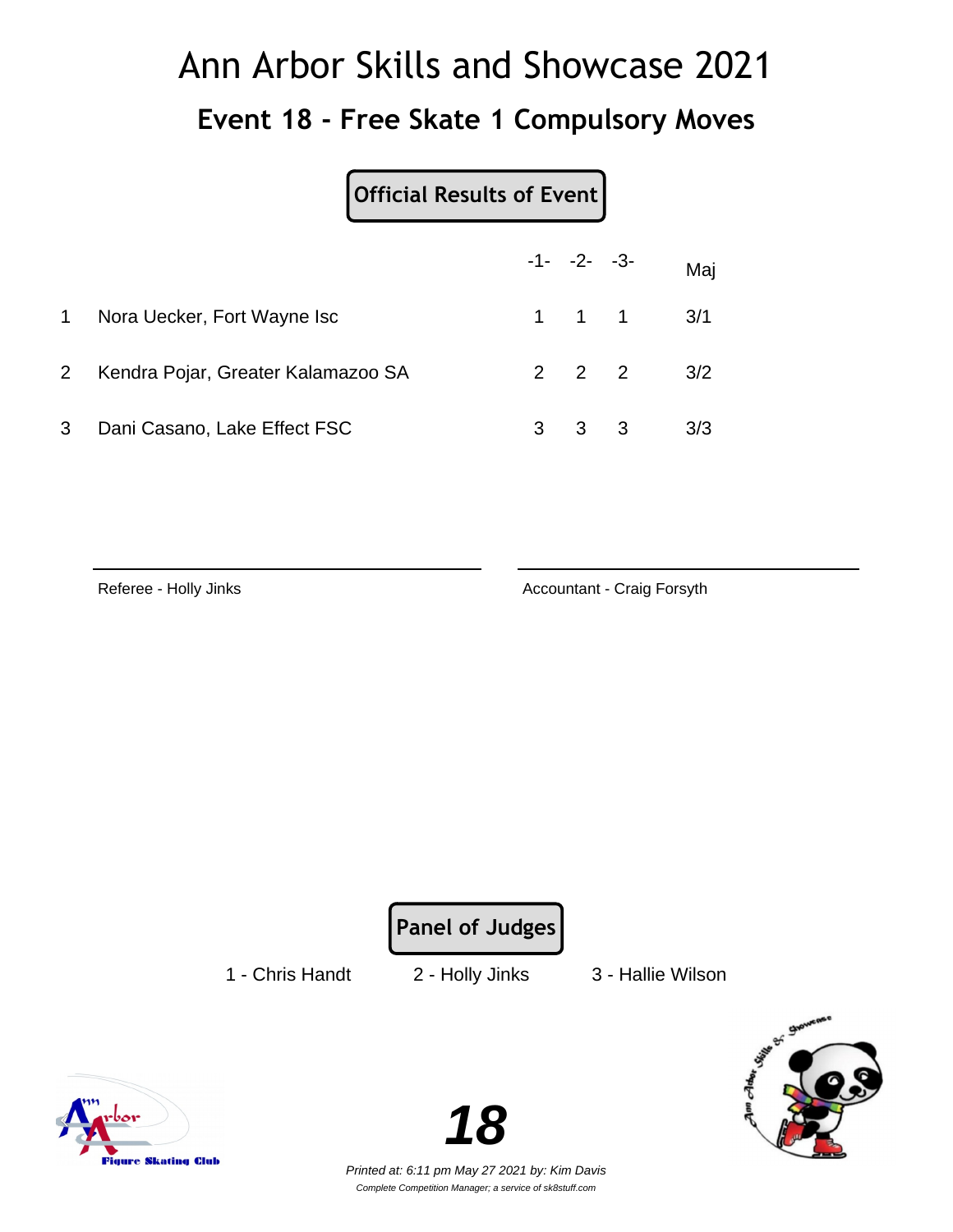#### **Event 20 - Adult 5 Compulsory Moves**

| <b>Official Results of Event</b> |  |  |
|----------------------------------|--|--|
|                                  |  |  |

|                                  | $-1 - -2 - -3 -$ |       | Maj |
|----------------------------------|------------------|-------|-----|
| 1 Tessa McCarthy, Novi Ice Arena |                  | 1 1 1 | 3/1 |

Referee - Eden Christowski **Accountant - Craig Forsyth** Accountant - Craig Forsyth

**Panel of Judges**

1 - Ali Curry 2 - Barb Goodrich 3 - Sarah Kuljian



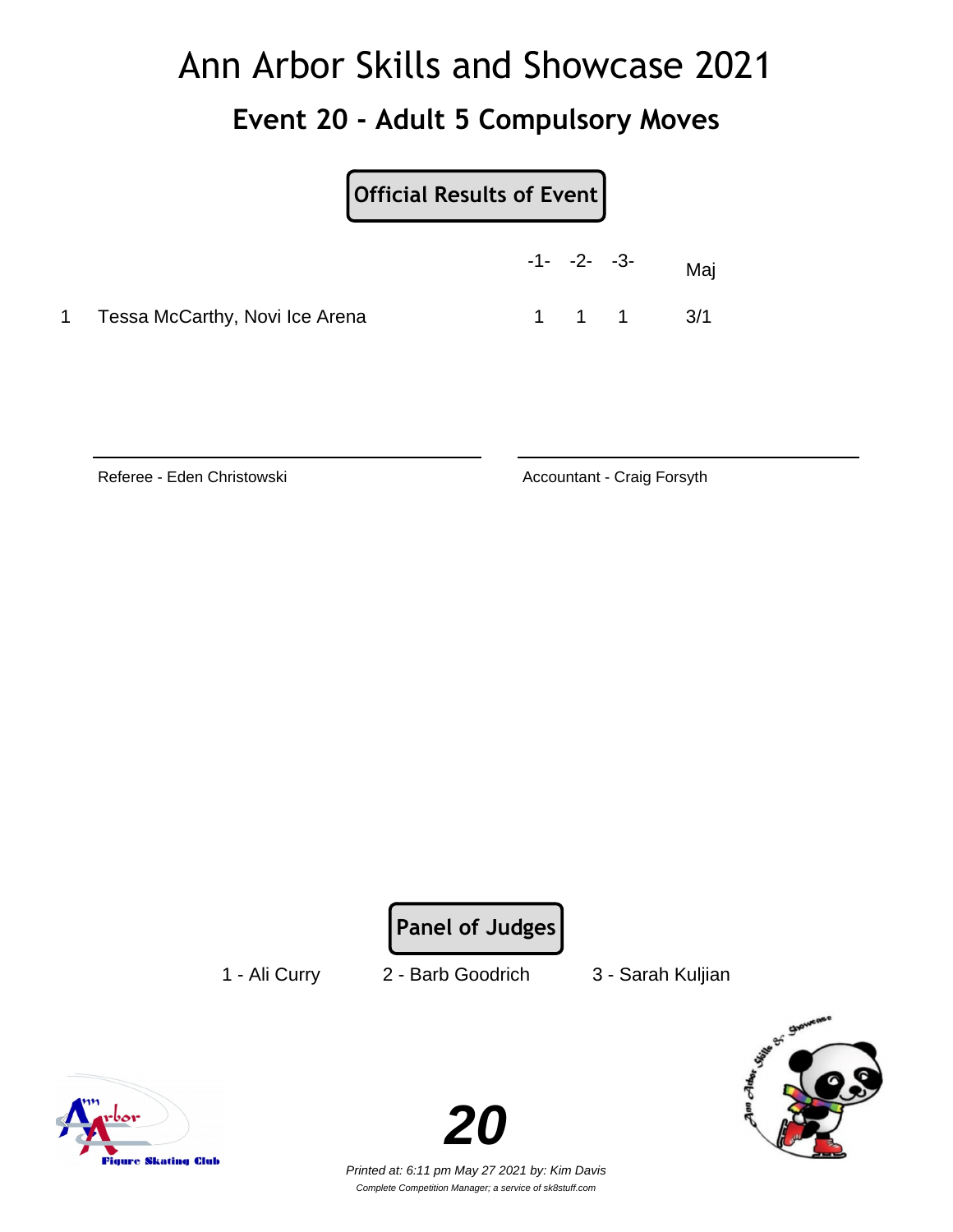# Ann Arbor Skills and Showcase 2021 **Event 21 - Adult High Beginner Compulsory Moves**

|                                   | $-1 - -2 - -3$ |       | Maj |
|-----------------------------------|----------------|-------|-----|
| 1 Taylor Stringfellow, SC of Novi |                | 1 1 1 | 3/1 |

Referee - Eden Christowski **Accountant - Craig Forsyth** Accountant - Craig Forsyth

**Panel of Judges**

1 - Ali Curry 2 - Barb Goodrich 3 - Sarah Kuljian







Printed at: 6:11 pm May 27 2021 by: Kim Davis Complete Competition Manager; a service of sk8stuff.com

**21**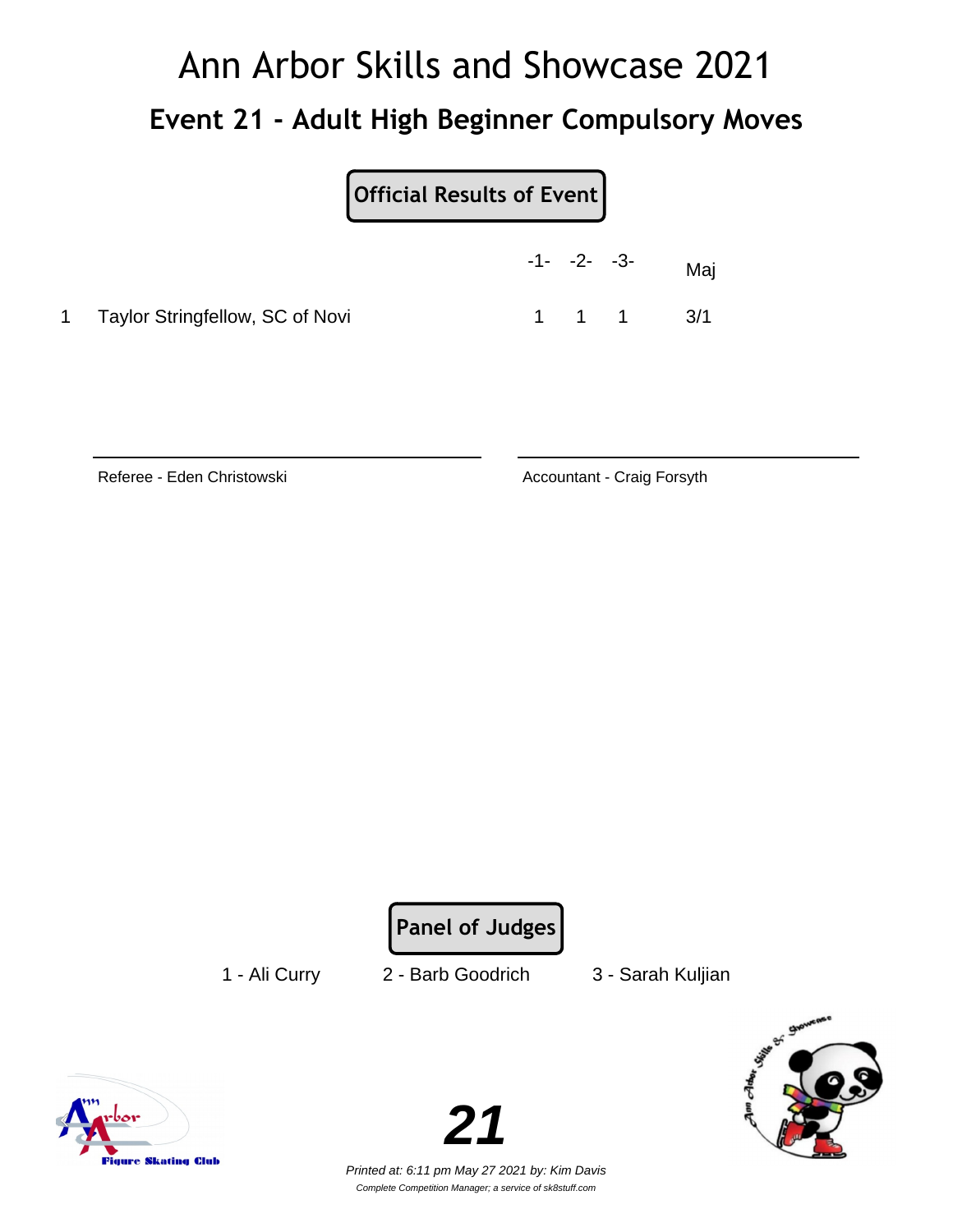#### **Event 22 - Beginner Jumps**

#### **Official Results of Event**

|                |                                           |                | $-1 - -2 - -3$      |   | Maj |
|----------------|-------------------------------------------|----------------|---------------------|---|-----|
| $\mathbf 1$    | Delaney Schroeder, Fort Wayne ISC Inc     |                | $1 \quad 2 \quad 1$ |   | 2/1 |
| $\overline{2}$ | Cash Robinson-stewart, Fort Wayne Isc Inc | $2^{\circ}$    | $4\quad 2$          |   | 2/2 |
| 3              | Brynnley Wybo, SC of Novi                 | 3 <sup>7</sup> | 3 <sup>7</sup>      | 3 | 3/3 |
| 4              | Kennedy Miarka, Detroit SC                | 6              | $1 \quad 4$         |   | 2/4 |
| 5              | Tenley Douma, Greater Kalamazoo SA        | $\overline{4}$ | 5 <sup>5</sup>      | 5 | 3/5 |
| 6              | Gabriella Tobe, Suburban Ice East Lansing | 5              | 6                   | 6 | 3/6 |
| $\mathbf{7}$   | Maciva Gaouir, Detroit SC                 | 7              | 7                   | 7 | 3/7 |

Referee - Val Terry **Accountant - Craig Forsyth** 

**Panel of Judges**

1 - Anna Kuljian 2 - Ellen Siu 3 - Hallie Wilson





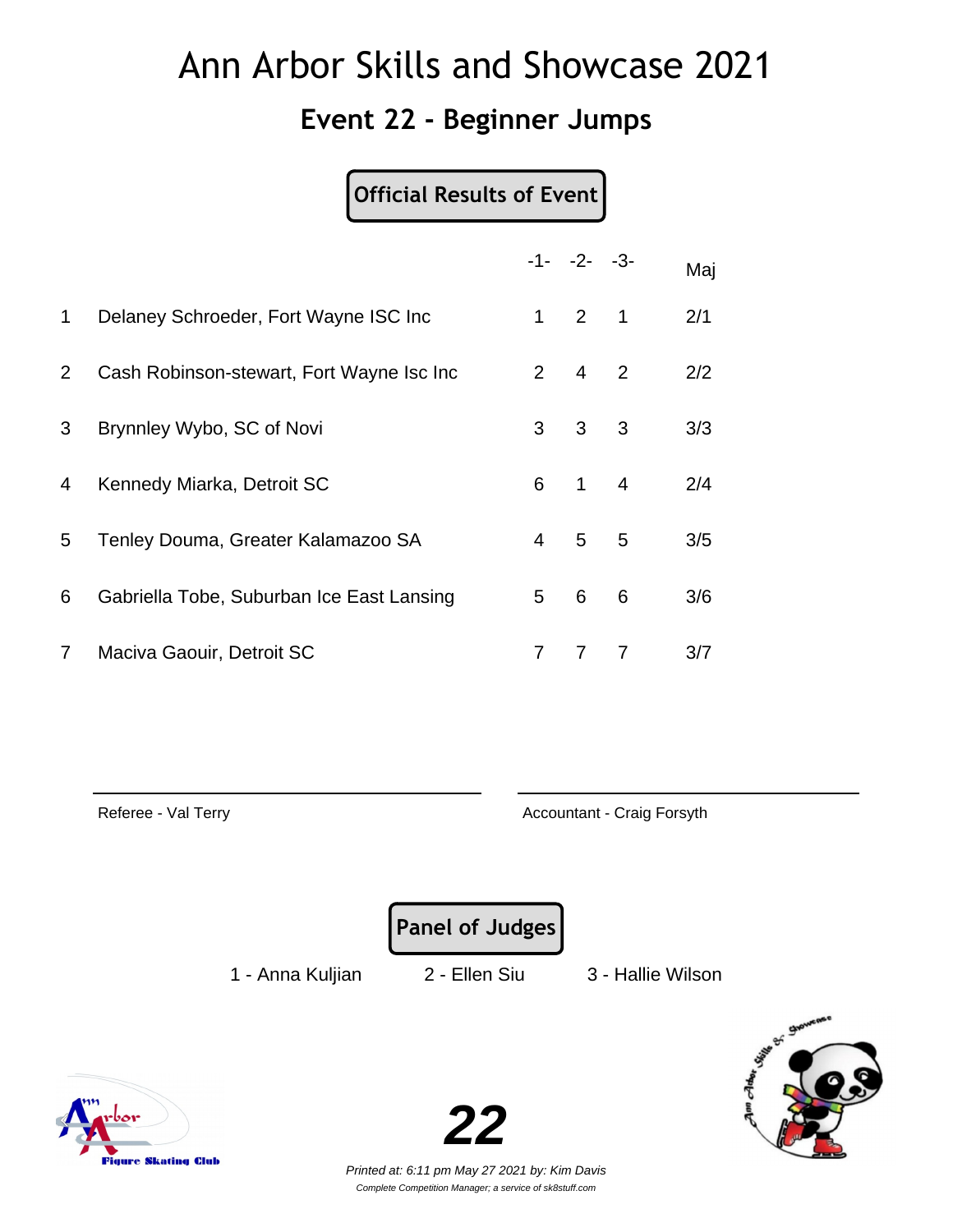#### **Event 23 - High Beginner Jumps**

| Official Results of Event |  |  |
|---------------------------|--|--|
|---------------------------|--|--|

|   |                                         |   | $-1 - -2 - -3$      | Maj |
|---|-----------------------------------------|---|---------------------|-----|
|   | Sadie Oshell, Center Ice Sports Complex |   | $2 \quad 1 \quad 1$ | 2/1 |
|   | 2 Emma Franchini, Farmington Hills FSC  |   | $1 \quad 2 \quad 2$ | 3/2 |
| 3 | Akari Saiki, SC of Novi                 | 3 | $3 \quad 3$         | 3/3 |

Referee - Eden Christowski **Accountant - Craig Forsyth** 

**Panel of Judges**

1 - Eden Christowski 2 - Ali Curry 3 - Sarah Kuljian





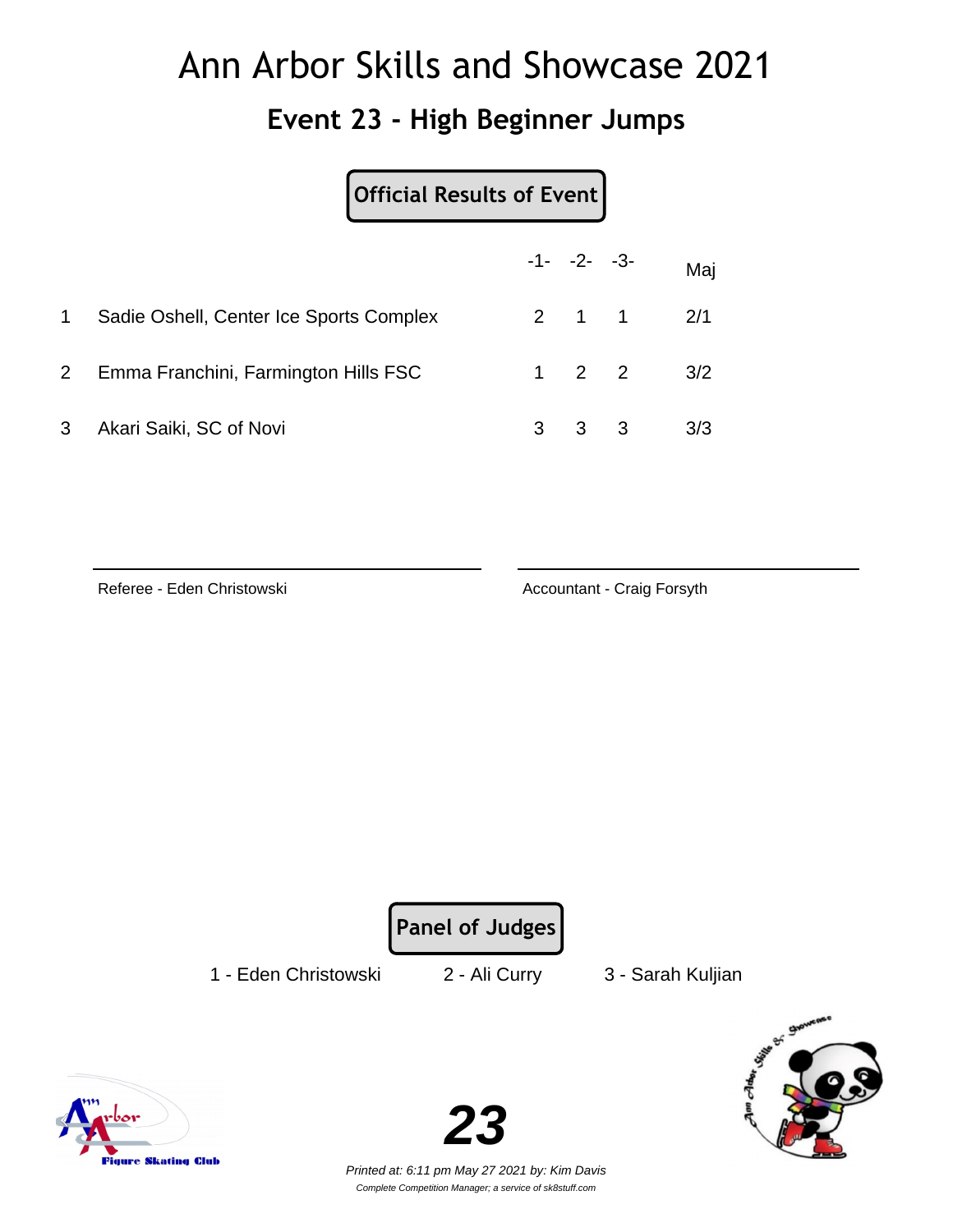#### **Event 24 - NoTest Jumps**

|                |                               | Official Results of Event |                     |  |                   |  |  |  |
|----------------|-------------------------------|---------------------------|---------------------|--|-------------------|--|--|--|
|                |                               |                           | $-1 - -2 - -3$      |  | Maj               |  |  |  |
| 1              | Brooklyn Klein, Wyandotte FSC |                           | $1 \quad 1 \quad 2$ |  | 2/1               |  |  |  |
| 2 <sup>1</sup> | Ella Shelide, SC of Novi      |                           |                     |  | $2 \t2 \t1 \t3/2$ |  |  |  |

Referee - Eden Christowski **Accountant - Craig Forsyth** 

**Panel of Judges**

1 - Eden Christowski 2 - Ali Curry 3 - Sarah Kuljian







Printed at: 6:11 pm May 27 2021 by: Kim Davis Complete Competition Manager; a service of sk8stuff.com

**24**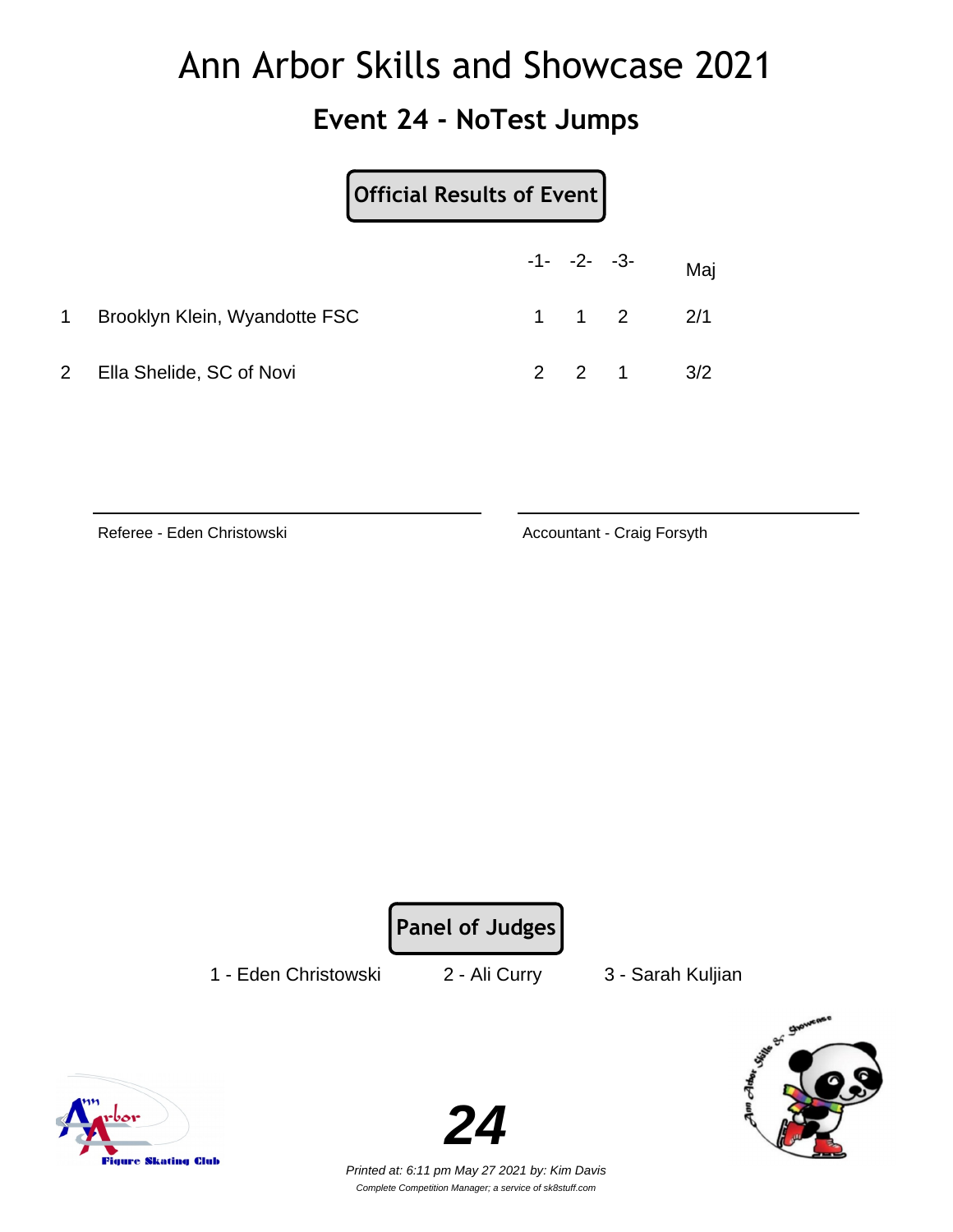#### **Event 26 - Basic 1 Program**

#### **Official Results of Event**

|              |                                   |                | $-1 - -2 - -3 - -4 - -5$            |            |                            | Maj |
|--------------|-----------------------------------|----------------|-------------------------------------|------------|----------------------------|-----|
| $\mathbf{1}$ | Natalee Nasutovich, Arctic FSC    |                | $1 \quad 1 \quad 2 \quad 1 \quad 5$ |            |                            | 3/1 |
| $2^{\circ}$  | Nora Donaldson, Skate Trenton     |                | 2 2 1 2 1                           |            |                            | 5/2 |
| 3            | Raegan Glazier, Midland FSC       | $\overline{4}$ | $3 \quad 3 \quad 3 \quad 4$         |            |                            | 3/3 |
| 4            | Eliana Medina, Crystal Fieldhouse |                | $3 \quad 5 \quad 4 \quad 4 \quad 3$ |            |                            | 4/4 |
| 5            | Phoebe Price, New Edge FSC        | 5              | 4                                   | $5\quad 5$ | $\overline{\phantom{0}}^2$ | 5/5 |

Referee - Sheri Redmond **Accountant - Craig Forsyth** 

**Panel of Judges**

1 - Sheri Carey 2 - Chris Handt 3 - Holly Jinks 4 - Anna Kuljian 5 - Hallie Wilson





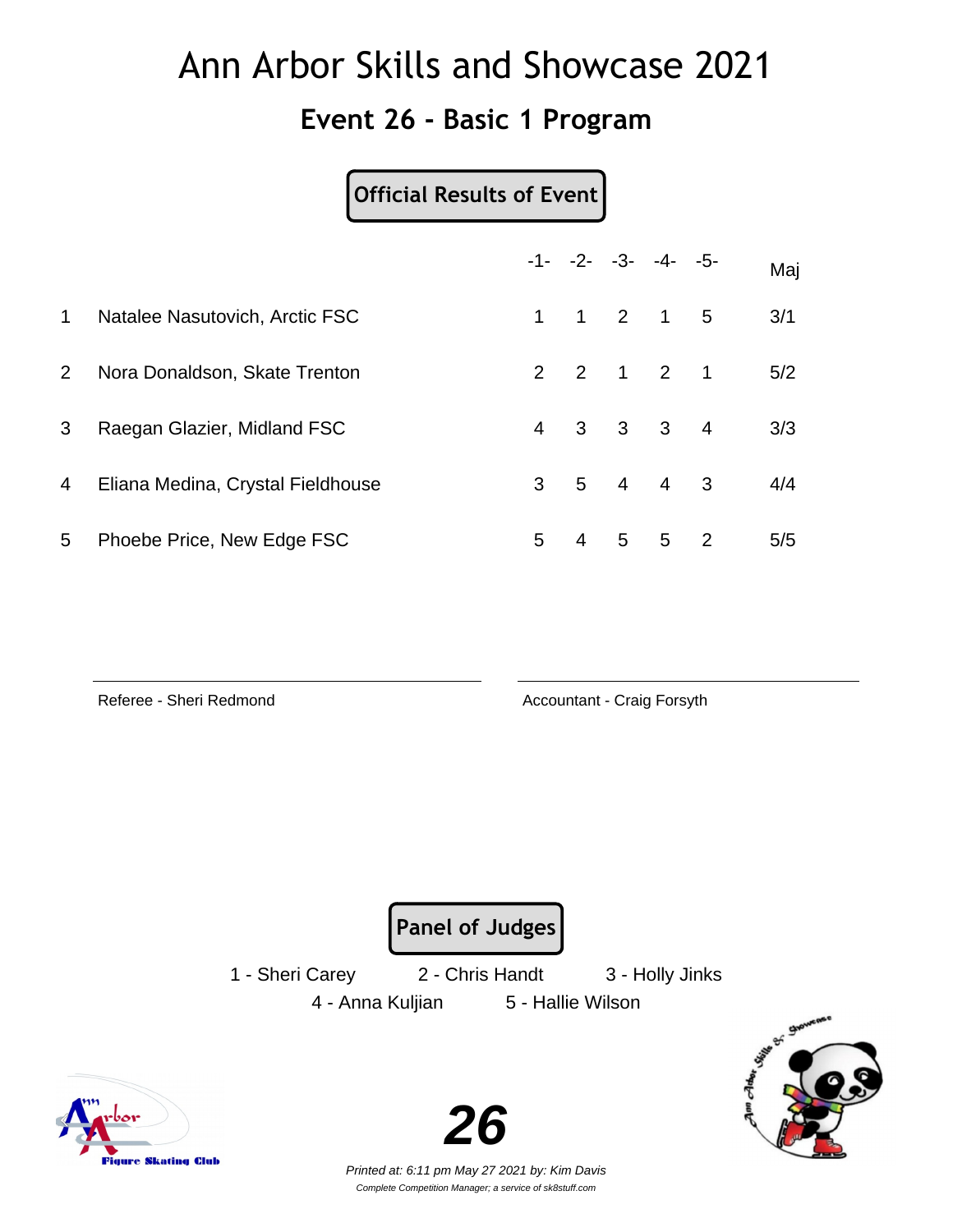#### **Event 27 - Snowplow Sam Program**

#### **Official Results of Event**

|                |                                          |                |                | $-1 - -2 - -3 - -4 - -5$ |                |                          | Maj       |
|----------------|------------------------------------------|----------------|----------------|--------------------------|----------------|--------------------------|-----------|
| 1              | Catana Lillian Chrostowski, Cleveland SC | 3 <sup>1</sup> | $\mathbf{3}$   | $\overline{1}$           | $\overline{1}$ | $\overline{1}$           | 3/1       |
| $\overline{2}$ | Audrey Gipp, Detroit SC                  | 1              | 2              | $2 \quad 3$              |                | $\overline{\mathbf{3}}$  | 3/2 TO 11 |
| 3              | Lillian Forrest, Southgate FSC           | $\overline{4}$ | $\mathbf{1}$   |                          | $3 \quad 2$    | $\overline{\phantom{0}}$ | 3/2 TO 12 |
| $\overline{4}$ | Ellie Kim, Ann Arbor FSC                 | 6              | $\overline{4}$ | 5 4                      |                | $\overline{4}$           | 3/4       |
| 5              | Aylin J Gulari, Ann Arbor FSC            | $\mathcal{P}$  | 5              | $\overline{4}$           | 5 <sup>5</sup> | 5                        | 5/5       |
| 6              | Maggie Douville, Ann Arbor FSC           | 5              | 6              | 6                        | 6              | 6                        | 5/6       |

Referee - Sheri Redmond **Accountant - Craig Forsyth** 

**Panel of Judges**

1 - Sheri Carey 2 - Chris Handt 3 - Holly Jinks 4 - Anna Kuljian 5 - Hallie Wilson



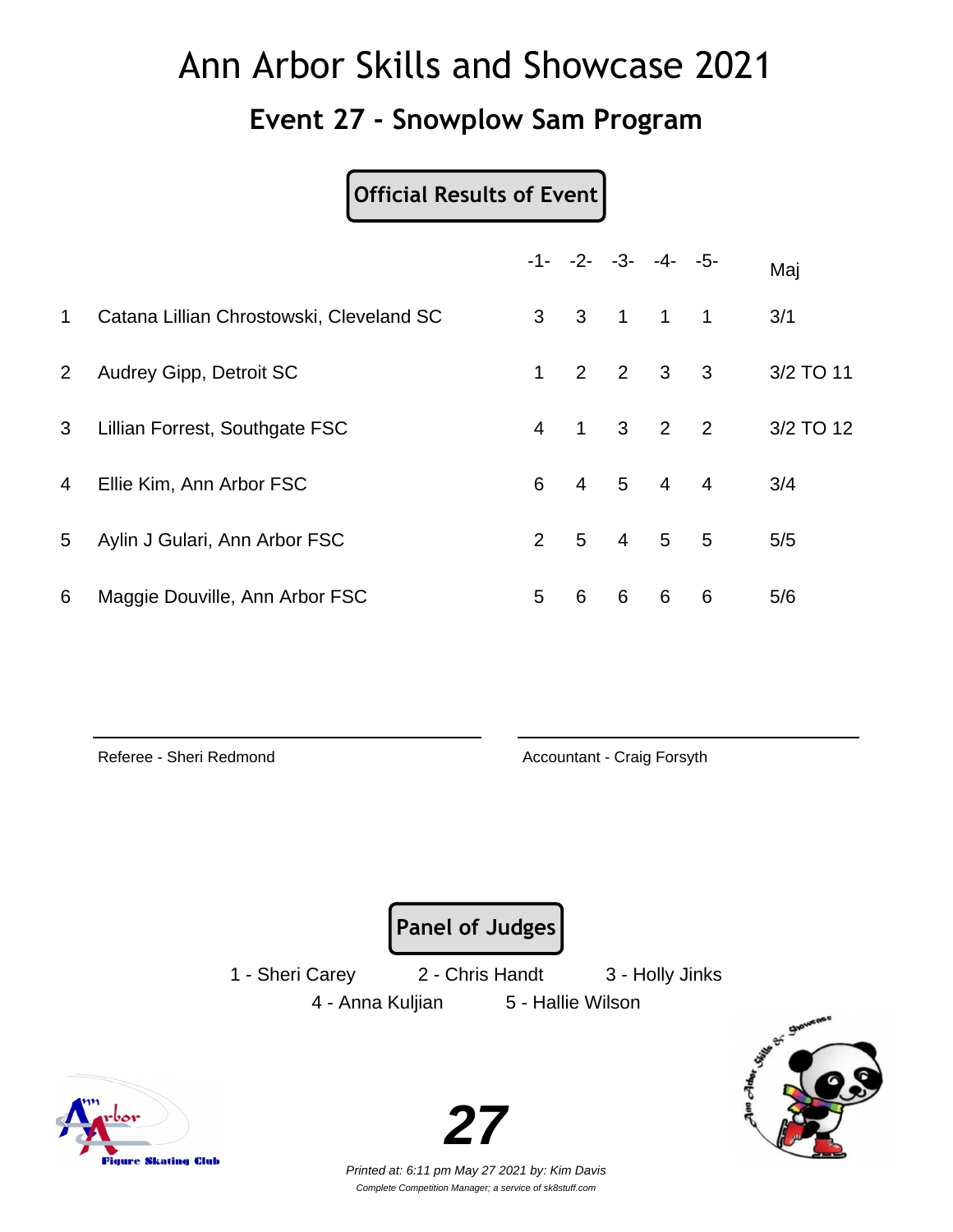#### **Event 28 - Basic 2 Program Grp A**

#### **Official Results of Event**

|                |                                           |   |                | $-1 - -2 - -3 - -4 - -5$ | Maj |
|----------------|-------------------------------------------|---|----------------|--------------------------|-----|
| $\mathbf 1$    | Madeline Walczak, Crystal Fieldhouse      |   |                | 2 2 1 2 1                | 5/2 |
| 2 <sup>2</sup> | <b>Charlotte Fuhr, Crystal Fieldhouse</b> |   |                | 3 1 2 1 2                | 4/2 |
| 3 <sup>1</sup> | Gianna Gross, Trenton                     |   |                | $1 \t3 \t3 \t4 \t3$      | 4/3 |
| 4              | Cecilia Moores, Ann Arbor FSC             | 4 | $\overline{4}$ | $4 \quad 3 \quad 4$      | 5/4 |

igure Skating Club

Referee - Sheri Redmond **Accountant - Craig Forsyth** 

**Panel of Judges**

1 - Sheri Carey 2 - Chris Handt 3 - Holly Jinks 4 - Anna Kuljian 5 - Hallie Wilson



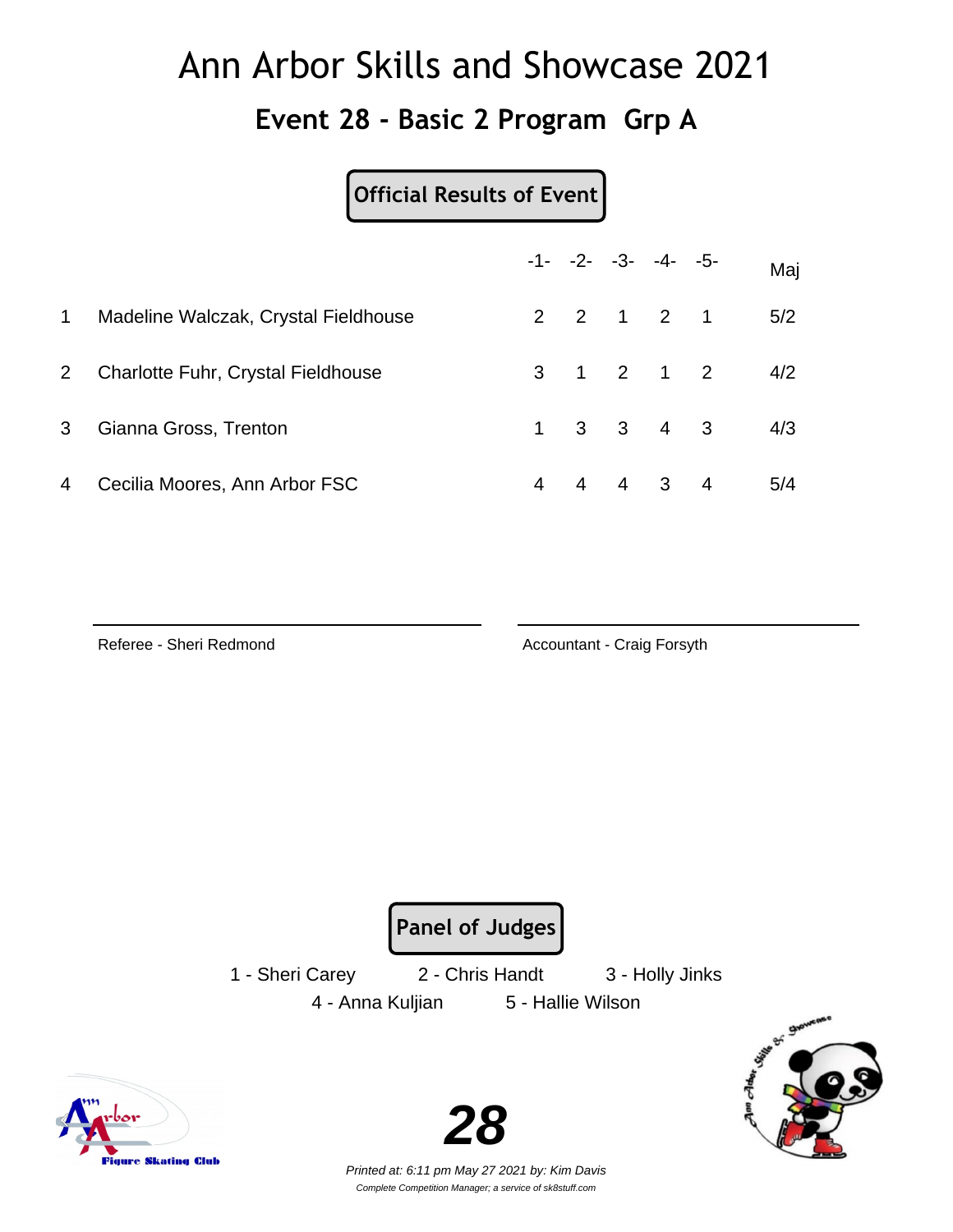#### **Event 29 - Basic 2 Program Grp B**

#### **Official Results of Event**

|                 |                                                    |                |                | $-1 - -2 - -3 - -4 - -5$    |                |   | Maj       |
|-----------------|----------------------------------------------------|----------------|----------------|-----------------------------|----------------|---|-----------|
| $\mathbf 1$     | Violet Lafleur, Alpena FSC                         | 1              |                | $2 \quad 4 \quad 2 \quad 1$ |                |   | 4/2       |
| $\mathbf{2}$    | Anslee Petelle, Fort Wayne Isc Inc.                | 5 <sup>5</sup> | $\overline{1}$ | $1 \quad 3 \quad 4$         |                |   | 3/3 TOM 5 |
| 3               | Ariel Howell, Lake Effect FSC                      | $\overline{4}$ |                | 4 3 1 2                     |                |   | 3/3 TOM 6 |
| 4               | Grace Morin, Southgate FSC                         | 3 <sup>7</sup> |                | $5$ 2 6 3                   |                |   | 3/3 TOM 8 |
| $5\overline{)}$ | Paige Burgess, Sylvania Tam-o-shanter Sports       |                | $2 \quad 3$    | 5 <sub>5</sub>              | $\overline{4}$ | 5 | 3/4       |
| 6               | Addison Hagel, Arctic Edge Ice Arena - Canton Mi 6 |                | 6              | 6                           | 5              | 6 | 5/6       |

igure Skating Club

Referee - Barb Goodrich **Accountant - Craig Forsyth** Accountant - Craig Forsyth

**Panel of Judges**

1 - Eden Christowski 2 - Sarah Kuljian 3 - Ellen Siu

4 - Val Terry 5 - Karen Wolanchuk



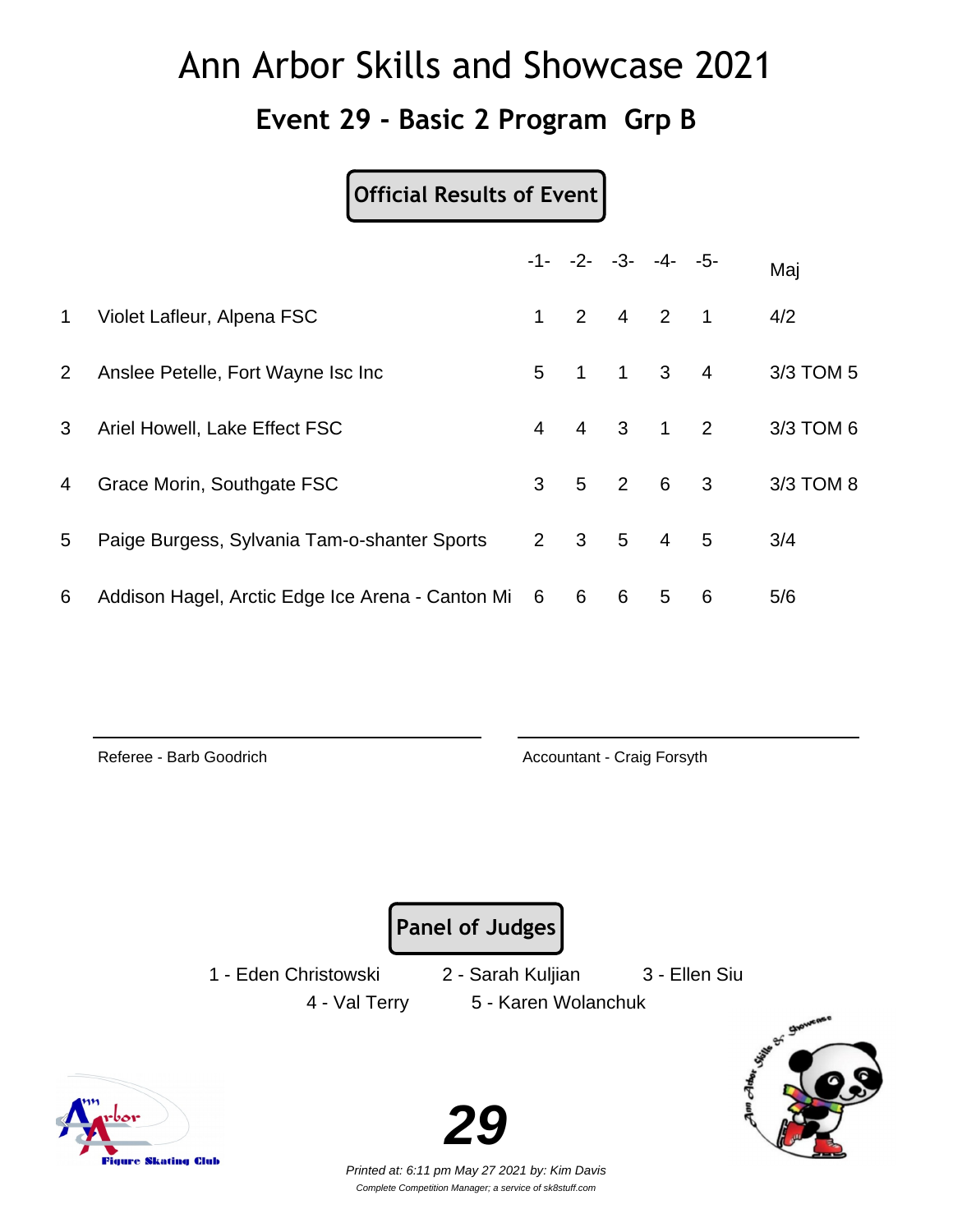#### **Event 30 - Basic 6 Program Grp A**

#### **Official Results of Event**

|                |                               |   | $-1 - -2 - -3 - -4 - -5$            |  | Maj     |
|----------------|-------------------------------|---|-------------------------------------|--|---------|
| $\mathbf 1$    | Edwin Stearns, Ann Arbor FSC  |   | $1 \quad 1 \quad 1 \quad 3 \quad 2$ |  | 3/1     |
| 2 <sup>7</sup> | Samantha Moody, New Edge FSC  |   | 4 2 2 1 1                           |  | 4/2     |
| 3 <sup>1</sup> | Aurora Sparer, Wyandotte FSC  |   | $2 \t 4 \t 3 \t 4 \t 3$             |  | 3/3 TIE |
| 3              | Valentina Gharbia, Arctic FSC | 3 | 3 4 2 4                             |  | 3/3 TIE |

Referee - Barb Goodrich **Accountant - Craig Forsyth** Accountant - Craig Forsyth

**Panel of Judges**

1 - Eden Christowski 2 - Sarah Kuljian 3 - Ellen Siu

4 - Val Terry 5 - Karen Wolanchuk





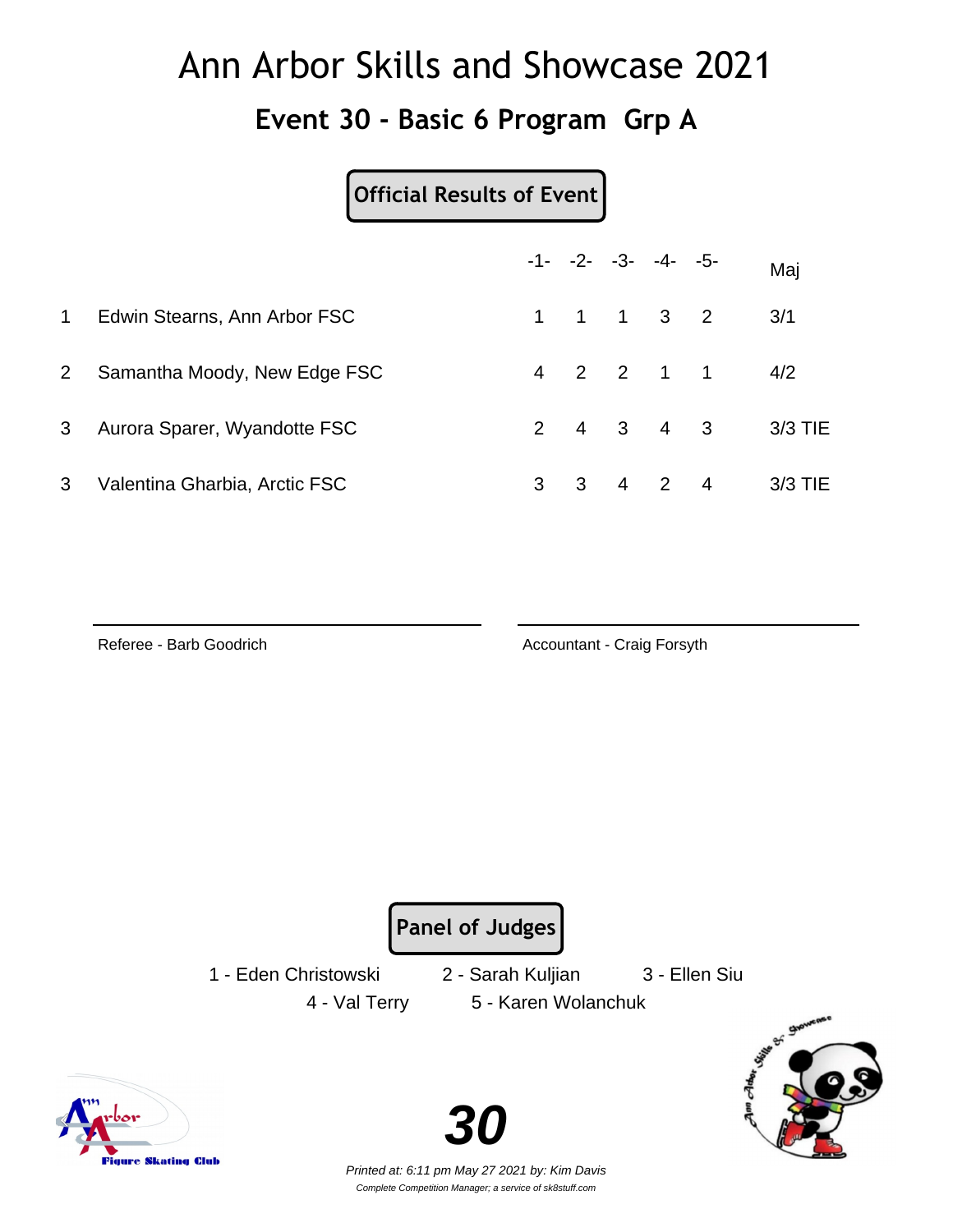#### **Event 31 - Basic 6 Program Grp B**

#### **Official Results of Event**

|                |                                          |   |   |   | $-1 - -2 - -3 - -4 - -5$ | Maj |
|----------------|------------------------------------------|---|---|---|--------------------------|-----|
| 1              | Noa Santos-claramunt, Midland FSC        |   |   |   | 1 1 1 1 1                | 5/1 |
| $\overline{2}$ | Tess Niec, Ann Arbor FSC                 |   |   |   | 2 2 2 2 2                | 5/2 |
| 3              | Jocelyn Gadepalli, Ann Arbor FSC         |   |   |   | $3 \t3 \t3 \t3 \t3$      | 5/3 |
| 4              | Olivia Haveman, southside skating school | 4 | 4 | 4 | $4 \quad 4$              | 5/4 |

Referee - Eden Christowski **Accountant - Craig Forsyth** 

**Panel of Judges**

1 - Eden Christowski 2 - Sarah Kuljian 3 - Ellen Siu

4 - Val Terry 5 - Karen Wolanchuk







Complete Competition Manager; a service of sk8stuff.com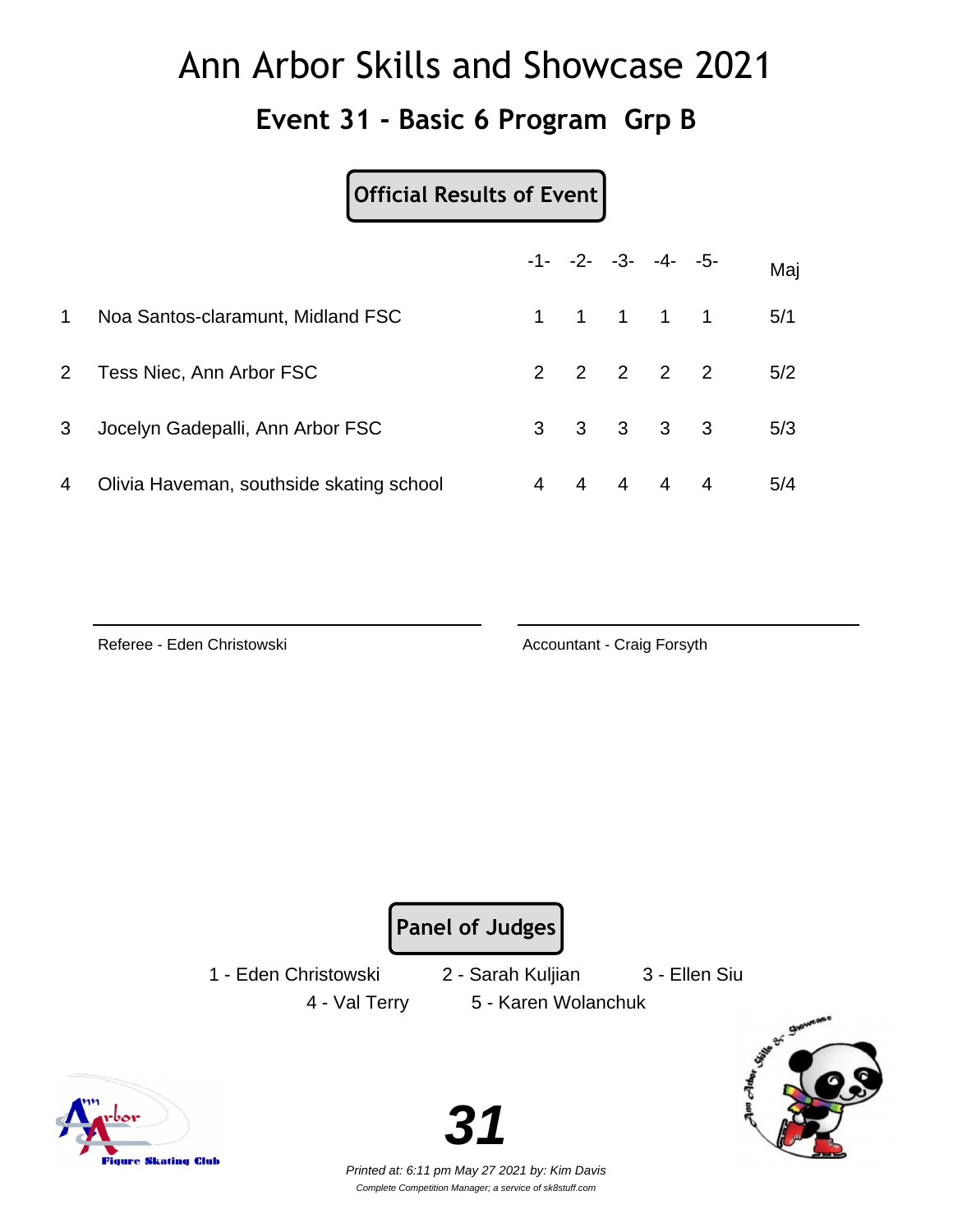**Event 32 - Basic 6 Program Grp C**

**Official Results of Event**

|                |                                     |                 |              |   | $-1 - -2 - -3 - -4 - -5$            |   | Maj        |
|----------------|-------------------------------------|-----------------|--------------|---|-------------------------------------|---|------------|
| $\mathbf{1}$   | Reese Mccarthy, Novi Ice Arena      | 1.              |              |   | 1 1 1 1                             |   | 5/1        |
| 2 <sup>1</sup> | Ivy Steffes, Arctic Edge Ice Arena  |                 |              |   | $2 \quad 2 \quad 4 \quad 2 \quad 2$ |   | 4/2        |
| 3 <sup>1</sup> | Karaliina Shepherd, Lake Effect FSC | 3 <sup>1</sup>  |              |   | $5$ 2 3 3                           |   | 4/3        |
| 4              | Sophia Toplyn, Ann Arbor FSC        | $5\overline{)}$ | $\mathbf{3}$ |   | $3 \quad 5 \quad 4$                 |   | 3/4 TOM 10 |
| 5              | Giada Sharrow, Ann Arbor FSC        | 4               | 4            | 5 | 4                                   | 5 | 3/4 TOM 12 |

Referee - Sheri Redmond **Accountant - Craig Forsyth** 

**Panel of Judges**

1 - Sheri Carey 2 - Karla Grossman 3 - Chris Handt

4 - Holly Jinks 5 - Hallie Wilson



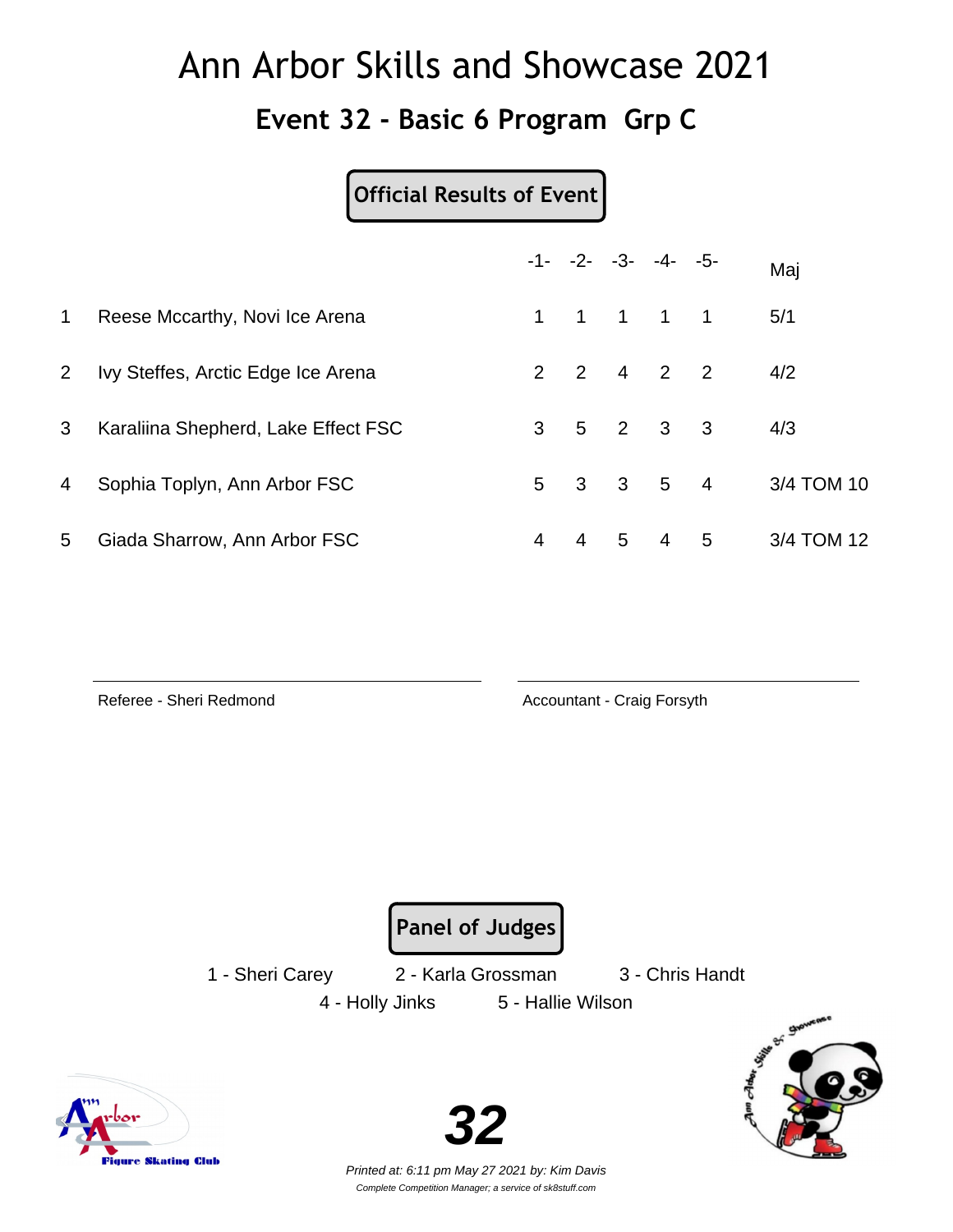## Ann Arbor Skills and Showcase 2021 **Event 33 - Pre Free Skate Program Grp A**

#### **Official Results of Event**

|              |                                           |                |                |             | $-1 - -2 - -3 - -4 - -5$ |                         | Maj |
|--------------|-------------------------------------------|----------------|----------------|-------------|--------------------------|-------------------------|-----|
| $\mathbf 1$  | Addisyn Dimuro, Midland FSC               | $\mathbf 1$    |                |             | $1 \quad 2 \quad 1$      | $\mathbf{1}$            | 4/1 |
| $\mathbf{2}$ | Madison Lara, Southgate FSC               |                |                |             | 2 3 1 2 2                |                         | 4/2 |
| 3            | Cameron Keyes, Southgate FSC              | 3              | $\overline{4}$ |             | $4 \quad 3 \quad 4$      |                         | 5/4 |
| 4            | Neela Parthasarathy, Greater Kalamazoo SA | $\overline{4}$ |                | $2 \quad 3$ | $\overline{4}$           | 5                       | 4/4 |
| 5            | Alexis Pojar, Greater Kalamazoo SA        | 5              | 6              | 6           | 5 <sup>5</sup>           | $\overline{\mathbf{3}}$ | 3/5 |
| 6            | Alina Haveman, Southside Skating School   | 6              | 5              | 5           | 6                        | 6                       | 5/6 |

Referee - Eden Christowski **Accountant - Craig Forsyth** 

**Panel of Judges**

1 - Sheri Carey 2 - Karla Grossman 3 - Chris Handt

4 - Holly Jinks 5 - Hallie Wilson



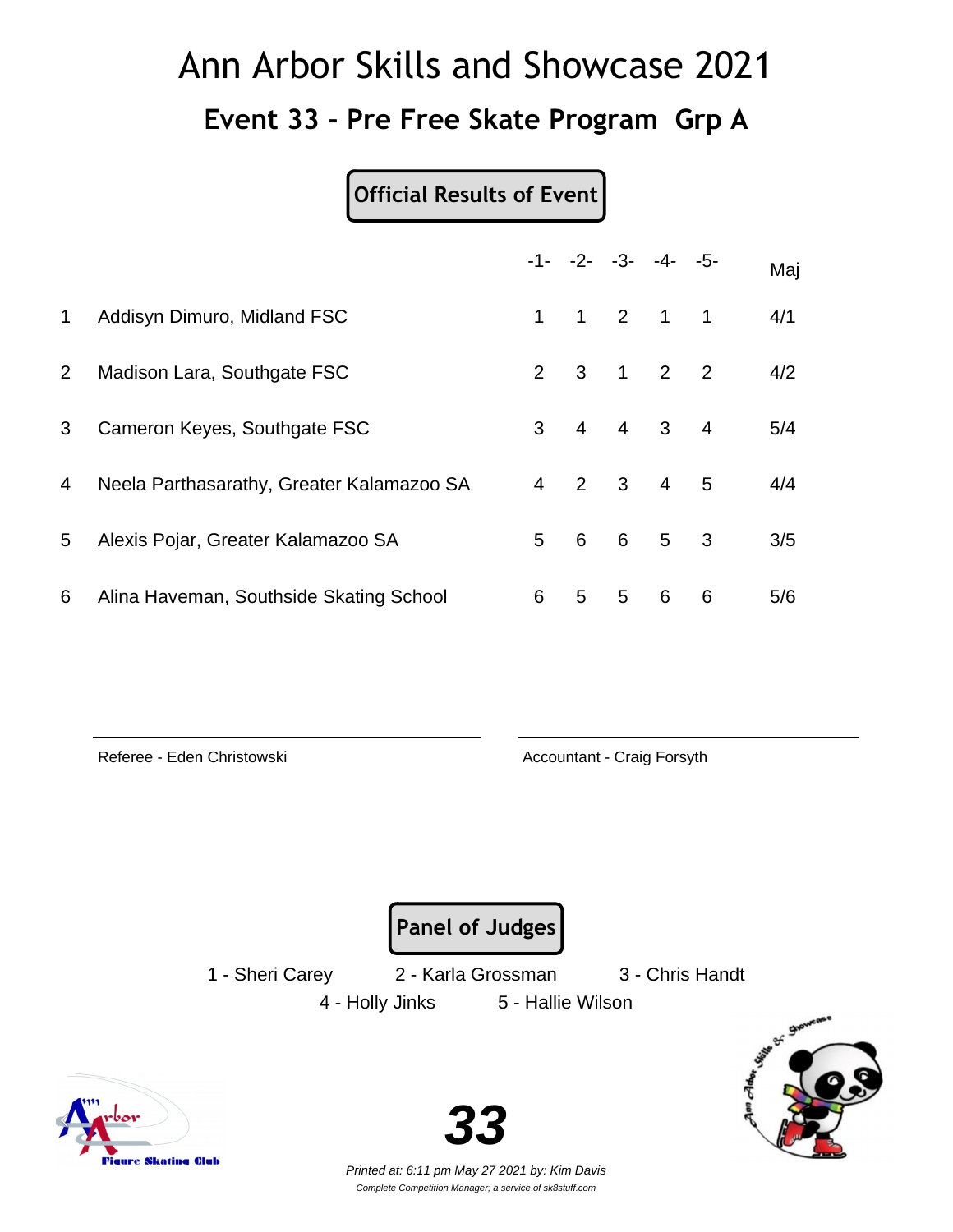## Ann Arbor Skills and Showcase 2021 **Event 34 - Pre Free Skate Program Grp B**

#### **Official Results of Event**

|                |                                         |                | $-1 - -2 - -3 - -4 - -5$ |                |                         |                | Maj        |  |
|----------------|-----------------------------------------|----------------|--------------------------|----------------|-------------------------|----------------|------------|--|
| $\mathbf{1}$   | Bethel Abraham, Crystal SA              | 1              | $\mathbf{1}$             | $\overline{1}$ | $\overline{1}$          | $\overline{1}$ | 5/1        |  |
| 2 <sup>1</sup> | Emma Schimmelfennig, Arctic Edge        | $\overline{2}$ | 3                        | $\overline{2}$ | $\overline{\mathbf{2}}$ | $-5$           | 3/2        |  |
| 3              | Claire Yuan, Greater Kalamazoo SA       | 3              | 2                        | $\overline{4}$ | 3 <sup>1</sup>          | $\overline{4}$ | 3/3        |  |
| 4              | <b>Isabella Monville, Midland FSC</b>   | $\overline{4}$ | $\overline{4}$           | 3 <sup>3</sup> | $\overline{4}$          | 6              | 4/4        |  |
| 5              | Eliana Smith, Mt Pleasant FSC           | 6              | 6                        | 5 <sub>5</sub> |                         | 5 <sub>2</sub> | 3/5 TOM 12 |  |
| 6              | Malea Hoover, Suburban Ice East Lansing | 5              | 5                        | 6              | 6                       | 3              | 3/5 TOM 13 |  |

Referee - Eden Christowski **Accountant - Craig Forsyth** 

**Panel of Judges**

1 - Sheri Carey 2 - Karla Grossman 3 - Chris Handt

4 - Holly Jinks 5 - Hallie Wilson



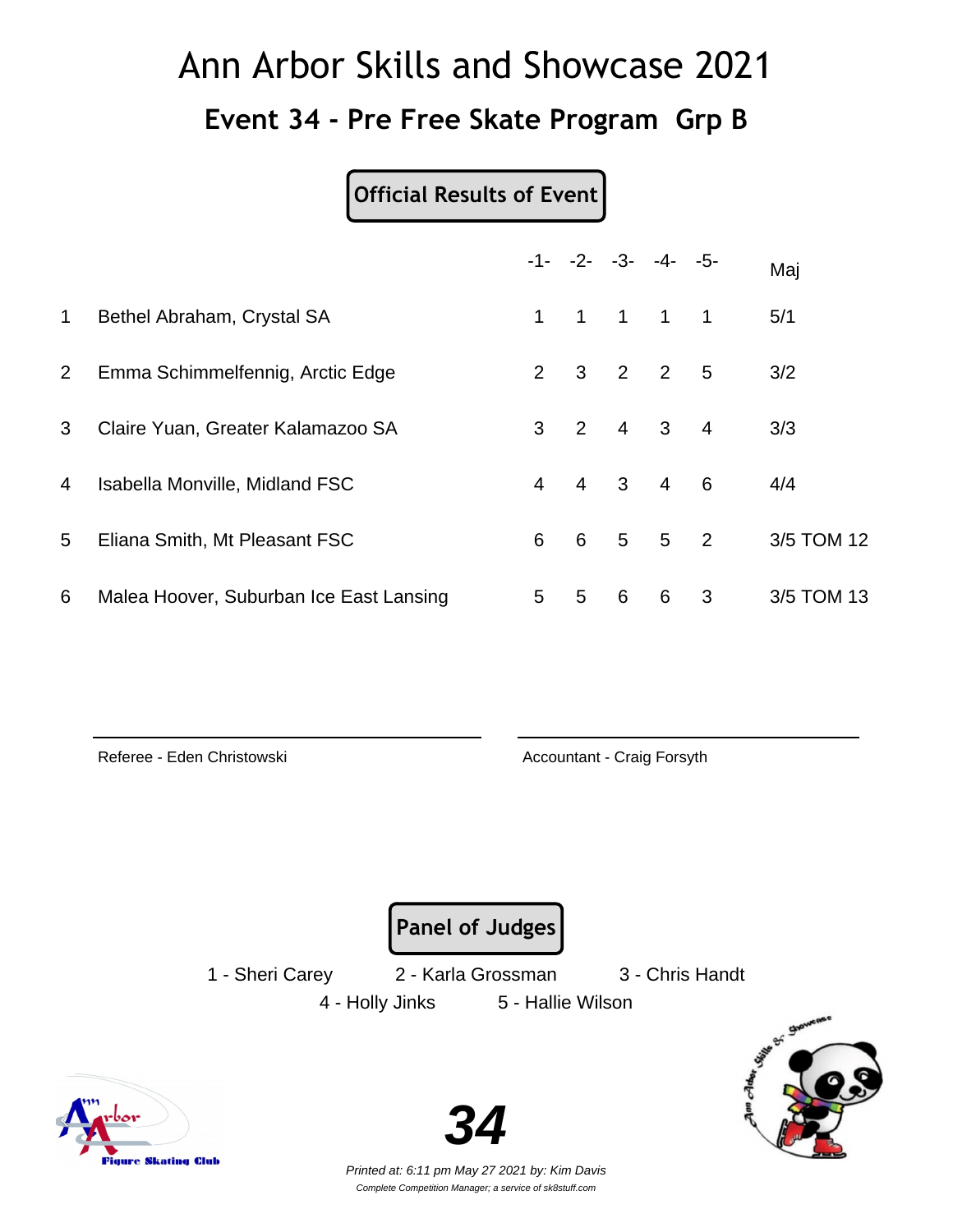# Ann Arbor Skills and Showcase 2021 **Event 35 - Free Skate 1 Program Grp A**

#### **Official Results of Event**

|                |                                |  | $-1 - -2 - -3 - -4 - -5$ | Maj |
|----------------|--------------------------------|--|--------------------------|-----|
| $\mathbf{1}$   | Nora Uecker, Fort Wayne Isc    |  | 1 1 1 1 1                | 5/1 |
| 2 <sup>1</sup> | Kaleigh Maki, Ann Arbor FSC    |  | $2 \t3 \t2 \t2 \t3$      | 3/2 |
| 3 <sup>7</sup> | Lillian Miller, Lansing SC     |  | $3 \t4 \t4 \t3 \t2$      | 3/3 |
| 4              | Kinley Vandermoere, Lansing SC |  | 4 2 3 4 4                | 5/4 |

iqure Skating Club

Referee - Mary Ann Wilcox **Accountant - Craig Forsyth** 

**Panel of Judges**

1 - Eden Christowski 2 - Pam Pangle 3 - Ellen Siu

4 - Val Terry 5 - Karen Wolanchuk

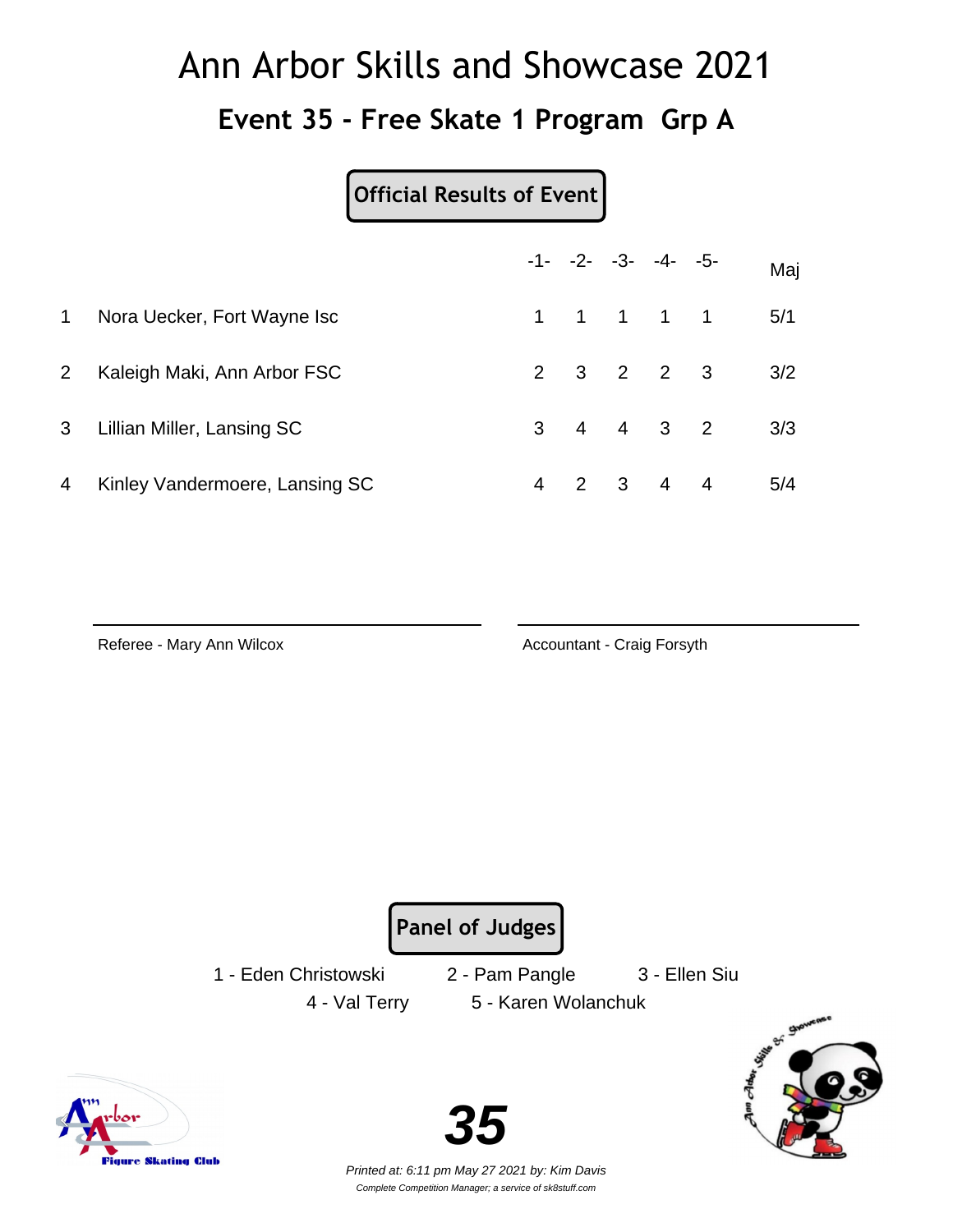# Ann Arbor Skills and Showcase 2021 **Event 36 - Free Skate 1 Program Grp B**

#### **Official Results of Event**

|             |                                           |                |   |                | $-1 - -2 - -3 - -4 - -5$    |   | Maj |
|-------------|-------------------------------------------|----------------|---|----------------|-----------------------------|---|-----|
| $\mathbf 1$ | Cash Robinson-stewart, Fort Wayne Isc Inc |                |   |                | 2 2 1 2 2                   |   | 5/2 |
| $2^{\circ}$ | Delaney Schroeder, Fort Wayne ISC Inc.    |                |   |                | $1 \t3 \t2 \t1 \t3$         |   | 3/2 |
| 3           | Kendra Pojar, Greater Kalamazoo SA        | 3              |   |                | $1 \quad 3 \quad 5 \quad 1$ |   | 4/3 |
| 4           | Gabriella Tobe, Suburban Ice East Lansing | $\overline{4}$ | 5 |                | $4 \quad 3 \quad 4$         |   | 4/4 |
| 5           | Dani Casano, Lake Effect FSC              | 5              | 4 | 5 <sup>5</sup> | 4                           | 5 | 5/5 |

Referee - Mary Ann Wilcox **Accountant - Craig Forsyth** 

**Panel of Judges**

1 - Eden Christowski 2 - Pam Pangle 3 - Ellen Siu

4 - Val Terry 5 - Karen Wolanchuk





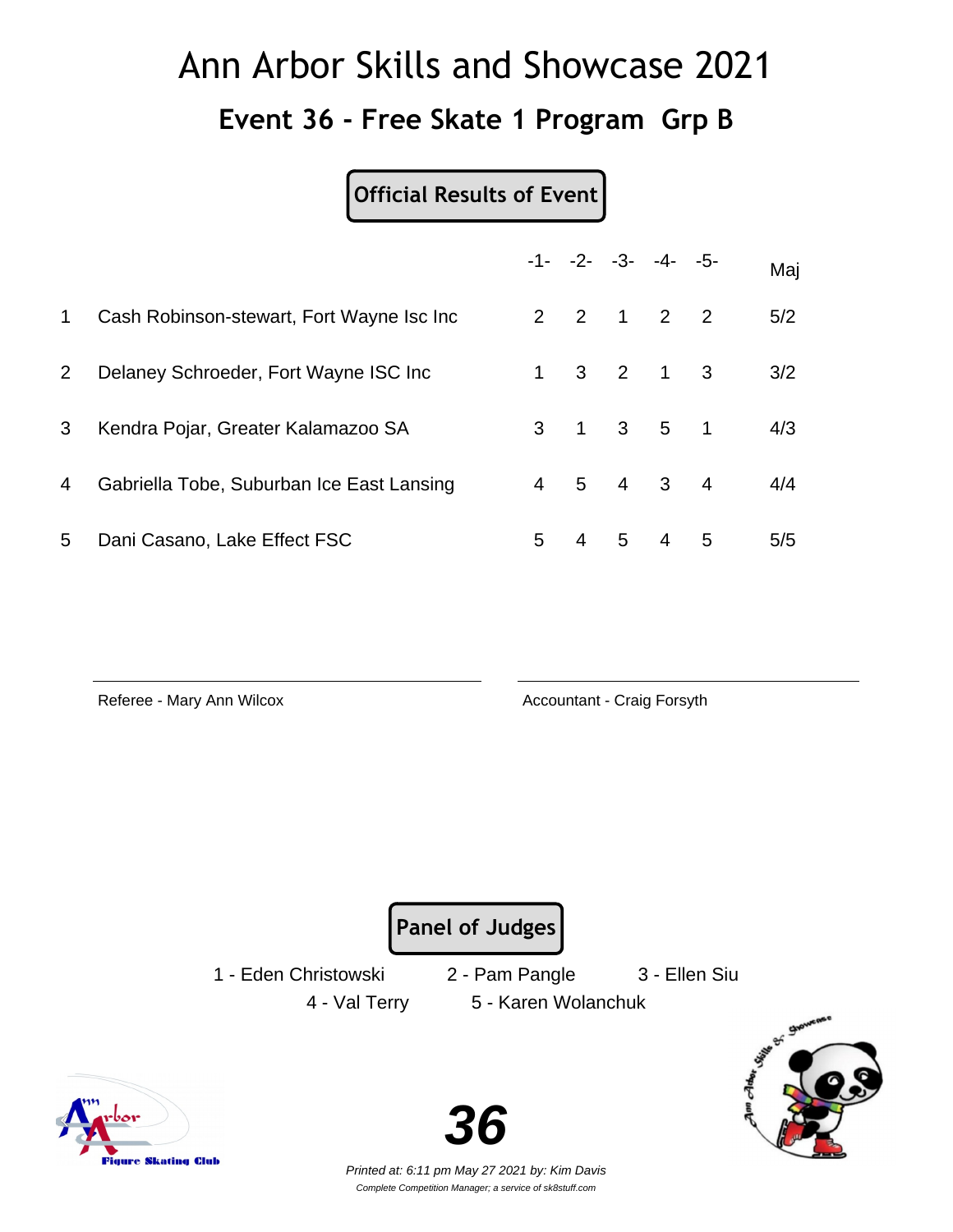### Ann Arbor Skills and Showcase 2021 **Event 37 - Free Skate 2 Program**

**Official Results of Event**

|                |                                    |  | $-1 - -2 - -3 - -4 - -5$ | Maj |
|----------------|------------------------------------|--|--------------------------|-----|
| $\mathbf 1$    | Madelynn Xu, Ann Arbor FSC         |  | 1 1 1 1 1                | 5/1 |
| $2^{\circ}$    | Giuliana Naszradi, Arctic FSC      |  | 2 2 2 2 2                | 5/2 |
| 3 <sup>1</sup> | Tenley Douma, Greater Kalamazoo SA |  | $3 \t 4 \t 3 \t 3 \t 3$  | 4/3 |
| 4              | Peri Levine, Lansing SC            |  | 4   3   4   4   4        | 5/4 |

Referee - Hallie Wilson **Accountant - Craig Forsyth** 

**Panel of Judges**

1 - Sheri Carey 2 - Eden Christowski 3 - Karla Grossman 4 - Chris Handt 5 - Selina Lin





**37**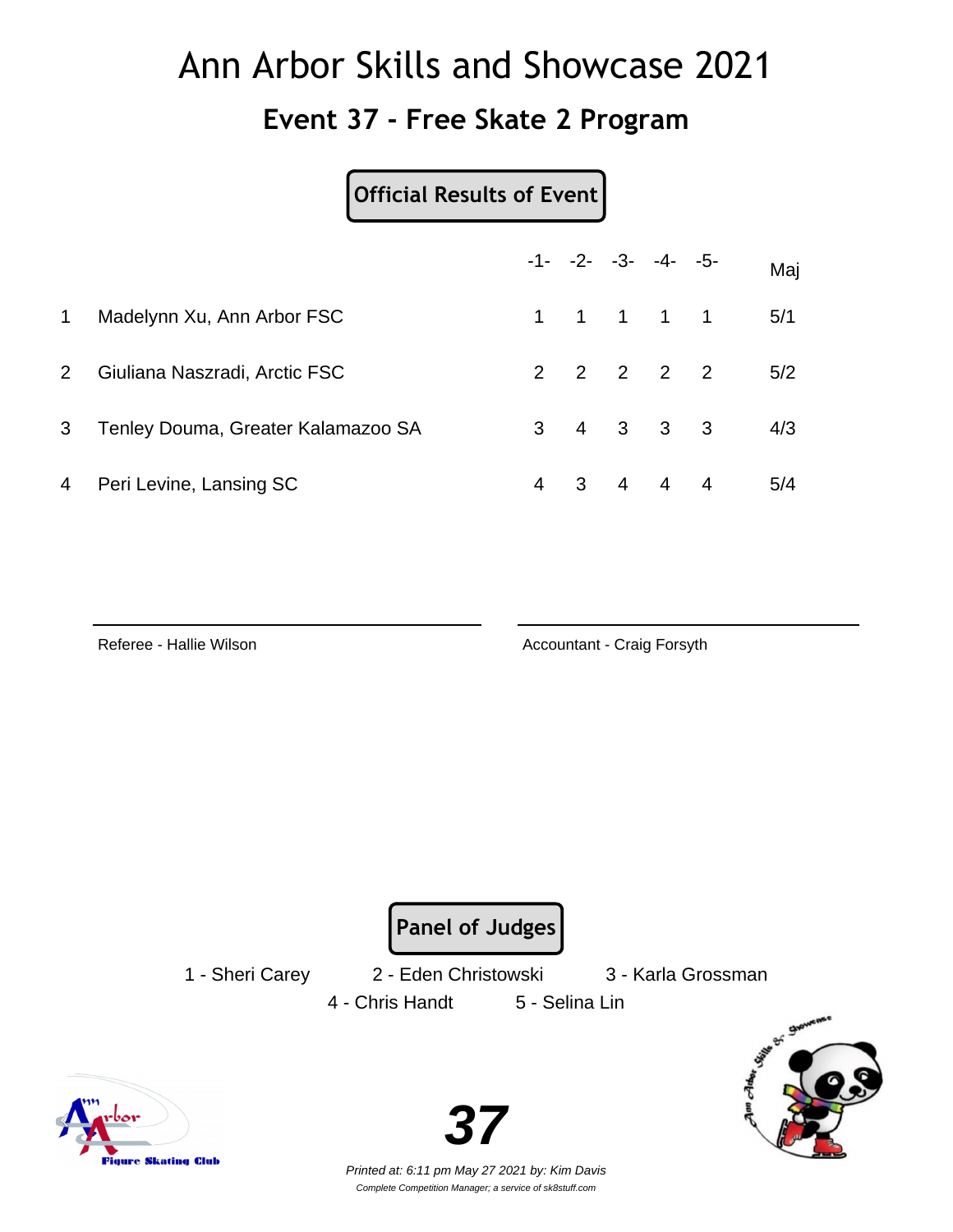### Ann Arbor Skills and Showcase 2021 **Event 38 - Free Skate 3 Program**

#### **Official Results of Event**

|                                             |  | $-1$ - $-2$ - $-3$ - $-4$ - $-5$ - |  | Mai  |
|---------------------------------------------|--|------------------------------------|--|------|
| 1 Claire Douglas, Suburban Ice East Lansing |  | 1 1 1 1 1                          |  | .5/1 |

Referee - Hallie Wilson **Accountant - Craig Forsyth** Accountant - Craig Forsyth

**Panel of Judges**

1 - Sheri Carey 2 - Karla Grossman 3 - Chris Handt

4 - Selina Lin 5 - Sheri Redmond



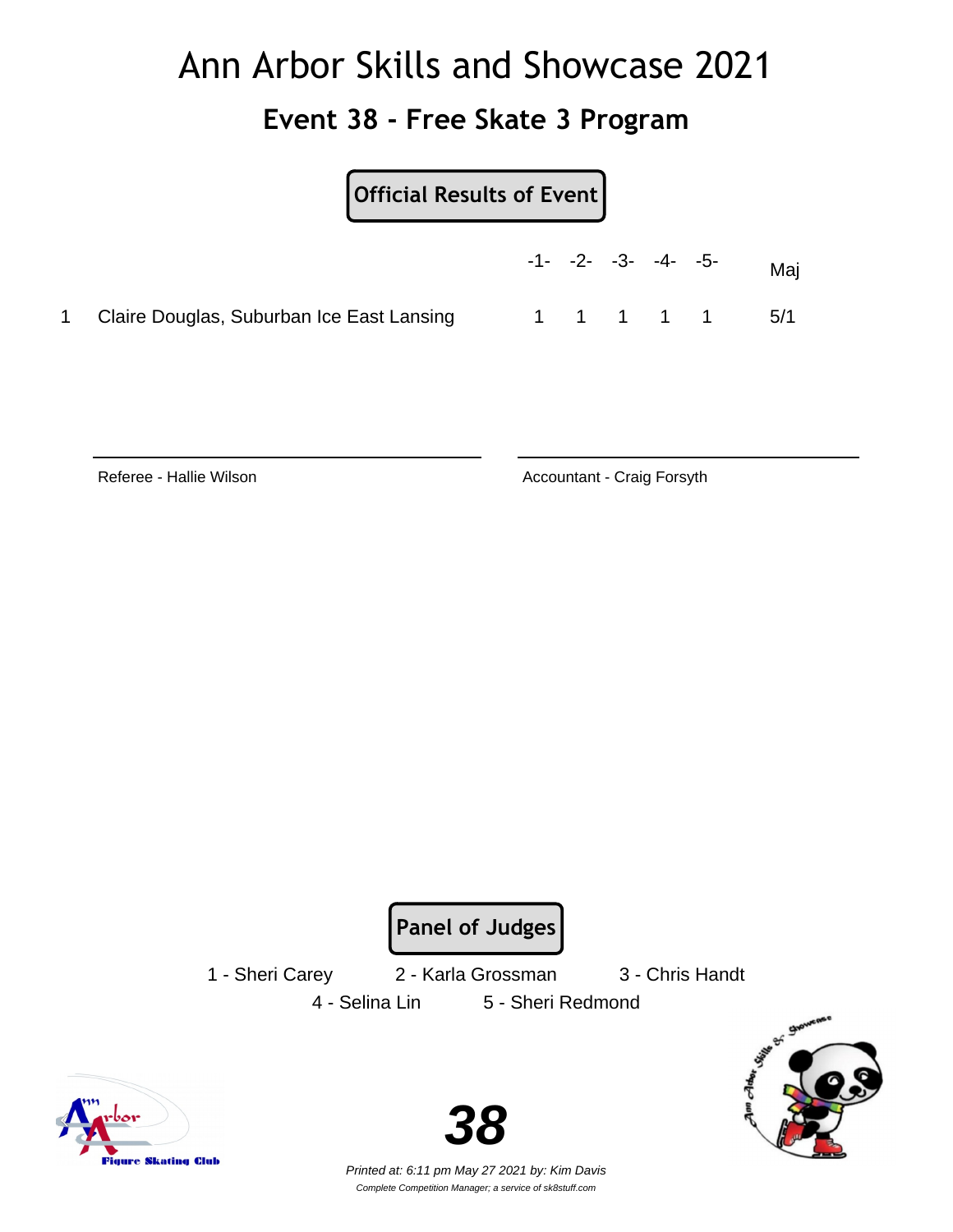#### **Event 40 - Excel Beginner FS**

#### **Official Results of Event**

|             |                                      |   |   | $-1 - -2 - -3 - -4 - -5$ | Maj |
|-------------|--------------------------------------|---|---|--------------------------|-----|
| $\mathbf 1$ | Brynnley Wybo, SC of Novi            |   |   | 1 1 1 1 2                | 4/1 |
| $2^{\circ}$ | Karen Yehliu, Ann Arbor FSC          |   |   | 3 2 2 3 1                | 3/2 |
| 3           | Maria Stoilov, Canton Arctic Edge    |   |   | $2 \t3 \t3 \t2 \t3$      | 5/3 |
| 4           | Emma Franchini, Farmington Hills FSC | 4 | 4 | 444                      | 5/4 |

Referee - Hallie Wilson **Accountant - Craig Forsyth** 

**Panel of Judges**

4 - Selina Lin 5 - Sheri Redmond

1 - Sheri Carey 2 - Karla Grossman 3 - Chris Handt



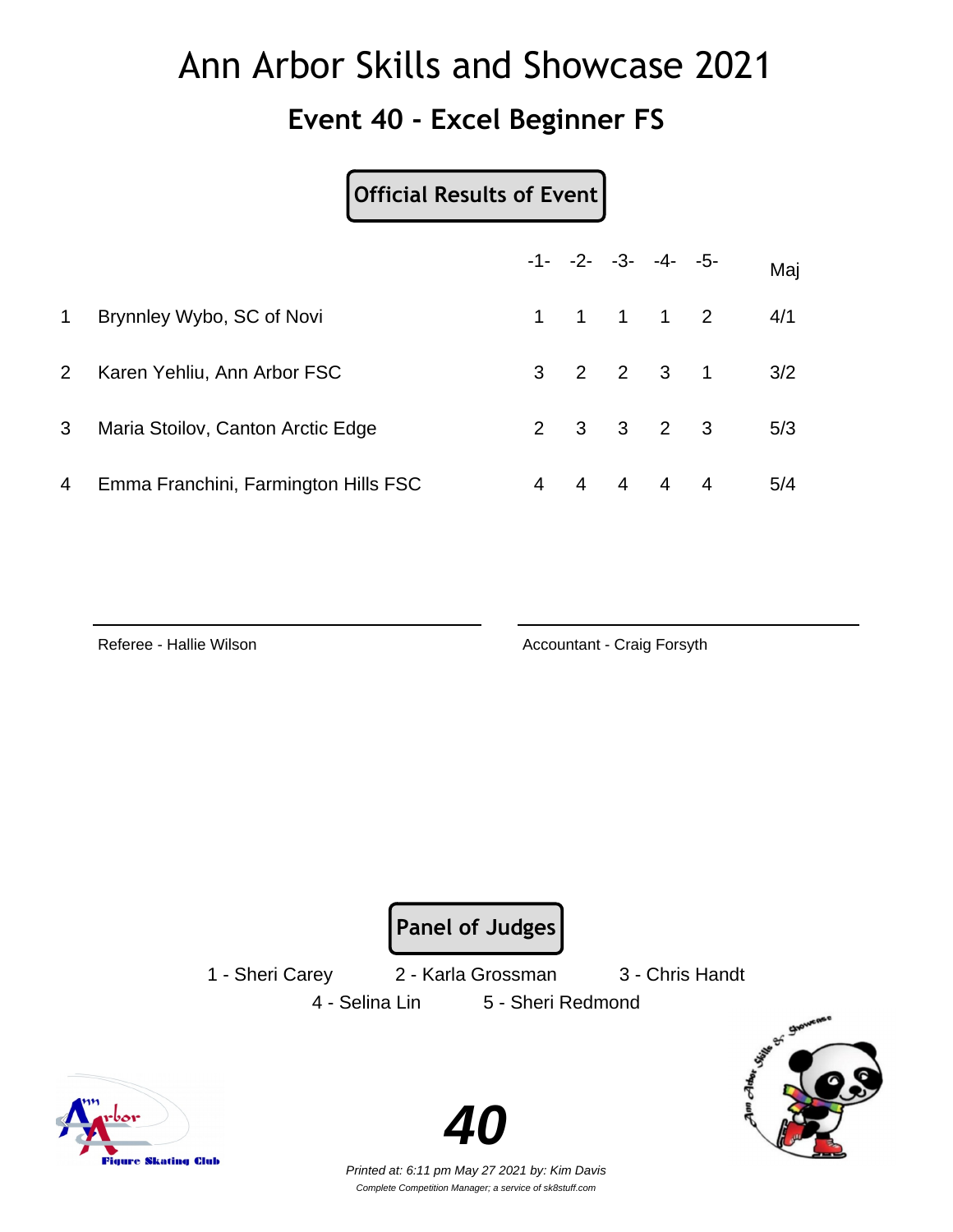#### **Event 41 - Excel High Beginner FS**

#### **Official Results of Event**

|                |                               |                |                | $-1 - -2 - -3 - -4 - -5$ |                     |               | Maj       |
|----------------|-------------------------------|----------------|----------------|--------------------------|---------------------|---------------|-----------|
| $\mathbf{1}$   | Ella Shelide, SC of Novi      |                |                | 3 1 2 4 1                |                     |               | 3/2 TOM 4 |
| $2^{\circ}$    | Elaine Sun, Ann Arbor FSC     | 1              |                |                          |                     | 4   3   2   2 | 3/2 TOM 5 |
| 3              | Anna Stearns, Ann Arbor FSC   |                |                | 5 3 1 1 4                |                     |               | 3/3       |
| $\overline{4}$ | Brooklyn Klein, Wyandotte FSC | $\overline{4}$ |                | 2 4 5 3                  |                     |               | 4/4       |
| 5              | Ava Meade, SC of Novi         | $\overline{2}$ | 5 <sup>5</sup> |                          | $5 \quad 3 \quad 5$ |               | 5/5       |

Referee - Holly Jinks **Accountant - Craig Forsyth** 

**Panel of Judges**

1 - Ali Curry 2 - Karla Grossman 3 - Pam Pangle 4 - Ellen Siu 5 - Karen Wolanchuk



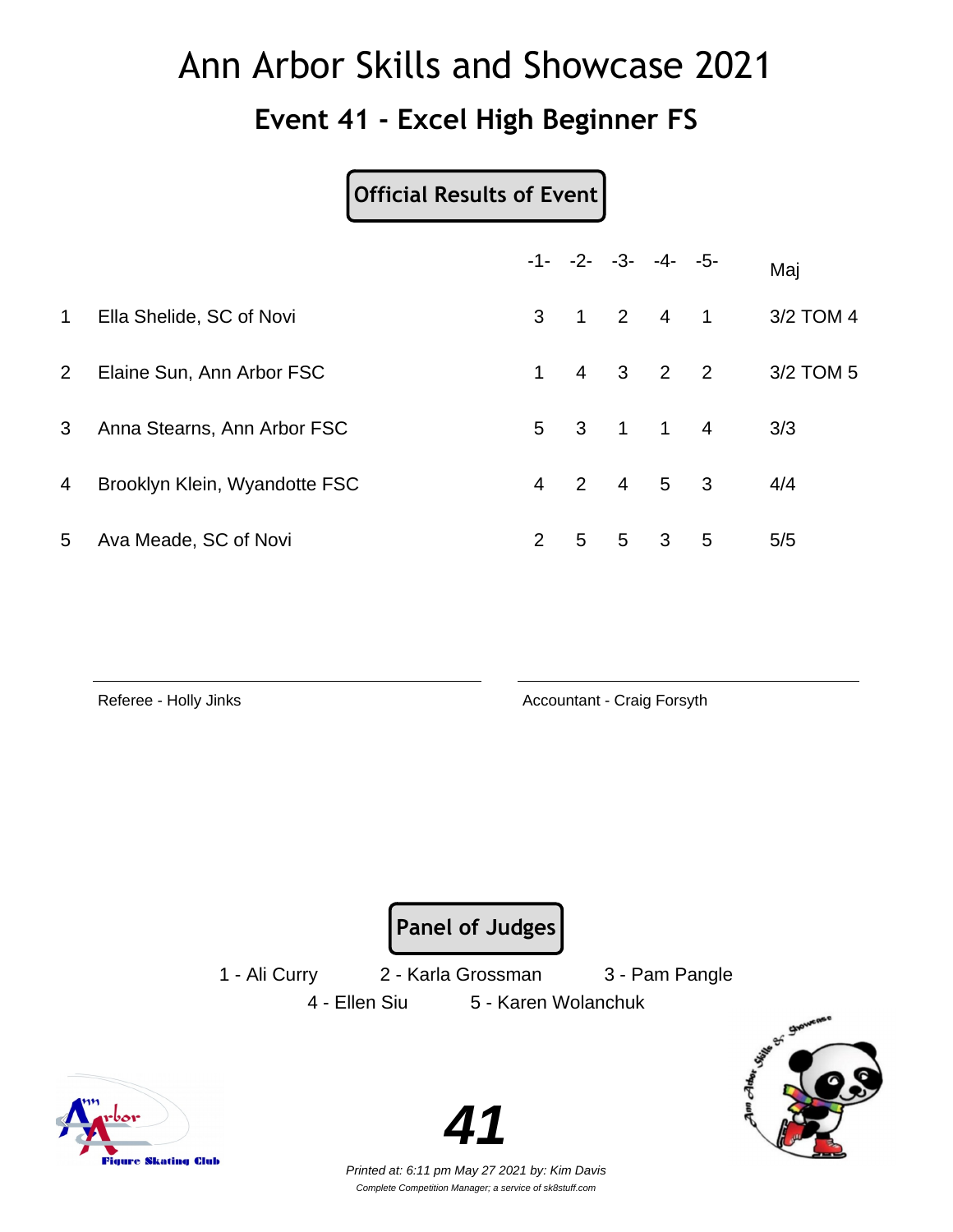**Event 42 - Basic 3 Program Grp A**

**Official Results of Event**

|                |                                 |   |                | $-1 - -2 - -3 - -4 - -5$ | Maj |
|----------------|---------------------------------|---|----------------|--------------------------|-----|
| 1              | Lana Guan, Detroit SC           |   |                | 1 1 1 1 1                | 5/1 |
|                | 2 Lea Jensen, Ann Arbor FSC     |   |                | $3 \t2 \t3 \t2 \t2$      | 3/2 |
| 3 <sup>1</sup> | Sofia Besteman, Lake Effect FSC |   |                | $2 \t3 \t2 \t3 \t3$      | 5/3 |
| 4              | Ashlynn Dowdy, Lake Effect FSC  | 4 | $\overline{4}$ | 4 4 4                    | 5/4 |

Referee - Holly Jinks **Accountant - Craig Forsyth** 

**Panel of Judges**

1 - Ali Curry 2 - Karla Grossman 3 - Pam Pangle 4 - Ellen Siu 5 - Karen Wolanchuk



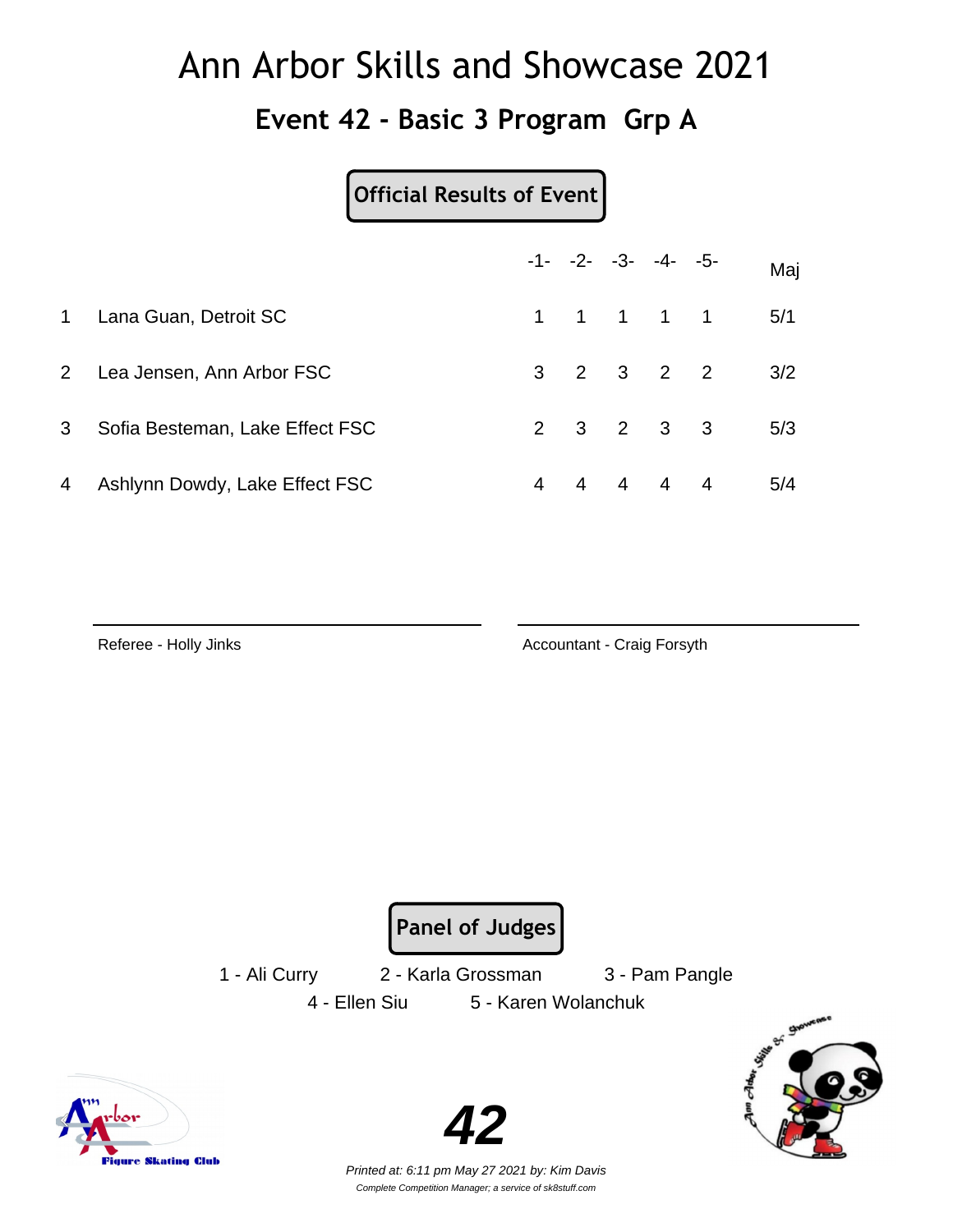#### **Event 43 - Basic 3 Program Grp B**

#### **Official Results of Event**

|                |                               |   |  | $-1 - -2 - -3 - -4 - -5$            | Maj |
|----------------|-------------------------------|---|--|-------------------------------------|-----|
| $\mathbf{1}$   | Zoe Dhaliwal, Midland FSC     |   |  | 2 1 3 1 1                           | 3/1 |
| $2^{\circ}$    | Mary Hallier, Strongsville SC |   |  | 4 2 2 2 4                           | 3/2 |
| 3 <sup>1</sup> | Emma Briggs, Midland FSC      |   |  | $1 \quad 4 \quad 1 \quad 3 \quad 3$ | 4/3 |
| 4              | Zoey Gadepalli, Ann Arbor FSC | 3 |  | 3 4 4 2                             | 3/3 |

Referee - Holly Jinks **Accountant - Craig Forsyth** 

**Panel of Judges**

4 - Ellen Siu 5 - Karen Wolanchuk

1 - Ali Curry 2 - Karla Grossman 3 - Pam Pangle



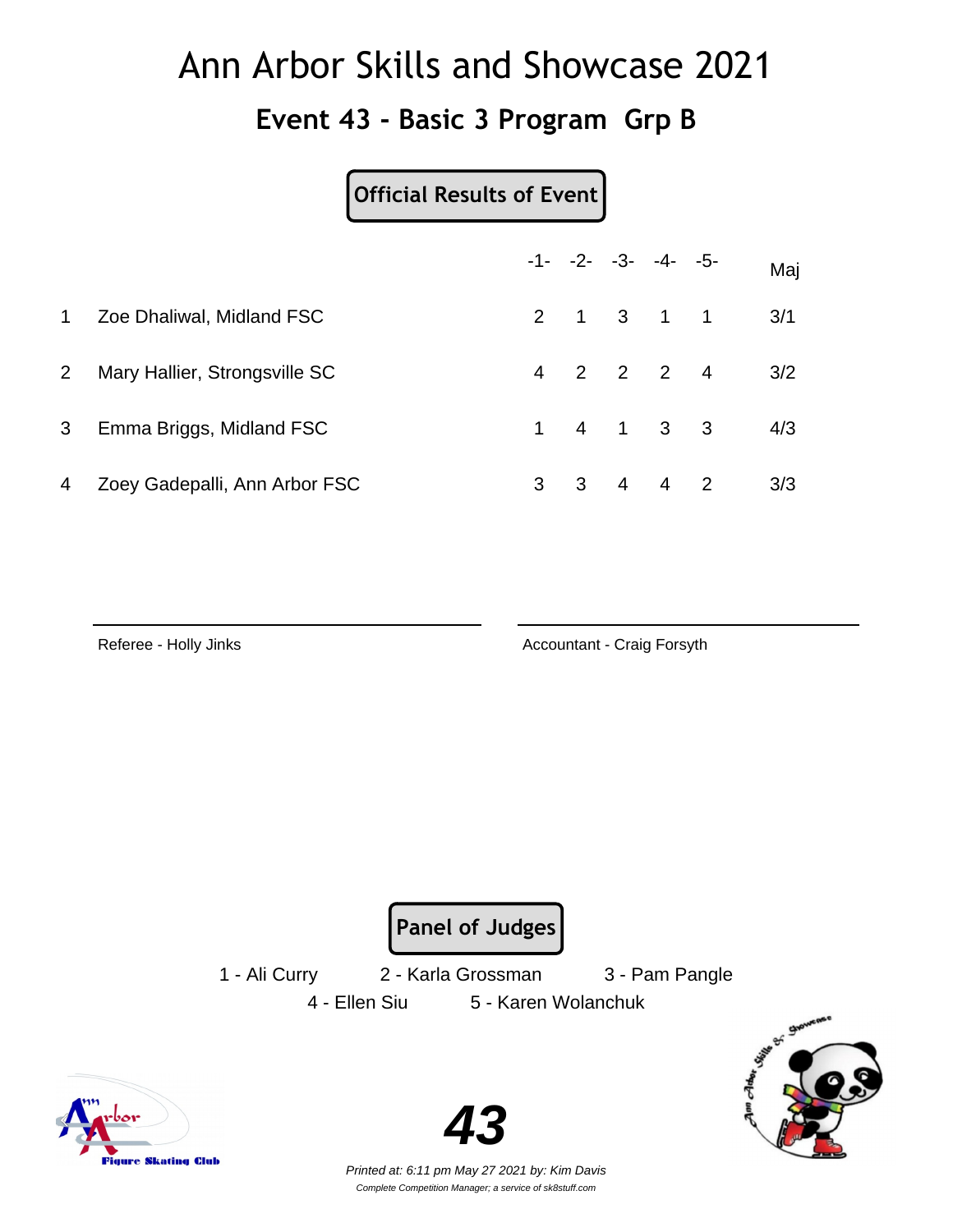#### **Event 44 - Basic 4 Program Grp A**

#### **Official Results of Event**

|              |                                       |   |                         | $-1 - -2 - -3 - -4 - -5$            |                   | Maj       |
|--------------|---------------------------------------|---|-------------------------|-------------------------------------|-------------------|-----------|
| $\mathbf{1}$ | Ellie Tarrant, Midland FSC            |   |                         | 2 1 2 1 1                           |                   | 3/1       |
| $2^{\circ}$  | Charisma Pearson, St Clair Shores FSC |   |                         | $1 \quad 2 \quad 1 \quad 3 \quad 3$ |                   | 3/2 TOM 4 |
| 3            | Riley Randall, Ann Arbor FSC          |   |                         | $2 \quad 4 \quad 3 \quad 2 \quad 2$ |                   | 3/2 TOM 6 |
| 4            | Audrey Shields, Lake Effect FSC       |   |                         | 4 5 4 4 5                           |                   | 3/4       |
| 5            | Monica Wang, Ann Arbor FSC            | 5 | $\overline{\mathbf{3}}$ |                                     | $5\quad 5\quad 4$ | 5/5       |

Referee - Bobbie Stoermer **Accountant - Craig Forsyth** 

**Panel of Judges**

1 - Ali Curry 2 - Chris Handt 3 - Holly Jinks 4 - Sheri Redmond 5 - Hallie Wilson





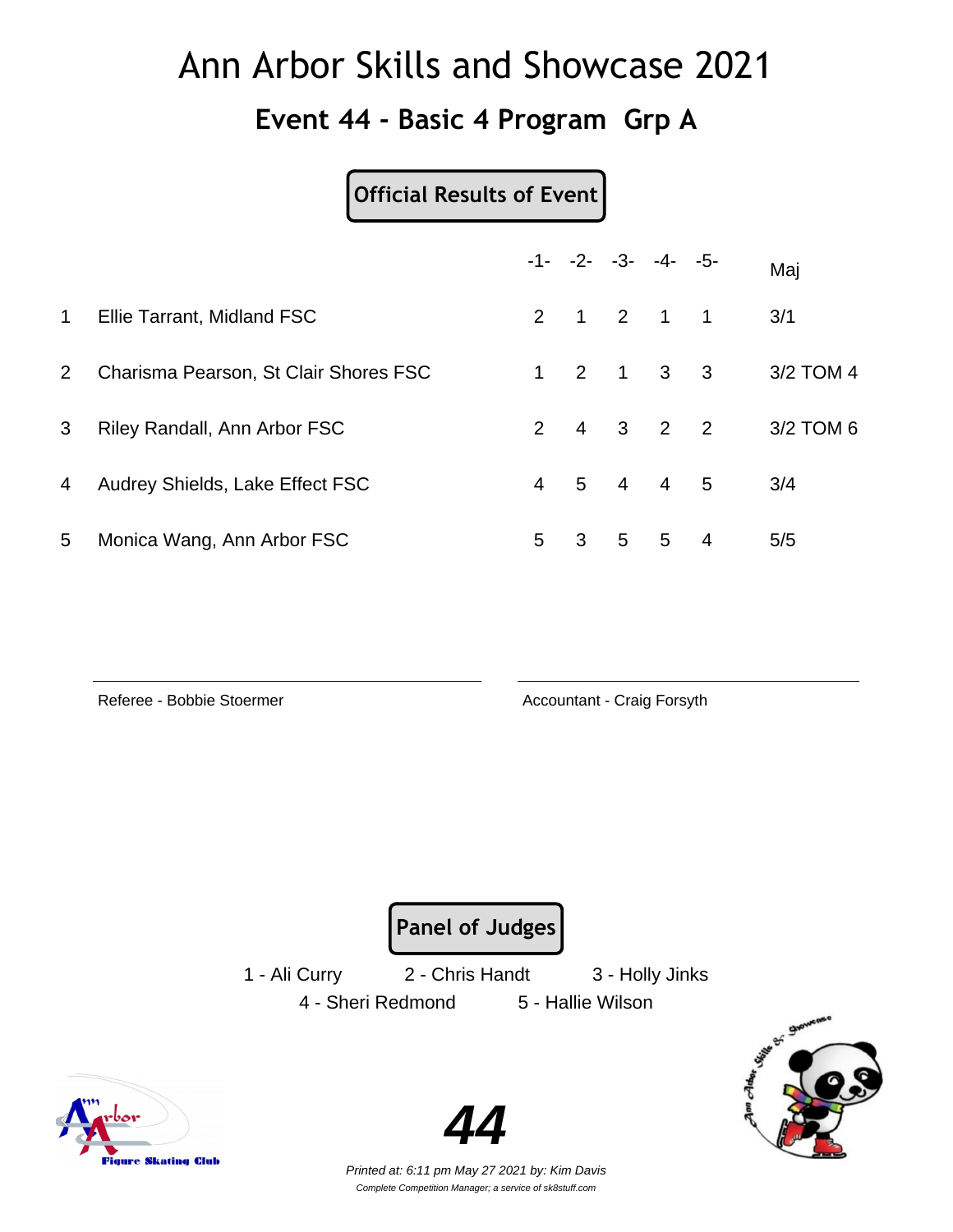#### **Event 45 - Basic 4 Program Grp B**

#### **Official Results of Event**

|                |                                            |             |                |   | $-1 - -2 - -3 - -4 - -5$ |   | Maj       |
|----------------|--------------------------------------------|-------------|----------------|---|--------------------------|---|-----------|
| $\mathbf 1$    | Evelynn Steele, Fort Wayne Isc             | $\mathbf 1$ | $\overline{4}$ |   | $1 \quad 2 \quad 5$      |   | 3/2 TOM 4 |
| $\overline{2}$ | Macy Truax, Wayne-westland FSC             |             |                |   | 6 2 2 3 1                |   | 3/2 TOM 5 |
| 3              | Emma Green, Wyandotte FSC                  |             |                |   | 3 1 5 5 2                |   | 3/3 TOM 6 |
| 4              | Olive Robinson-stewart, Fort Wayne Isc Inc |             |                |   | 3 5 3 1 4                |   | 3/3 TOM 7 |
| 5              | Wren Aben, Ann Arbor FSC                   |             |                |   | $2 \t3 \t4 \t4 \t3$      |   | 3/3 TOM 8 |
| 6              | Emma Williams, Mt Pleasant FSC             | 3           | 6              | 6 | 6                        | 6 | 5/6       |

Referee - Bobbie Stoermer **Accountant - Craig Forsyth** 

**Panel of Judges**

1 - Ali Curry 2 - Chris Handt 3 - Holly Jinks 4 - Sheri Redmond 5 - Hallie Wilson



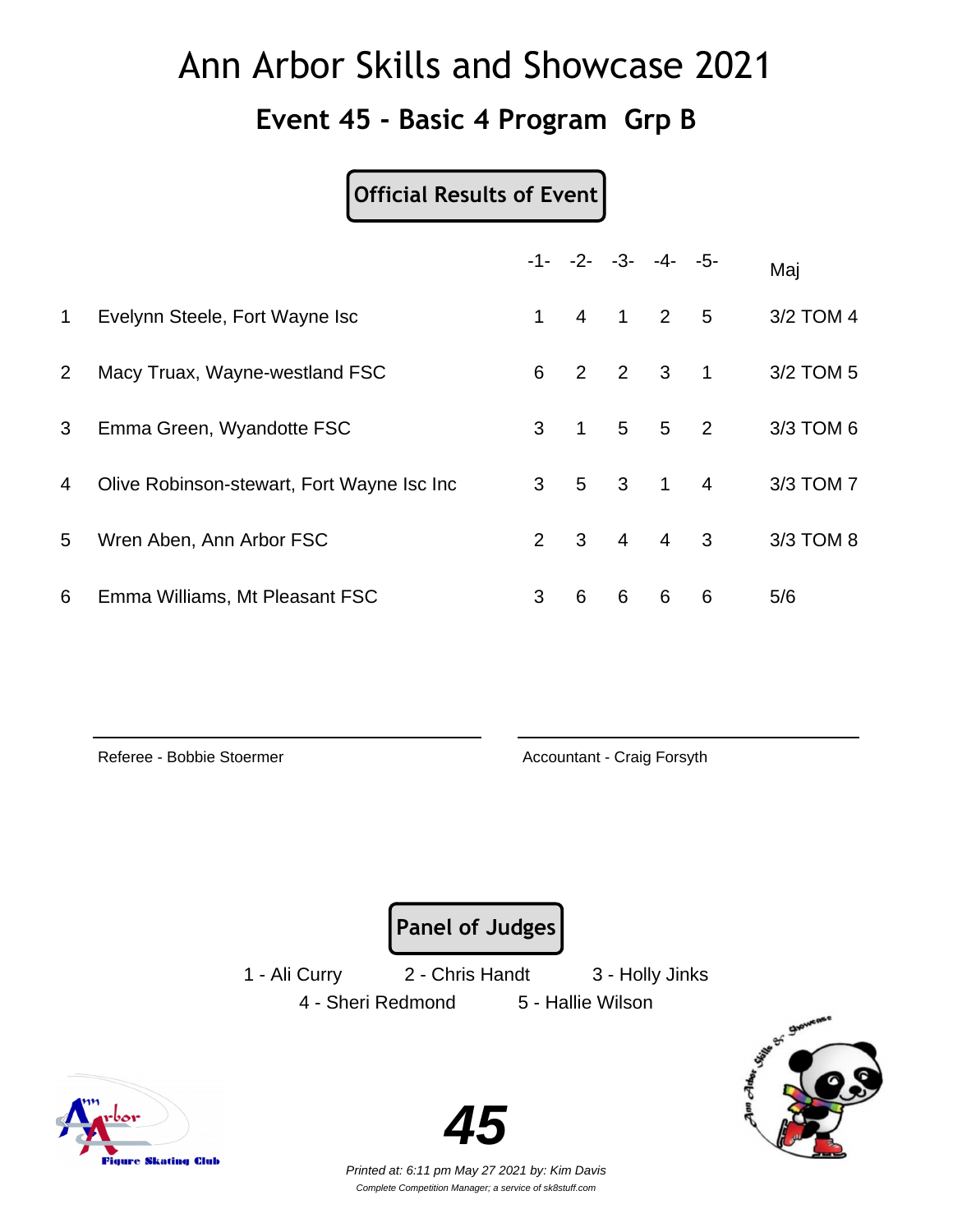#### **Event 46 - Basic 5 Program Grp A**

#### **Official Results of Event**

|                |                               |   |  | $-1 - -2 - -3 - -4 - -5$            |           | Maj |
|----------------|-------------------------------|---|--|-------------------------------------|-----------|-----|
| $\mathbf 1$    | Leah Sutton, Ann Arbor FSC    |   |  | $1 \quad 2 \quad 2 \quad 2 \quad 2$ |           | 5/2 |
| 2 <sup>1</sup> | Patricia Jagels, Detroit SC   |   |  | 2 1 1 3 3                           |           | 3/2 |
| 3 <sup>1</sup> | Phoebe Wallace, Ann Arbor FSC |   |  |                                     | 3 4 3 1 1 | 4/3 |
| 4              | Emmersyn Mcclure, Chelsea FSC | 4 |  | 3 4 4 4                             |           | 5/4 |

Referee - Bobbie Stoermer **Accountant - Craig Forsyth** 

**Panel of Judges**

1 - Karla Grossman 2 - Selina Lin 3 - Pam Pangle 4 - Sheri Redmond 5 - Ellen Siu





**46**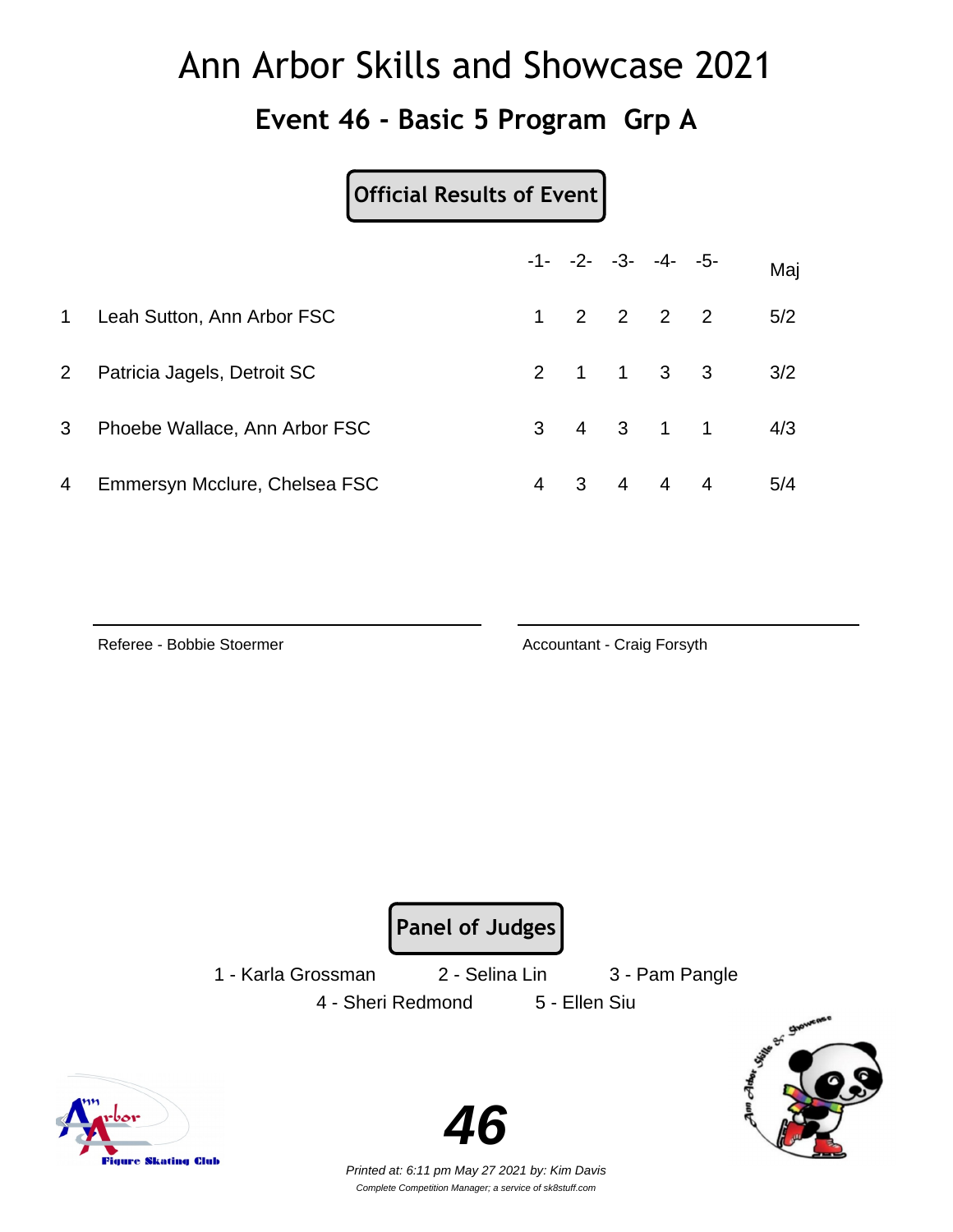#### **Event 47 - Basic 5 Program Grp B**

#### **Official Results of Event**

|                |                                           |               |  | $-1 - -2 - -3 - -4 - -5$ | Maj        |
|----------------|-------------------------------------------|---------------|--|--------------------------|------------|
| 1              | Emory Morse, Iceland Competitive Edge FSC |               |  | 1 1 1 1 1                | 5/1        |
| $2^{\circ}$    | Serena Brunt, Skate Trenton               |               |  | $3 \t4 \t2 \t2 \t3$      | 4/3 TOM 10 |
| 3 <sup>1</sup> | Sabrina Kowalczyk, Skate Trenton          |               |  | 4   3   3   3   2        | 4/3 TOM 11 |
| 4              | Ella Green, Wyandotte FSC                 | $\mathcal{P}$ |  | 2 4 4 4                  | 5/4        |

Referee - Bobbie Stoermer **Accountant - Craig Forsyth** 

**Panel of Judges**

1 - Karla Grossman 2 - Selina Lin 3 - Pam Pangle 4 - Sheri Redmond 5 - Ellen Siu



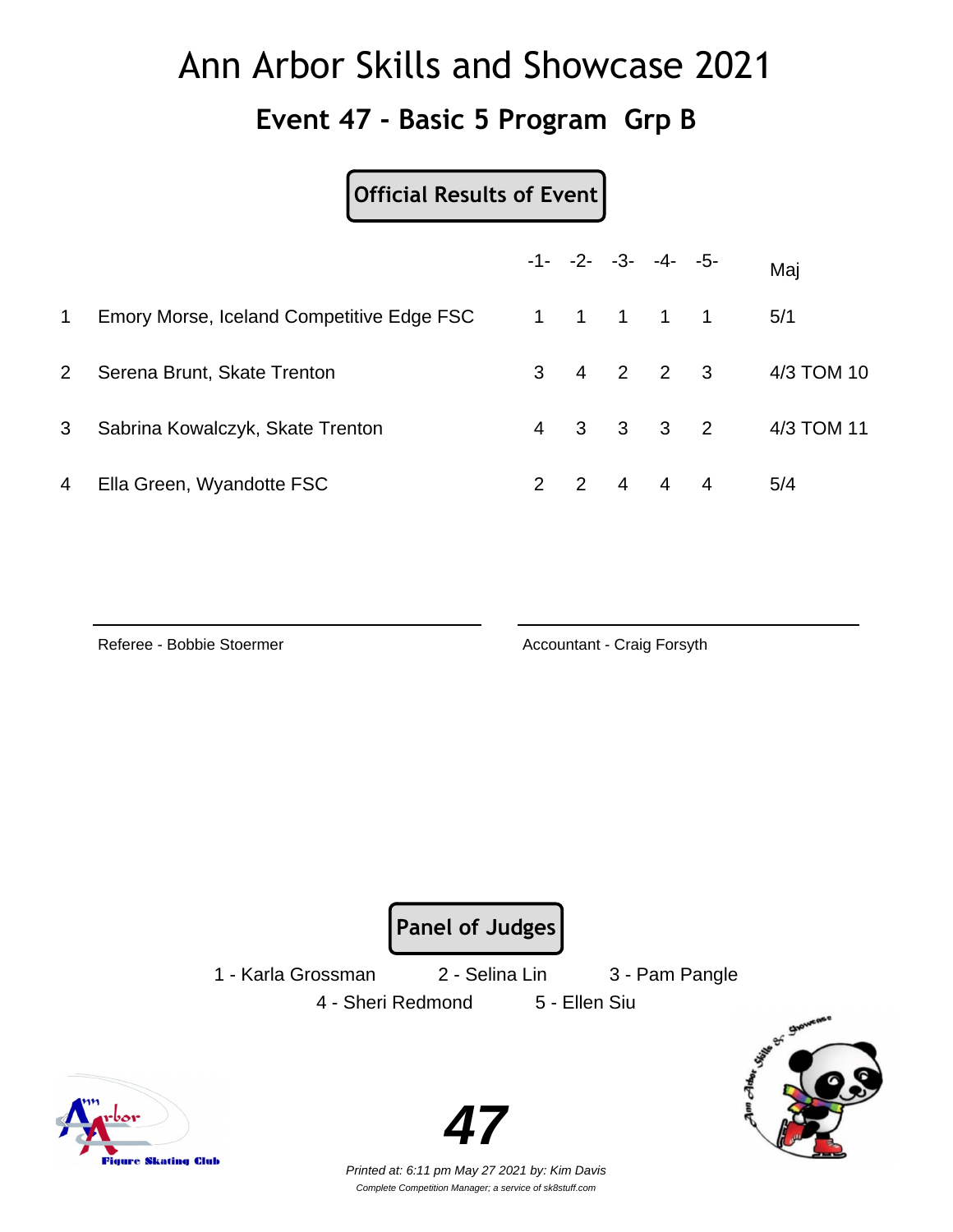#### **Event 48 - Adult 3 FS**

| Official Results of Event        |                |           |
|----------------------------------|----------------|-----------|
|                                  | $-1 - -2 - -3$ | Maj       |
| Brogan Yarzabek, Arctic Edge FSC |                | 1 1 1 3/1 |

Referee - Bobbie Stoermer **Accountant - Craig Forsyth** 

**Panel of Judges**

1 - Ali Curry 2 - Karla Grossman 3 - Selina Lin



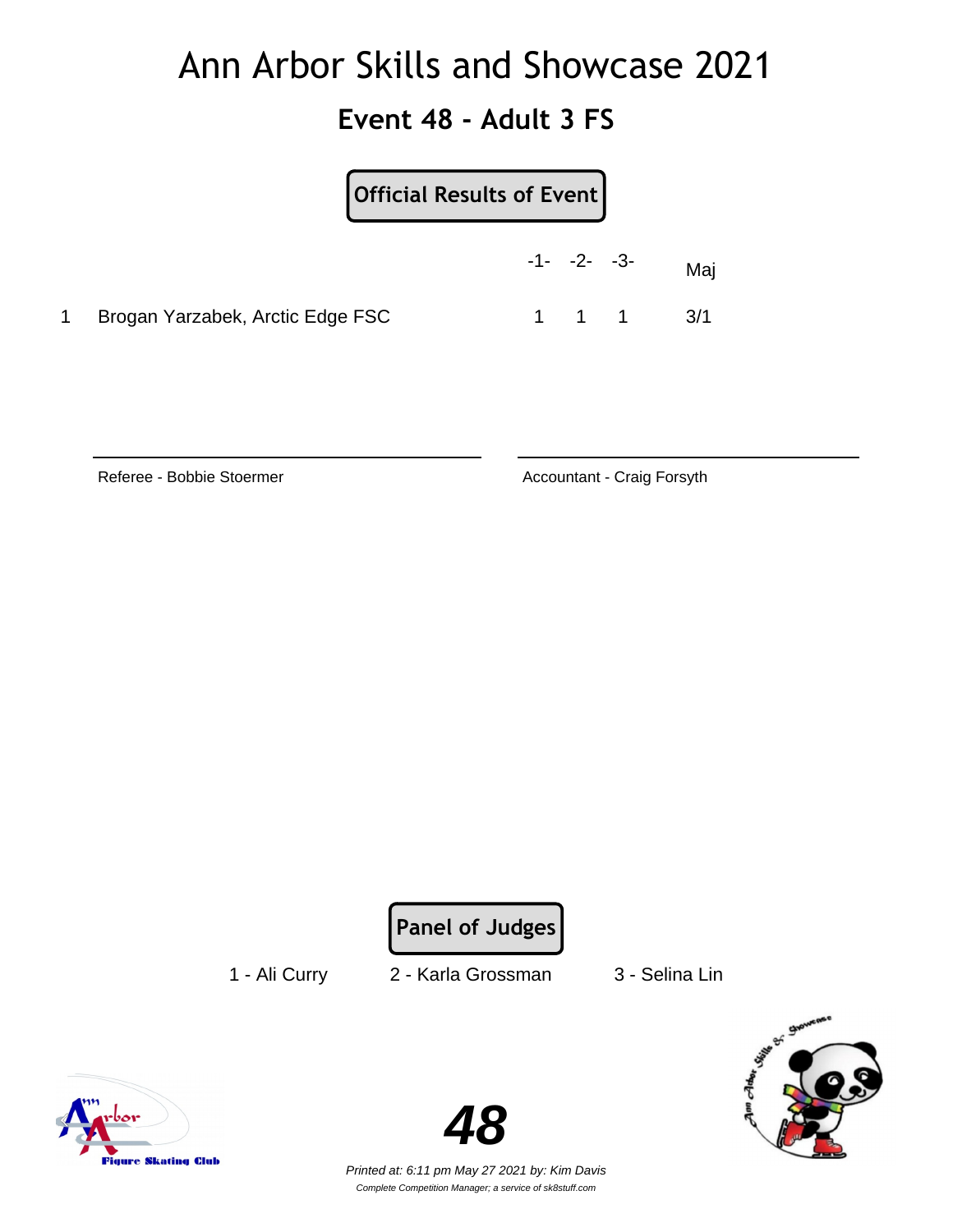#### **Event 49 - Adult 4 FS**

|                |                               | Official Results of Event |                |  |                               |
|----------------|-------------------------------|---------------------------|----------------|--|-------------------------------|
|                |                               |                           | $-1 - -2 - -3$ |  | Maj                           |
| 1              | Jade Kudla, Winterhurst       |                           |                |  | $1 \quad 1 \quad 1 \quad 3/1$ |
| $\overline{2}$ | Cathleen Spayde, New Edge FSC |                           | $2 \quad 2$    |  | 3/2                           |

Referee - Bobbie Stoermer **Accountant - Craig Forsyth** 

**Panel of Judges**

1 - Ali Curry 2 - Karla Grossman 3 - Selina Lin





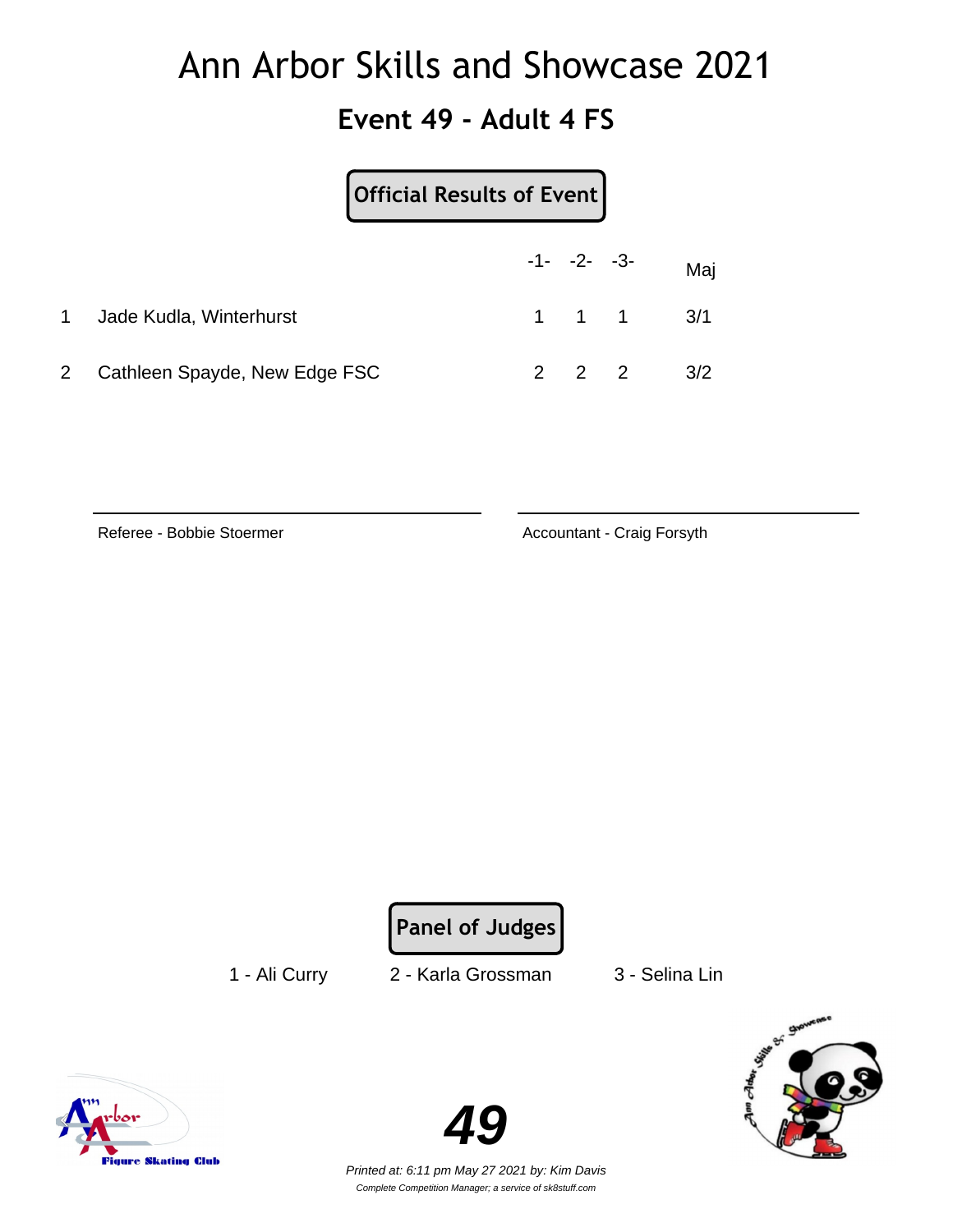#### **Event 50 - Adult 5 FS**

|   |                                | Official Results of Event |                |                               |
|---|--------------------------------|---------------------------|----------------|-------------------------------|
|   |                                |                           | $-1 - -2 - -3$ | Mai                           |
| 1 | Tessa McCarthy, Novi Ice Arena |                           |                | $1 \quad 1 \quad 1 \quad 3/1$ |

Referee - Bobbie Stoermer **Accountant - Craig Forsyth** 

**Panel of Judges**

1 - Ali Curry 2 - Karla Grossman 3 - Selina Lin





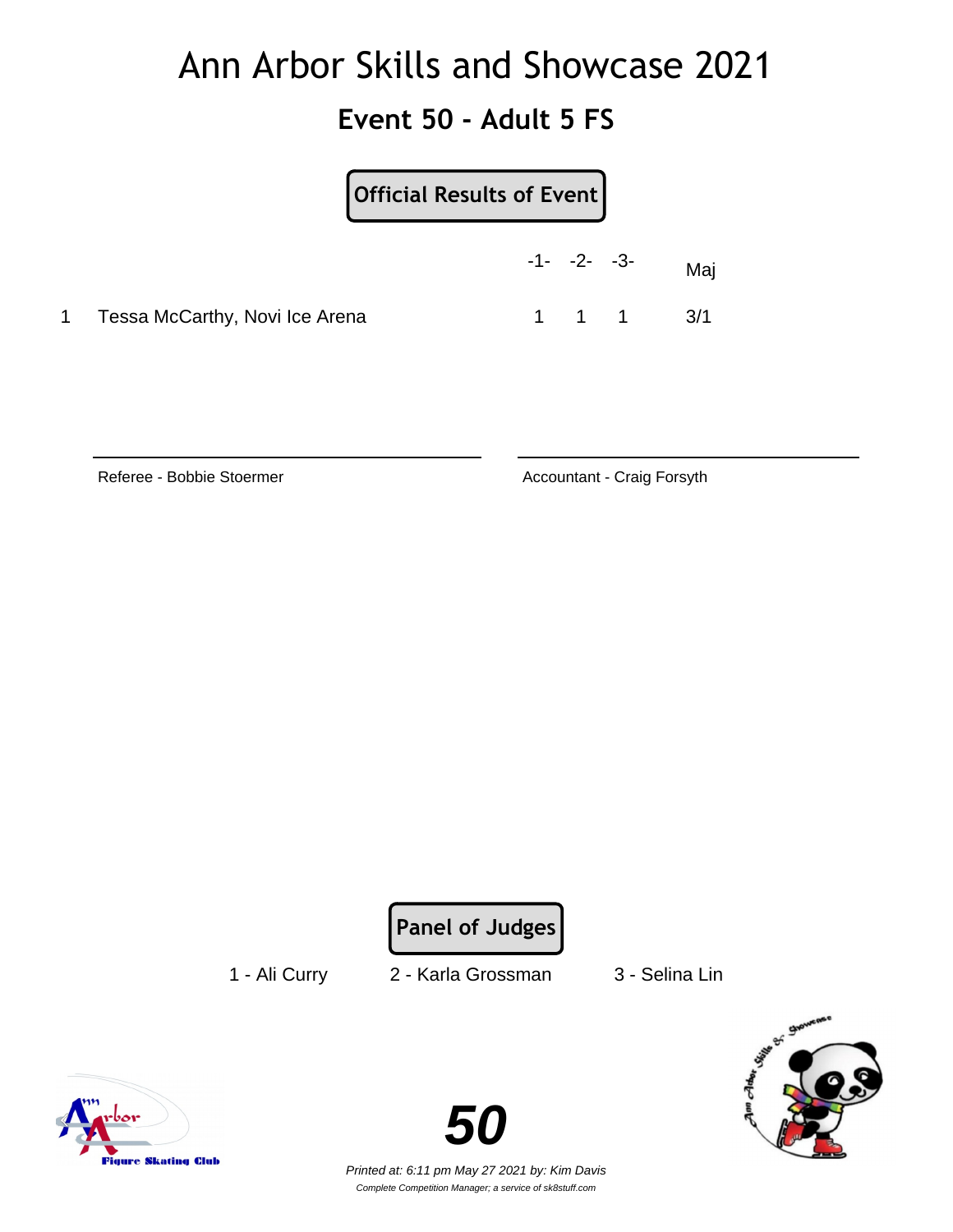#### **Event 51 - Adult Beginner FS**

|                                                      | $-1 - -2 - -3 -$ | Mai |
|------------------------------------------------------|------------------|-----|
| Abigail Rudolph, Sylvania Tam-o-shanter Sports 1 1 1 |                  | 3/1 |

Referee - Bobbie Stoermer **Accountant - Craig Forsyth** 

**Panel of Judges**

1 - Ali Curry 2 - Karla Grossman 3 - Selina Lin







Complete Competition Manager; a service of sk8stuff.com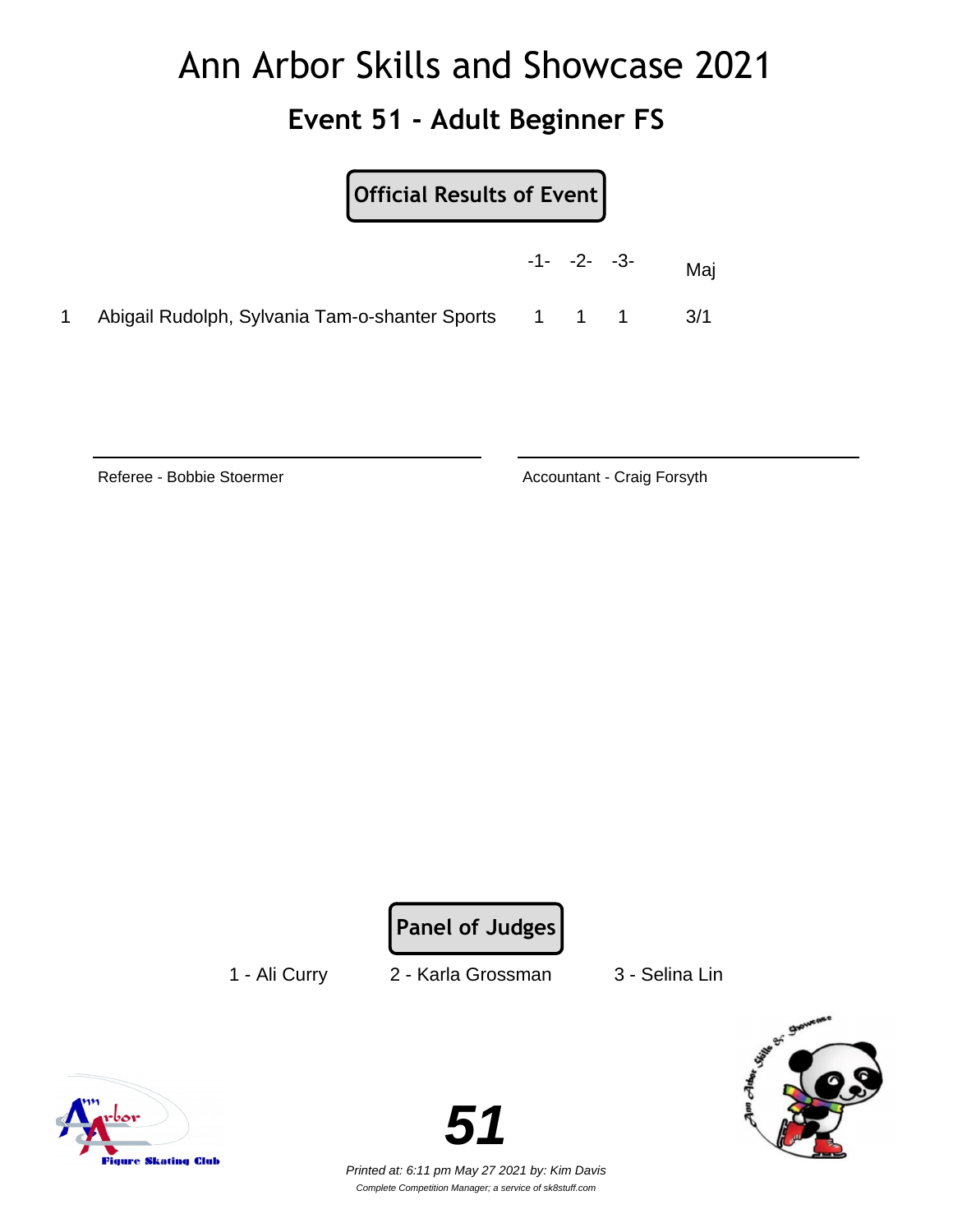#### **Event 52 - Basic 1-6 Showcase**

|              |                            | Official Results of Event |                     |                               |     |
|--------------|----------------------------|---------------------------|---------------------|-------------------------------|-----|
|              |                            |                           | $-1 - -2 - -3$      |                               | Maj |
| $\mathbf 1$  | Maciva Gaouir, Detroit SC  |                           |                     | $1 \quad 1 \quad 1 \quad 3/1$ |     |
| $\mathbf{2}$ | Kennedy Miarka, Detroit SC |                           | $2 \quad 2 \quad 2$ |                               | 3/2 |

Referee - Bobbie Stoermer **Accountant - Craig Forsyth** 

**Panel of Judges**

1 - Ali Curry 2 - Karla Grossman 3 - Selina Lin